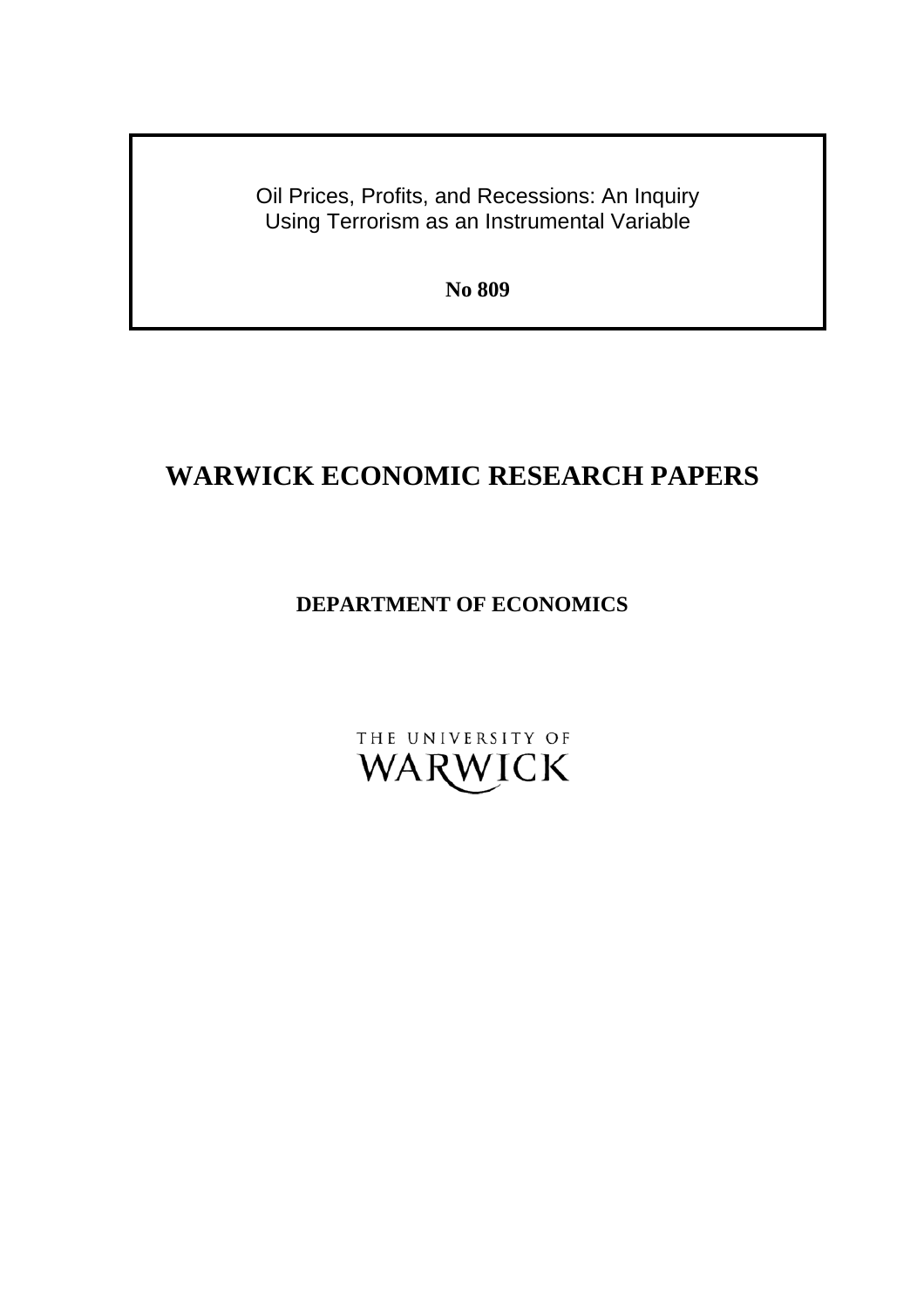# Oil Prices, Profits, and Recessions: An Inquiry Using Terrorism as an Instrumental Variable<sup>∗</sup>

Natalie Chen University of Warwick, CEPR

Liam Graham University College London

Andrew J Oswald University of Warwick

August 6, 2007

#### Abstract

Nearly all post-war recessions have been preceded by oil-price shocks, but is this because spikes in the price of petroleum cause economic downturns? Most research has ignored an identification problem: oil prices and the state of the world economy are endogenously determined. This paper uses terrorist incidents as an instrumental variable. In an international panel of industries, we show that after correction for simultaneity bias — though not before — the price of oil has large negative effects upon profitability. Our results seem to lend support to the claim that oil-price spikes can be a source of recessions.

JEL Classifications: E3, L6. Keywords: Energy prices; petroleum; oil shocks, profitability. Acknowledgments: We have received valuable suggestions from Amanda Goodall.

<sup>∗</sup>Correspondence should be addressed to Natalie Chen, Department of Economics, University of Warwick, Coventry CV4 7AL, United Kingdom, Tel: +44 24 7652 8419, Fax: +44 24 7652 3032. Email: N.A.Chen@warwick.ac.uk.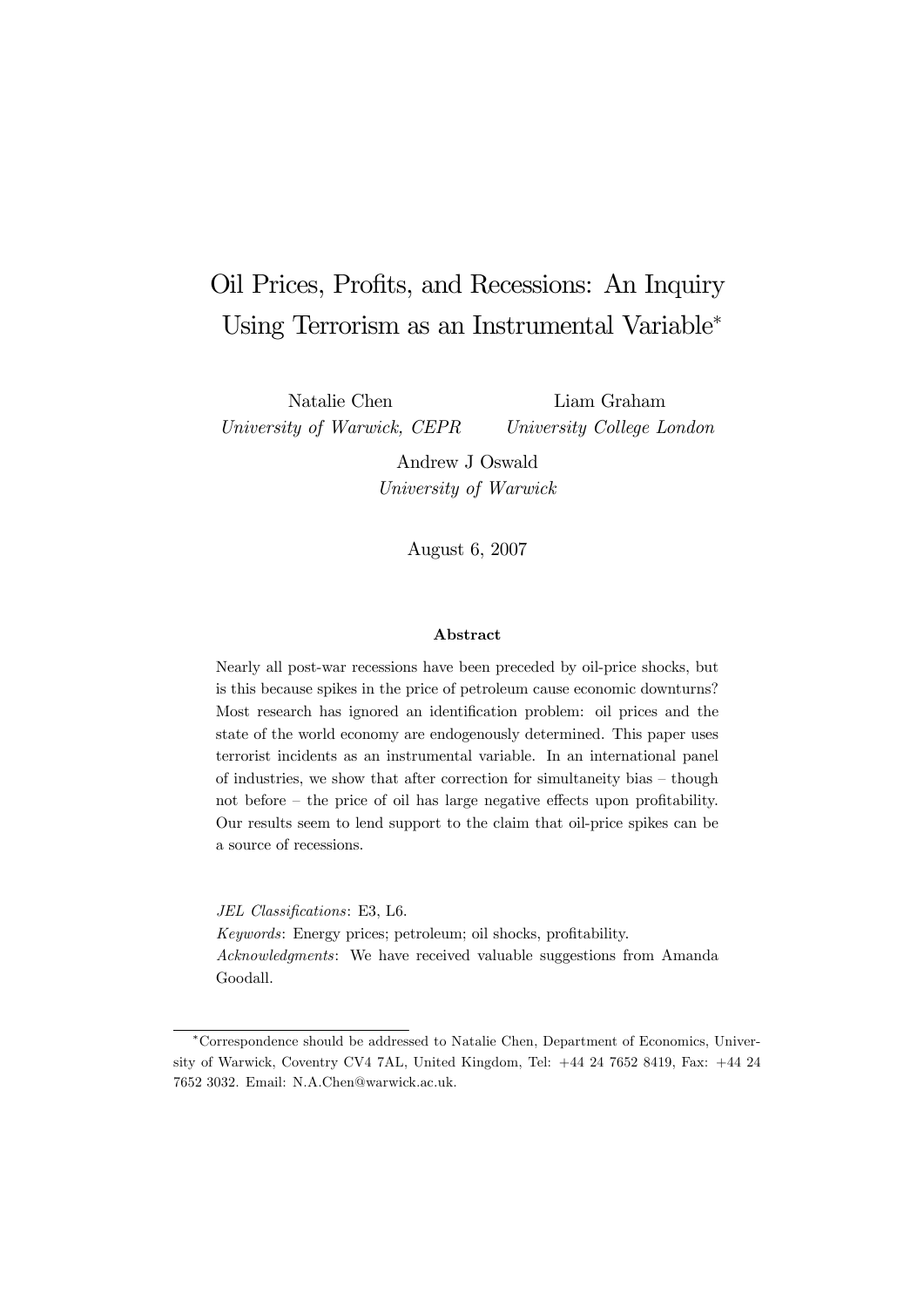### 1 Introduction

This paper is a contribution to the long-standing debate about whether spikes in the price of oil lead to recessions. We build upon two ideas. The first is that it is necessary to address a central identification problem: the petroleum price and the health of the world economy are endogenously determined. The second is that terrorist attacks provide economists with a potentially useful instrumental variable.

Instrumenting in this way, we argue, leads to improved inference and helps to unravel the role of oil shocks in the economy. Our analysis has a cross-national flavor and combines theory with disaggregated evidence. It studies a panel of seventeen industries across twelve nations between 1981 and 2003. These data cover both manufacturing and services. Throughout the analysis we make the same simplifying assumption as in the literature, namely, that the price of oil can be thought of as a proxy for the price of energy more generally. We draw upon concepts proposed by Rotemberg and Woodford (1991, 1996), and present estimates of the long run real oil-price elasticity of profits. We control for country and industry fixed-effects.

A number of economists have argued that oil spikes — abrupt movements in the price of petroleum — have significant macroeconomic effects. The post-war era offers informal and econometric support for this view. Hamilton (1983) provided one of the most persuasive accounts of the thesis. He demonstrated that until the late 1970s almost all modern recessions had been preceded by a marked increase in the price of oil. Subsequent observation — the severe downturn of the early 1980s in particular – appeared to line up on James Hamilton's side.<sup>1</sup> Formal support also emerged. Carruth et al (1998), for example, uncovered evidence of a connection between movements in United States unemployment and movements in real oil prices approximately 1-2 years before, and showed that changes in oil prices Granger-cause unemployment fluctuations. Using micro data from the early 1970s to the late 1980s, Davis and Haltiwanger (2001) provided other evidence. They documented a direct link between the oil price and the labor market. The authors concluded that oil shocks account for almost 25% of the

<sup>&</sup>lt;sup>1</sup> "Nine out of ten of the US postwar recessions since WWII were preceded by a spike up in the price of oil..." (Hamilton 2005).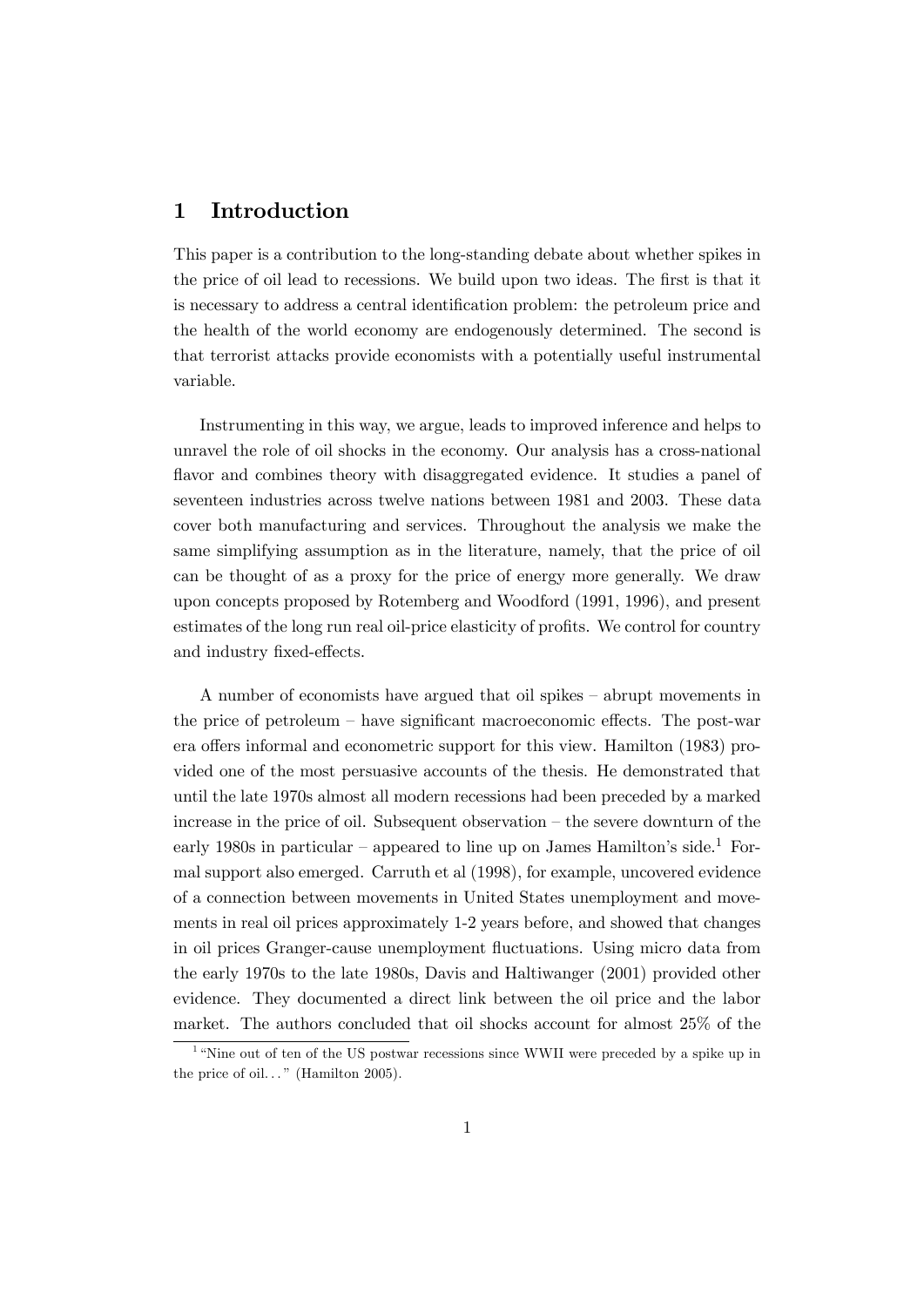variability in employment growth in US manufacturing — twice as much as monetary shocks. Papers containing other supporting evidence are summarized in the review article by Hamilton (2005).

Neoclassical theory suggests that expensive energy is likely to reduce profitability and therefore be inimical to economic booms. At the time of writing, however, a general issue remains controversial (Zarnowitz 1999, Barsky et al 2002, Barsky and Kilian 2004): whether oil shocks can be quantitatively important enough to be causal in economic slowdowns. Was the world recession of the early 1980s prompted by the rise in real petroleum prices that occurred in 1979-80, and how much did the spike in the oil price in 1990 contribute to the 8% US unemployment rate of 1992? Such questions are still debated.

The paper explores this with international inter-industry data. Unlike most previous analyses, whether macroeconomic or microeconomic, we focus on profitability rather than on employment or output. Our analysis is complementary to that of Keane and Prasad (1996), who also take a disaggregated approach and study the level of employment rather than profitability, and to Lee and Ni (2002), who examine whether oil prices have their effect predominantly upon industries' demand or supply functions. Later results provide empirical evidence relevant to the theoretical work of Kim and Loungani (1992) and Leduc and Sill (2004), and to cross-industry work by Bohi (1991) that suggests only modest output responses to oil shocks.

Our paper's principal point is a simple one. It is about identification. Oil prices and the state of the world economy are endogenously determined. Yet it has been presumed in previous writings that oil shocks are sufficiently exogenous that the potential problem of simultaneity bias can be ignored. By contrast, we lay out evidence, including Wu-Hausman tests, that suggests such a view may be mistaken. As shown below, once a correction is made for the endogeneity of oil prices, the case for Hamilton's ideas seems to become stronger. Later results are consistent with the view that oil spikes play an influential role in the economy.

#### 2 Oil and Profitability: An Analytical Framework

Changes in energy prices alter firms' costs. There is, however, no generally accepted way to model the effects of the petroleum price upon economic activity.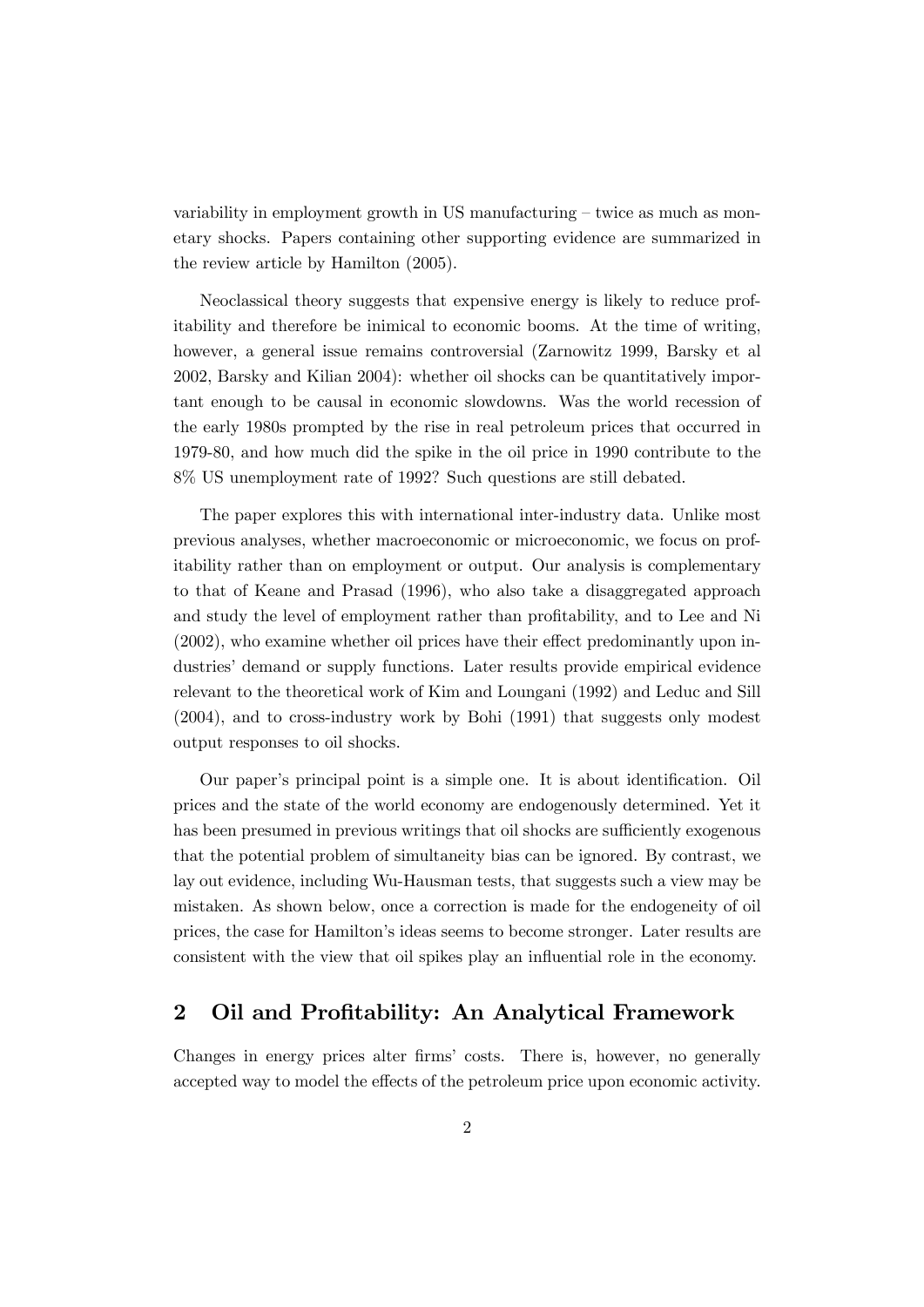In the spirit of Rotemberg and Woodford (1991, 1996), we work with a conceptual framework in which there is a continuum of firms within each sector of the economy. Each produces a differentiated good. There can be imperfect competition in the product market. Taking the prices of all other firms as given, each firm chooses its factor demands and its price. In the spirit of a Phelps-Winter framework, we consider a customer market model in which demand also has a dynamic pattern. This is the idea that the firm has a stock of customers that erodes or increases only sluggishly. A firm that lowers its current price sells more to current customers, but also increases its stock of customers, and at any given price this increased stock leads to greater sales in the future.

To model this, assume that firm  $i$  faces a demand for its product given by

$$
y_t^i = \left(\frac{p_t^i}{p_t}\right)^{-\theta} y_t \ m_t^i \tag{1}
$$

where  $y^i$  is the output of a particular firm and  $p^i$  the price it sets. Variables y and p are aggregate output and the price level, respectively, and  $\theta$  is a parameter which is increasing as the degree of imperfect competition falls.

The stock of customers is  $m_t^i$  which evolves according to the difference equation

$$
m_{t+1}^i = \left(\frac{p_t^i}{p_t}\right)^{-\varepsilon} m_t^i \tag{2}
$$

where  $\varepsilon$  measures the elasticity of the stock of customers to the firm's relative price.

Firms face a production function

$$
y_t = k_t^{\alpha} n_t^{\beta} e_t^{1-\alpha-\beta}
$$

where  $k$  is capital,  $n$  labor and  $e$  energy, and a cost function

$$
c_t = r_t \ k_t + w_t \ n_t + p_t^e \ e_t
$$

where w, r,  $p^e$  are the real prices of the three factors respectively.

Solving the cost minimisation problem gives an expression for marginal cost

$$
\lambda = \left(\frac{r}{\alpha}\right)^{\alpha} \left(\frac{w}{\beta}\right)^{\beta} \left(\frac{p^{e}}{1-\alpha-\beta}\right)^{1-\alpha-\beta}
$$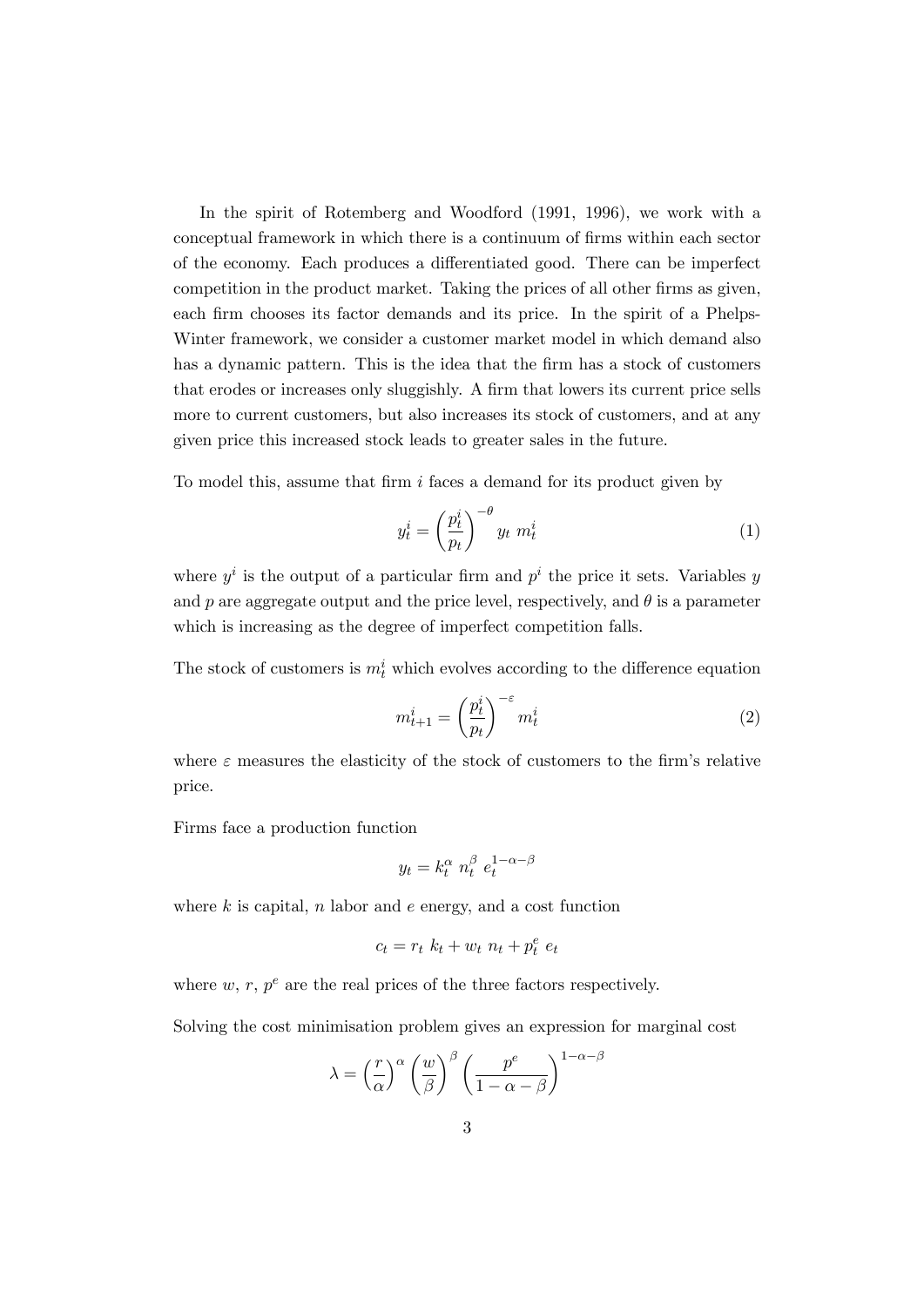and firms take this marginal cost as given and choose their price, and hence their markup, to maximise the expected discounted value of real profits. Firm i's real profit in period  $t$  is then given by

$$
\Pi_t^i = \left(\frac{\mu_t^i - 1}{\mu_t}\right) y_t^i \tag{3}
$$

where  $\mu_t^i$  is the markup of firm i and  $\mu_t$  the aggregate markup. Using (1) and (2) we can write the maximand as

$$
E_t \sum_{j=0}^{\infty} \beta_{t,t+j} \left(\frac{\mu_{t+j}^i - 1}{\mu_{t+j}}\right) \left(\frac{\mu_{t+j}^i}{\mu_{t+j}}\right)^{-\theta} y_{t+j} \prod_{k=0}^{j-1} \left(\frac{\mu_{t+k}^i}{\mu_{t+k}}\right)^{-\epsilon}
$$

where  $\beta_{t,t+i}$  is the stochastic discount factor between period t and  $t + j$ . The first order condition for a maximum, in a symmetric equilibrium in which all firms within a single sector set the same markup  $\mu_t^i = \mu_t$  and have a market share equal to unity, leads to the optimum markup

$$
\mu_t = \frac{\theta}{\theta - 1 + \tau \frac{x_t}{y_t}}\tag{4}
$$

where  $x$  is the present value of future profits

$$
x_t = E_t \sum_{j=1}^{\infty} \beta_{t,t+j} \left( \frac{\mu_{t+j}^i - 1}{\mu_{t+j}} \right) y_{t+j}.
$$

Note that if  $\varepsilon = 0$ , i.e. the market share is constant, then the markup is constant and equal to  $\frac{\theta}{\theta-1}$  as in the standard Dixit-Stiglitz case.

Markups and profits can vary across sectors. With non-zero  $\varepsilon$ , the markup is decreasing in the ratio of future profits to current output.

A temporary increase in oil prices means that future profits are unchanged, and current output falls, so that  $\frac{x_t}{y_t}$  increases and the markup declines.

The full expression for profits takes a relatively complicated form because, from Equation (4), the current markup depends on all future values of the markup and output. Nevertheless, if we assume that the three factor prices follow first-order autoregressive processes — or any equivalent higher-order ARMA processes — a useful simplified form emerges. Write equation (4) as

$$
\mu_t = \mu_t(r_t, w_t, p_t^e, \Psi)
$$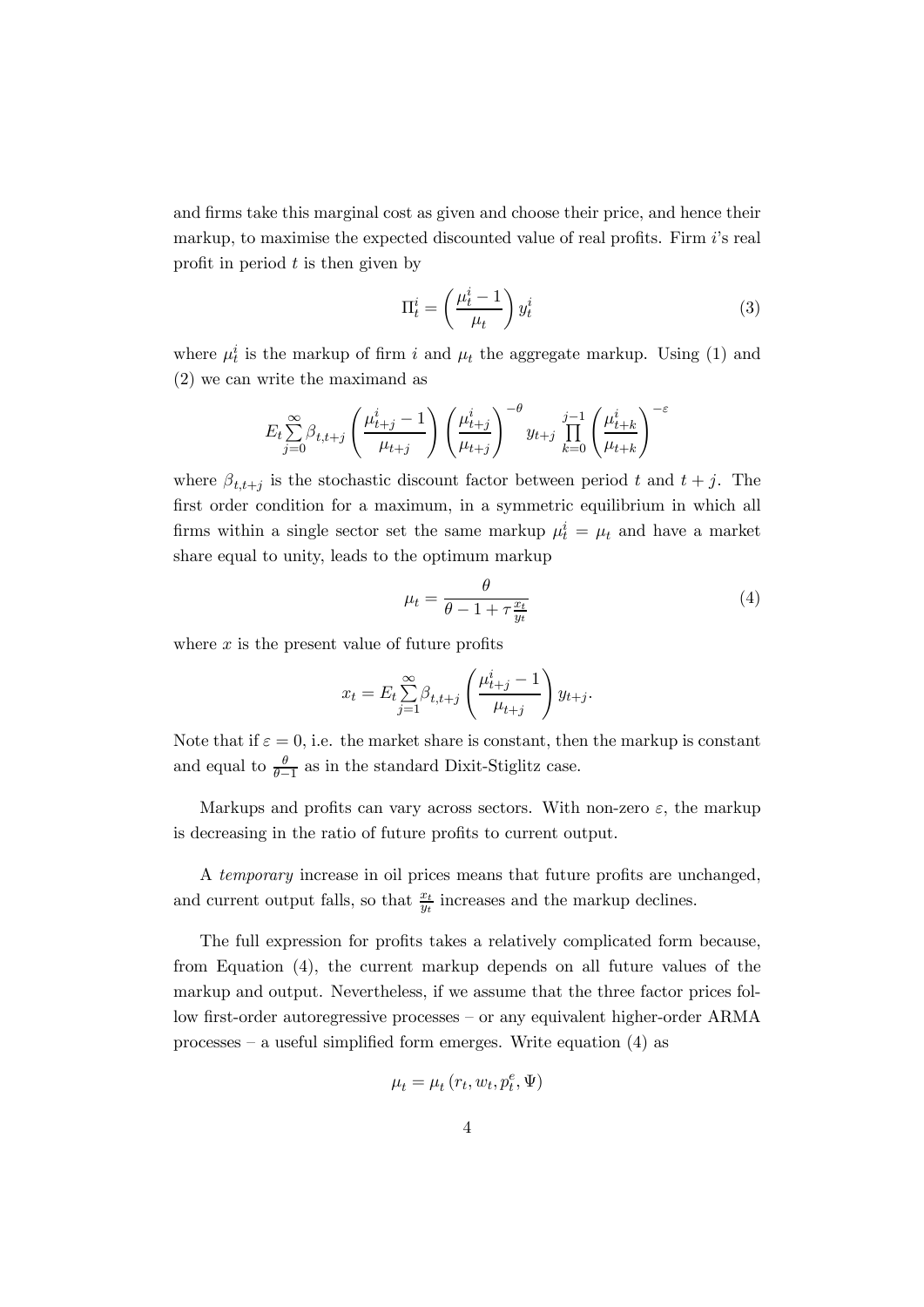where  $\Psi$  is a vector of parameters. Then it is straightforward to show that

$$
\frac{\partial \mu_t}{\partial r_t} < 0; \frac{\partial \mu_t}{\partial w_t} < 0; \frac{\partial \mu_t}{\partial p_t^e} < 0
$$

and current profit is a function

$$
\Pi_t = \Pi_t \left( r_t, w_t, p_t^e, \Psi \right)
$$

with partial derivatives:

$$
\frac{\partial \Pi_t}{\partial r_t} < 0; \frac{\partial \Pi_t}{\partial w_t} < 0; \frac{\partial \Pi_t}{\partial p_t^e} < 0.
$$

This analysis implies that the effect of an increase in a factor price will differ in ways that depend on whether the increase is temporary or permanent. Equation (4) means that a permanent increase in a factor price can have no long run effect on the markup but will permanently depress output and, via (3), the level of profitability. In the long run, profits are depressed by permanently higher costs of energy.

It is necessary in empirical work to have a measure of energy prices. Following convention, we focus in this paper on the price of petroleum. We also create variables for wages,  $w$ , and interest rates,  $r$ .

Perhaps surprisingly, there seems to have been little empirical work on how oil shocks alter profitability. It would be possible to study this relationship with aggregate data. Our paper's approach, however, attempts to exploit the greater level of disaggregation offered by sectoral data. Estimates of the short run effects of oil prices are provided in the paper, but the emphasis later is upon the long run consequences of a higher price of petroleum, and in particular upon whether these are large enough to be consistent with the oil-macroeconomy relationship suggested in the work of James Hamilton and others.

### 3 The Empirical Approach

We exploit a dataset on the manufacturing and service sectors across a range of industrialized nations (mostly from the European Union). The paper uses these to assess the impact of oil price shocks upon two measures of profitability: price-to-cost margins and profits.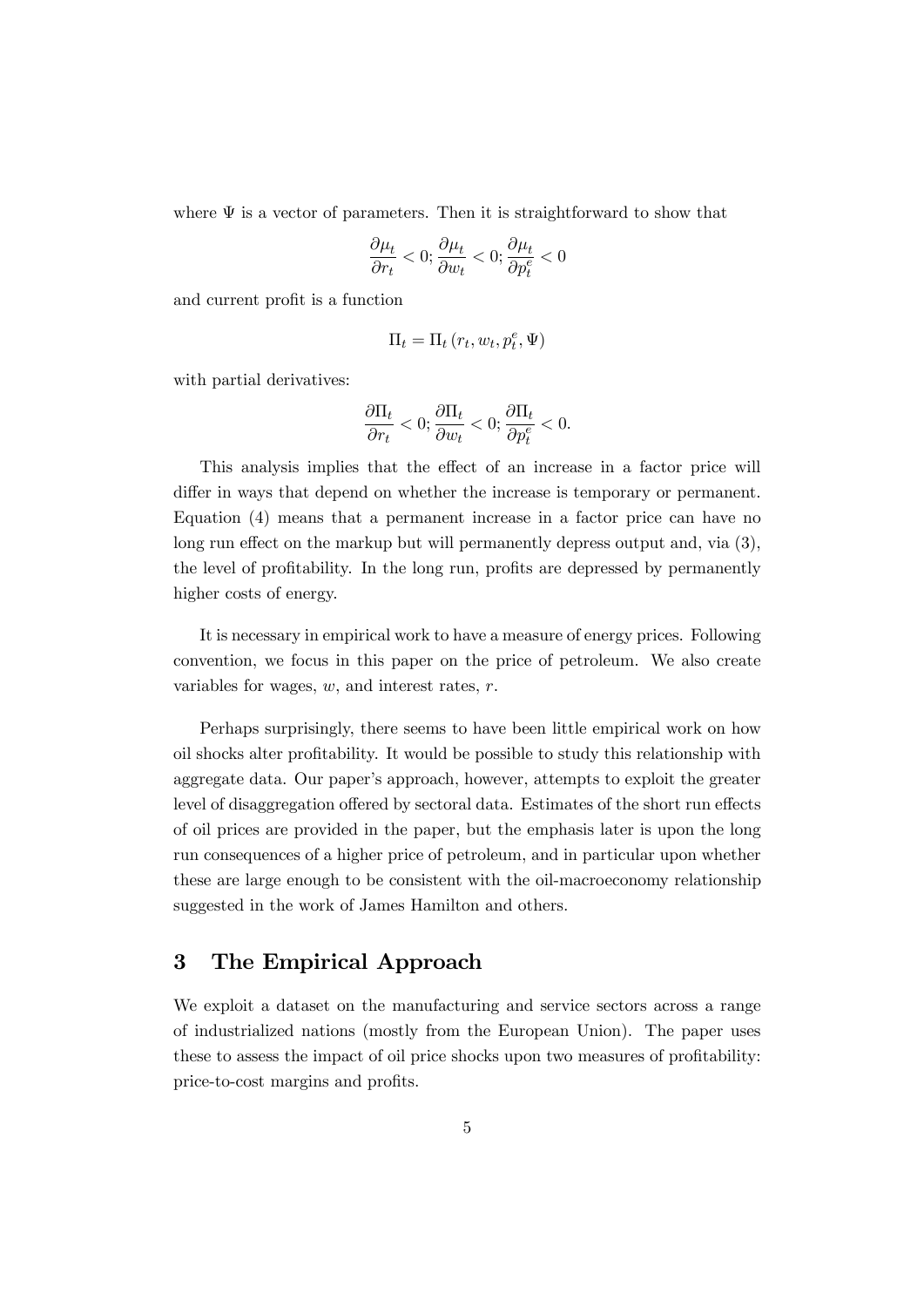Our data cover twelve countries. These are Austria; Belgium; Denmark; Finland; France; Germany; Italy; Japan; Netherlands; Portugal; Spain; Sweden. Within the different nations, the data set provides information on ten manufacturing sectors and seven services sectors. The data cover the period 1981-2003. This provides an unbalanced industry panel (it is unbalanced also with respect to time).

The source for the data is the Bank for the Accounts of Companies Harmonized (BACH) database. This contains account statistics of non-financial enterprises in eleven European countries, Japan, and the US.<sup>2</sup> Accounts are harmonized through a common layout for balance sheets, profit-and-loss accounts, statements of investments, and statements of depreciation. The data are disaggregated at the BACH level of industries, are available annually and are broken down by major sector and firm size. The theory has predictions on the effects of oil prices upon markups; but to measure those empirically, and compute them across sectors, countries and years, it would be necessary to have information on prices and marginal costs. Therefore we ignore markups and focus on profitability.

We have to decide empirically on an appropriate measure of sectoral profitability. As an aid to robustness, we use two. They are defined in the following way.

#### (i) The price-to-cost margin variable

Following Domowitz et al (1986), we compute this as a price-to-cost margin, denoted by  $\pi_{ik,t}$  for country i, sector k and year t:

$$
\pi_{ik,t} = \frac{(\text{Value-Added} - \text{Staff Costs})_{_{ik,t}}}{(\text{Value added} + \text{Costs of Materials})_{_{ik,t}}}
$$

(ii) The profits variable

This alternative measure is for total profitability, denoted by  $\Pi_{ik,t}$ . The series sometimes takes negative values — in other words, financial losses occur in certain sectors in certain years — and this prevents us using the logarithm of the variable.

<sup>&</sup>lt;sup>2</sup>The data are available at http://europa.eu.int/comm/economy\_finance/indicators.htm.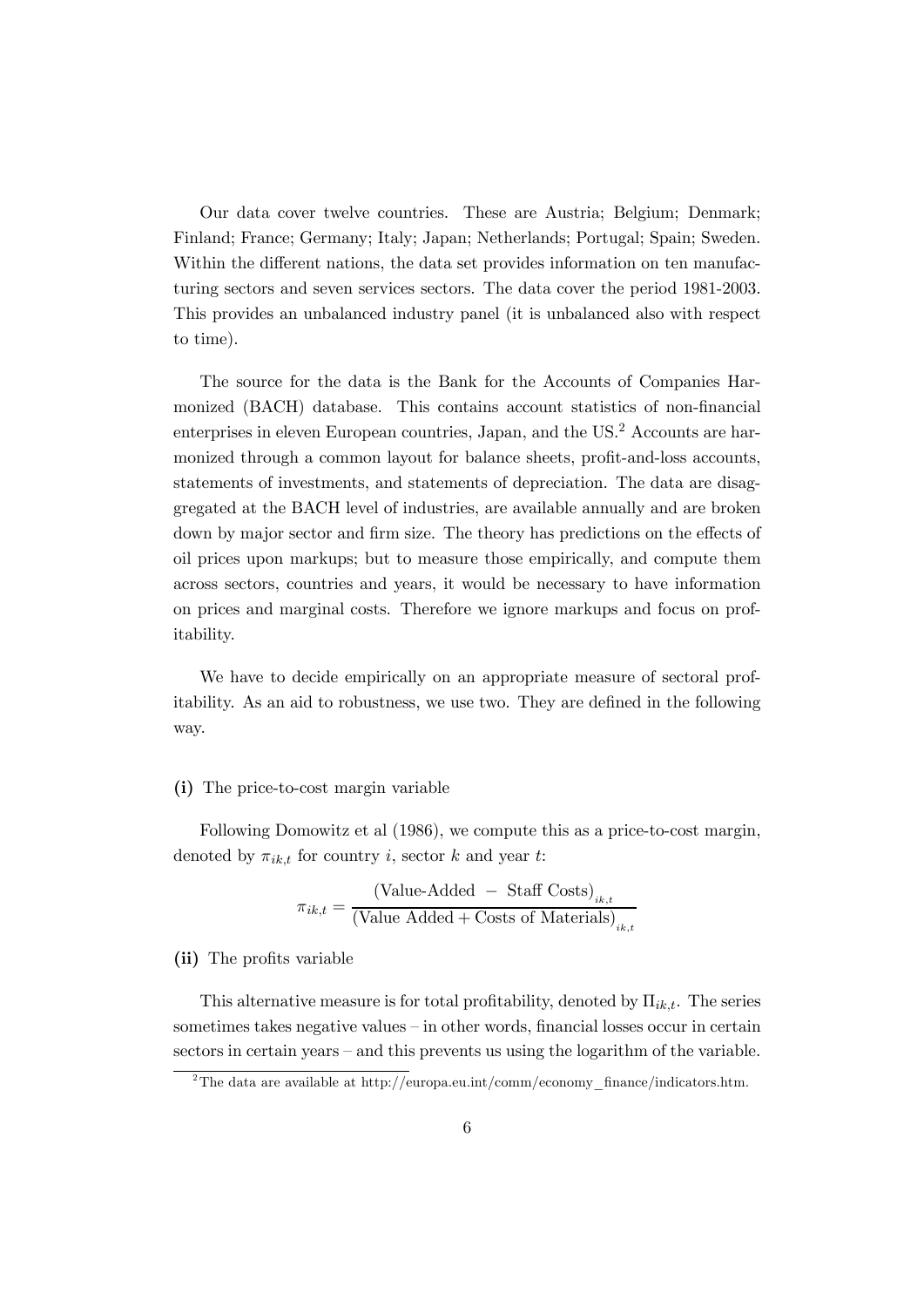A way around this problem is to re-scale the series in order to get only positive values. In the later estimations, this will affect only the value of the intercept. In order to control for changes between losses and profits, as a robustness check we also included a dummy for the existence of losses (unreported in later tables but available upon request).

The annual price of oil comes from the source International Financial Statistics. It is given as the number of US dollars per barrel of petroleum (UK Brent). This is then converted to a common currency (Euros) using end of period (annual) nominal exchange rates with the US dollar, and is deflated to real values using the GDP deflators of each country (the base year is the year 2000, and nominal exchange rates and GDP deflators are from the European Commission's AMECO database).<sup>3</sup> Nominal short term interest rates – from the AMECO database as well — are deflated using the GDP deflator for each country. The average wage, which is defined as Wages and Salaries over Total Employment (from the OECD Economic Outlook, and converted to a common currency, i.e. Euros), is deflated using national GDP deflators; it is measured at the country level, so does not vary across sectors. This is perhaps most naturally viewed as an assumption of a mobile competitive labor market where, within any country, workers of given quality earn the same in each sector.

In the empirical analysis we also explore what happens when the price of oil is deflated with sectoral price indices. This is to allow for the possibility that different parts of the economy might be affected differently by changes in real oil prices. Sectoral price indices are available from Eurostat's New Cronos database, and are disaggregated at the 2-digit NACE revision 1 level. Sectoral price indices are not available, unfortunately, at the BACH level of sectors. Because there exists a correspondence between the two sectoral classifications (BACH and NACE, where BACH sectors are composed of several NACE sectors), we calculate the sectoral price indices at the BACH level as a weighted average of the corresponding sectors at the NACE revision 1 level. Value-added shares are used as weights.

The aim here is to understand the causal role of oil prices. As mentioned by

<sup>&</sup>lt;sup>3</sup>The AMECO database is available online at http://ec.europa.eu/economy\_finance/indicators/annual\_macro\_economic\_database/ameco\_en.htm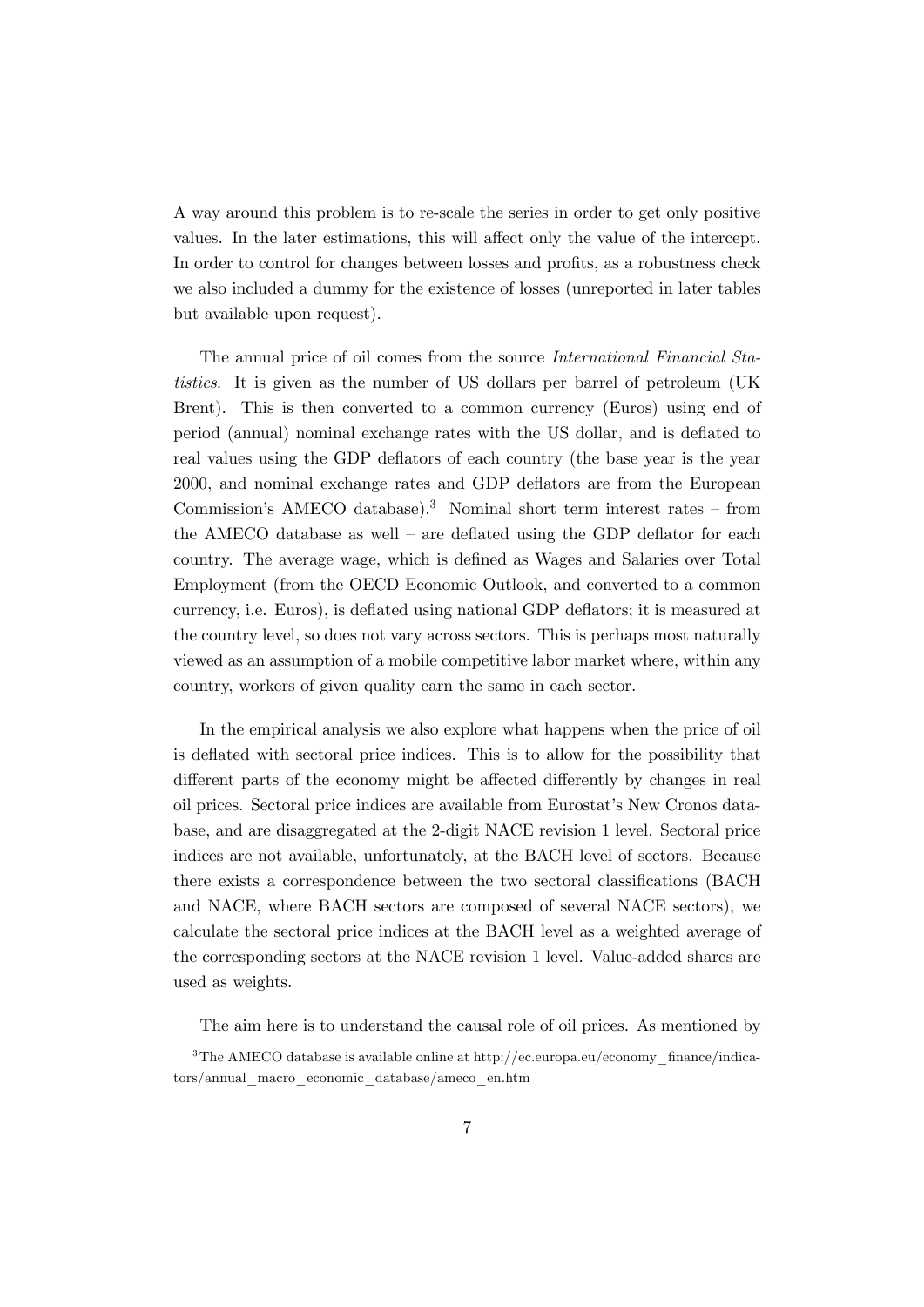Barsky and Kilian (2004), the price of petroleum may be endogenously<sup>4</sup> determined alongside the state of the world economy. Previous empirical research has noted this possibility but largely ignored it. It has been implicitly or explicitly assumed that oil shocks arrive in an extraneous way, and some authors have used data on lagged oil prices to bolster a causal case. Our paper experiments with an instrumental variable.

We propose that terrorist acts might serve as a suitable shifter in an oilprice equation while satisfying a natural exclusion restriction in equations for profitability. Because terrorist attacks are often politically motivated, such an approach seems a potentially fruitful one. Moreover, Ali (2007) has recently shown that, as might be expected, there is a statistically significant reducedform correlation between oil prices and terrorist incidents.

Data on known terrorist incidents are available online from the MIPT Terrorism Knowledge Database.5 This website provides information on the number of attacks in each month of the year, as well as the region where the incidents took place, the targets of the attacks, the identity of the organizations that carried out the attacks, and whether the incidents were suicide related or not. Unsurprisingly, some of the terrorism variables are highly correlated; for instance, attacks in the Middle-East move almost one-for-one with the number of incidents that are suicide related. Hence we decided to use information only on the total number of attacks and on the nature of the attacks (Middle-East, suicide, etc — and we exclude attacks on businesses as this might not be exogenous to margins and profitability). As the estimation uses annual data on oil prices and profitability, monthly information on terrorist incidents was aggregated into an annual frequency.

Table 1 reports descriptive statistics. These include the mean, minimum and maximum values for the countries and sectors. The data reveal that on average margins are lowest in Sweden and Germany, and highest in Finland. Profits (as a percentage of total turnover) range between -25 percent and 65 percent, and are lowest in Metalliferous Ores and highest in Chemicals. Losses are most severe in Spain while profits are highest in Sweden.

<sup>&</sup>lt;sup>4</sup>This reverse-causality problem is not solved merely by our use of disaggregated data, because of a likely economy-wide component in profits that may be correlated with oil prices.

 ${}^{5}$ This is available at http://www.tkb.org.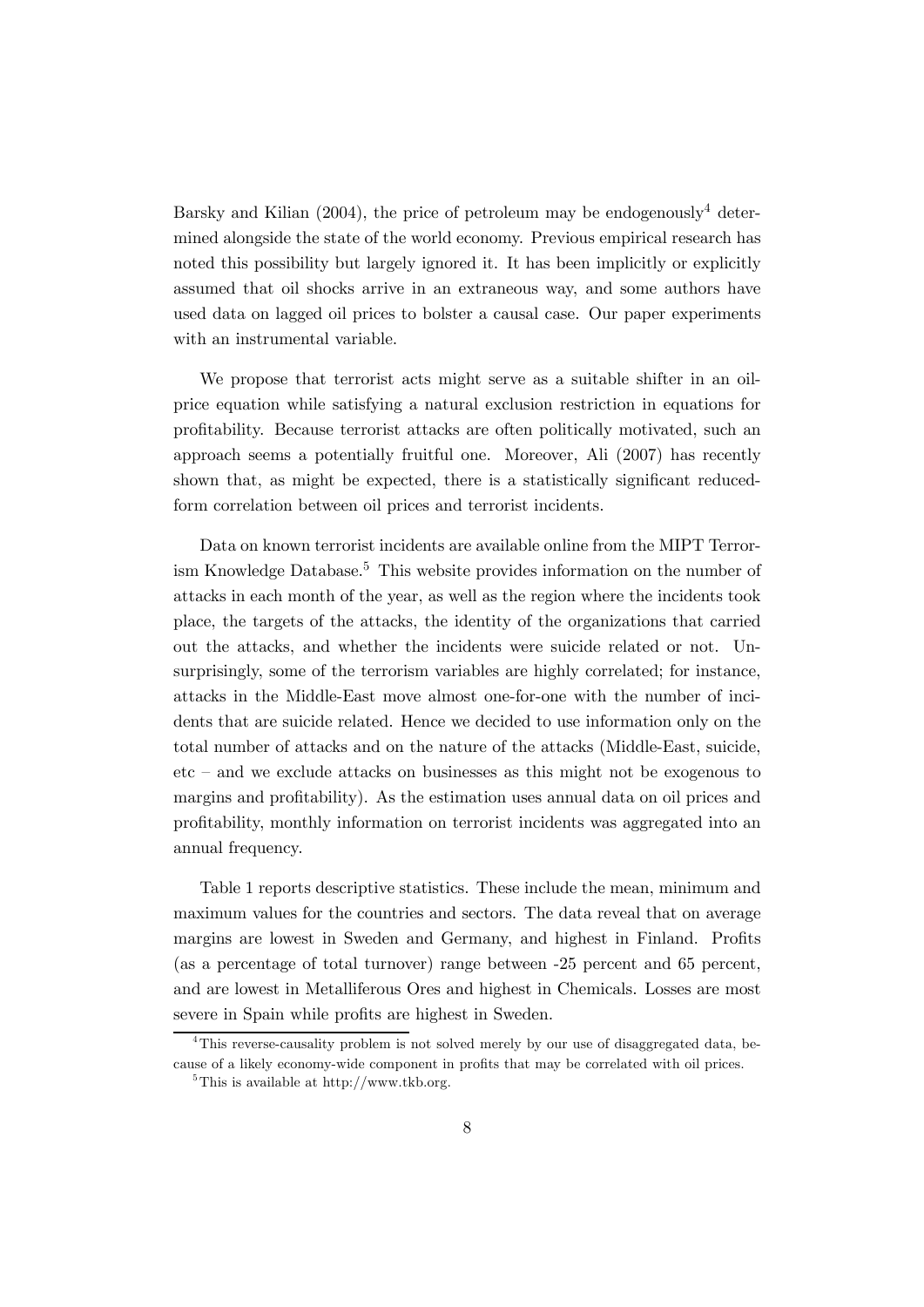We have in mind a three-factor model. Profits then depend on the costs of oil, capital, and labor. In order to distinguish between the short and the long run effects of oil price shocks upon margins and profitability, we estimate the following two kinds of equations. They are for margins  $\pi_{ik,t}$ 

$$
\Delta \ln \pi_{ik,t} = \alpha_k + \xi_i + \beta_0 \Delta \ln \pi_{ik,t-1} + \beta_1 \ln \pi_{ik,t-1} + \beta_2 \Delta \ln p_{i,t}^{oil}
$$
  
+ 
$$
\beta_3 \ln p_{i,t-1}^{oil} + \beta_4 \Delta \ln r_{i,t} + \beta_5 \ln r_{i,t-1} + \beta_6 \Delta \ln w_{i,t}
$$
  
+ 
$$
\beta_7 \ln w_{i,t-1} + \varepsilon_{ik,t}
$$
 (5)

and for profits  $\Pi_{ik,t}$ 

$$
\Delta \ln \Pi_{ik,t} = \alpha_k + \xi_i + \varphi_0 \Delta \ln \Pi_{ik,t-1} + \varphi_1 \ln \Pi_{ik,t-1} + \varphi_2 \Delta \ln p_{i,t}^{oil}
$$
  
 
$$
+ \varphi_3 \ln p_{i,t-1}^{oil} + \varphi_4 \Delta \ln r_{i,t} + \varphi_5 \ln r_{i,t-1} + \varphi_6 \Delta \ln w_{i,t}
$$
  
 
$$
+ \varphi_7 \ln w_{i,t-1} + \epsilon_{ik,t}
$$
  
(6)

where  $p_{i,t}^{oil}$  is the real price of oil for country i in a common currency,  $r_{i,t}$  is the short run real interest rate,  $w_{i,t}$  is the average wage for country i, and  $\Delta$  is the first-difference operator. Sector  $\alpha_k$  and country  $\xi_i$  fixed-effects are included in each specification.

The short run elasticities of margins and profits with respect to oil prices, real interest rates, and wages are given by the estimated coefficients on the variables in first-differences, while the long run elasticities can be calculated using the coefficients on the lagged levels of the variables (or error correction terms). In order to discriminate between the short and the long run effects of oil prices upon profitability, we require the variables in levels to be non-stationary. Table A1 in the Appendix attends to this. It provides a set of panel unit root tests to investigate for the existence of unit roots in margins, profits, interest rates, average wages and the price of oil (we test for unit roots in the price of oil only across countries as the variable does not change across sectors). The Im, Pesaran and Shin (2003) and ADF-Fisher Chi Square statistics test the null of individual root processes, the Levin, Lin and Chu (2002) statistic the null of a common unit root, and the Hadri (2000) statistic the null of no common unit root process. We allow for the inclusion or not of deterministic trends. In almost all cases, it is not possible to reject the null hypothesis of a unit root in the variables for margins, profits, interest rates, the price of oil and, in the majority of cases, the wage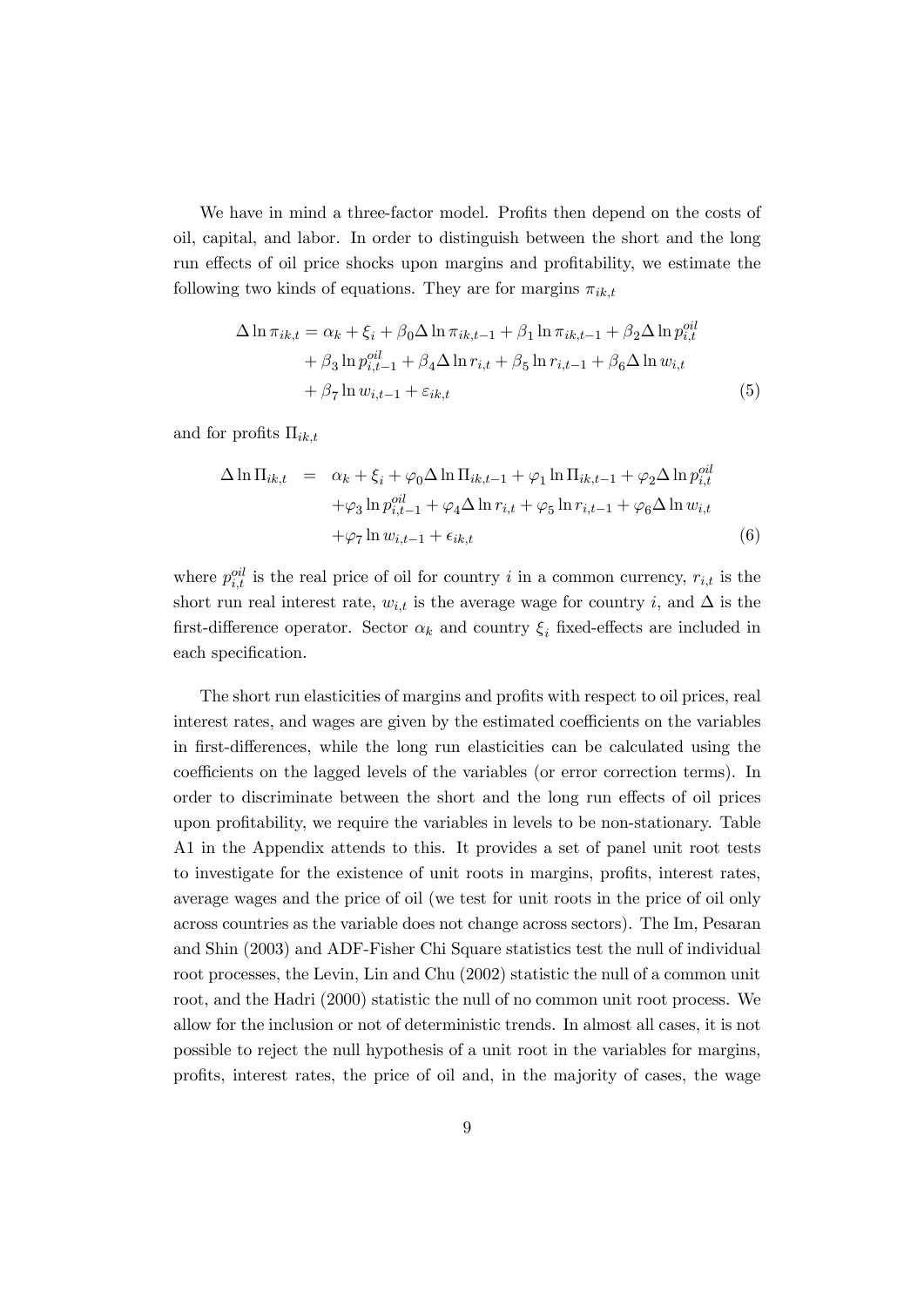variable. In Table A2 we test for the existence of a cointegrating relationship between margins and profits, on the one hand, and the price of oil, on the other hand. Among the seven tests proposed by Pedroni (1999), six allow us to reject the hypothesis of no cointegration among the variables concerned. These results support error-correction specifications for the estimated equations.

#### 4 Results

Table 2 reports elementary regression equations in which the dependent variables are, respectively, margins and profits. These columns provide results for our panel of industries. They cover the years 1981-2003.

The upper panel of Table 2 contains nine OLS regression equations explaining margins. We first pool the manufacturing and services sectors together. In Column (1) of Table 2, the simplest full-sample specification is presented. As a benchmark case, the equation contains solely the change in the price of oil as its explanatory variable. The variable enters with a negative effect on margins in the short run (under non-stationarity, the results are consistent but not efficient).

By adding lagged levels of the oil price  $p_{i,t}^{oil}$  and the margin, Column (2) of Table 2 distinguishes between short run and long run effects. As would be expected theoretically, an increase in the real price of oil has in the steady state a downward impact on margins across countries and sectors. Yet the long run elasticity (denoted LR elast. in this and later tables) is small, in Column  $(2)$  of the upper half of Table 2, at an estimated value of -0.011. This effect is welldetermined, with a t-statistic of 3.08. Here a doubling of the price of petroleum (a 100% move up in  $p_{i,t}^{oil}$ ) is associated, in the steady state, with an eventual decline in industry profit margins of 1%.

Without additional controls in the equation, the immediate conclusion from OLS estimation appears to be that oil shocks have small consequences for the economy.

To allow us to assess more carefully the difference between large and small effects, the empirical backdrop is the following. Profits rise and fall sharply over the business cycle. Marcuss (2004) estimates that profitability in the US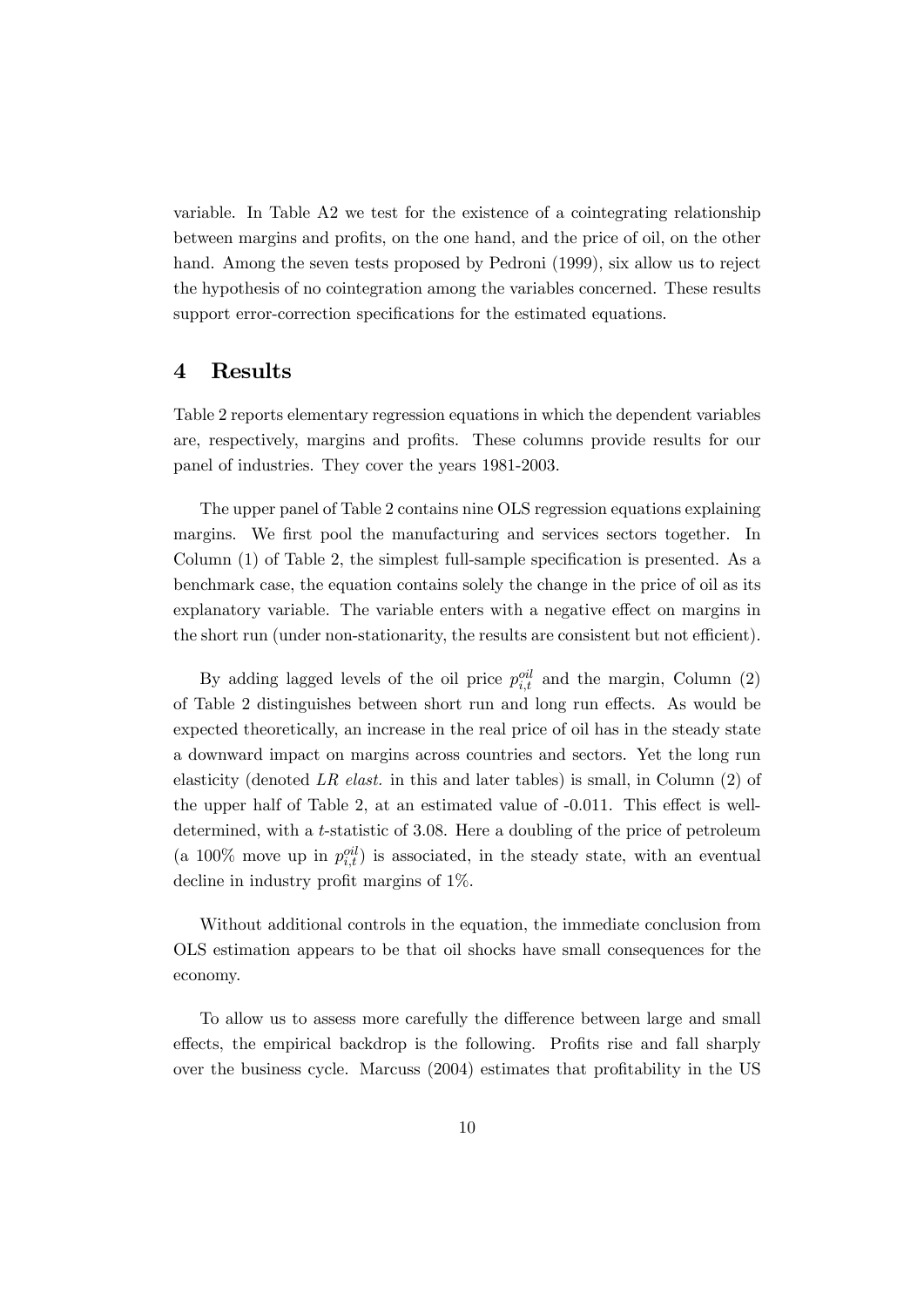economy declines by approximately one third from the top of a boom to the trough of a recession. Similar numbers are found by Small (1998) for the UK economy: he shows that profit margins declined almost 40% before the bottom of the severe 1980s recession was reached. Hodge (2006) concludes that the size of profit variability over the cycle can be as much as 50%. Those who support the Hamilton oil-macroeconomy thesis, therefore, have to provide evidence that oil shocks can generate fluctuations of a size close to these kinds of magnitudes.

In Columns (3), (4) and (5) of Table 2, extra regressors are included. Following the theoretical framework, these are, respectively, the real interest rate, a wage variable, and both of these simultaneously. The effects of the oil price and the average wage are as predicted by the framework, but the variable for the real interest rate, although it enters with the expected negative sign, has a coefficient that is mostly insignificantly different from zero at conventional confidence levels, both in the short and the long runs. The estimated long run oil price elasticity varies only a little from one specification to another. In Column (6) we further add dynamics to the model by adding a lagged dependent variable, but the results remain unchanged.<sup>6</sup> Columns (7) and (8) of Table 2 present some results on sub-samples. For clarity, to emphasise that these are to be compared to the full sample, the numbers in these columns are written in italics. The major distinction here is between manufacturing and services. Although in Columns (7) and (8) the magnitude of the long run oil elasticity is similar across the sectors (at -0.020 and -0.014, respectively), oil prices enter Column 7 of the upper half of Table 2 with a better-defined coefficient than in Column  $(8)$ . In the latter case, the null of zero cannot be rejected. Again, these elasticities are small.

Different industrial sectors might, in principle, react differently to changes in (real) oil prices. To try to allow for this, in Column (9) of Table 2 we deflate the price of oil using sectoral price indices (instead of GDP deflators). Due to data unavailability, only manufacturing sectors can be included. The resulting long run elasticity with respect to the price of petroleum remains statistically significantly different from zero. In Column (9), of the upper half of Table 2,

 $6$ When adding a lagged dependent variable, the total number of observations used in each regression does not alter. This is because data on real interest rates are missing for the first year 1981, while data for profits and margins are available for that year.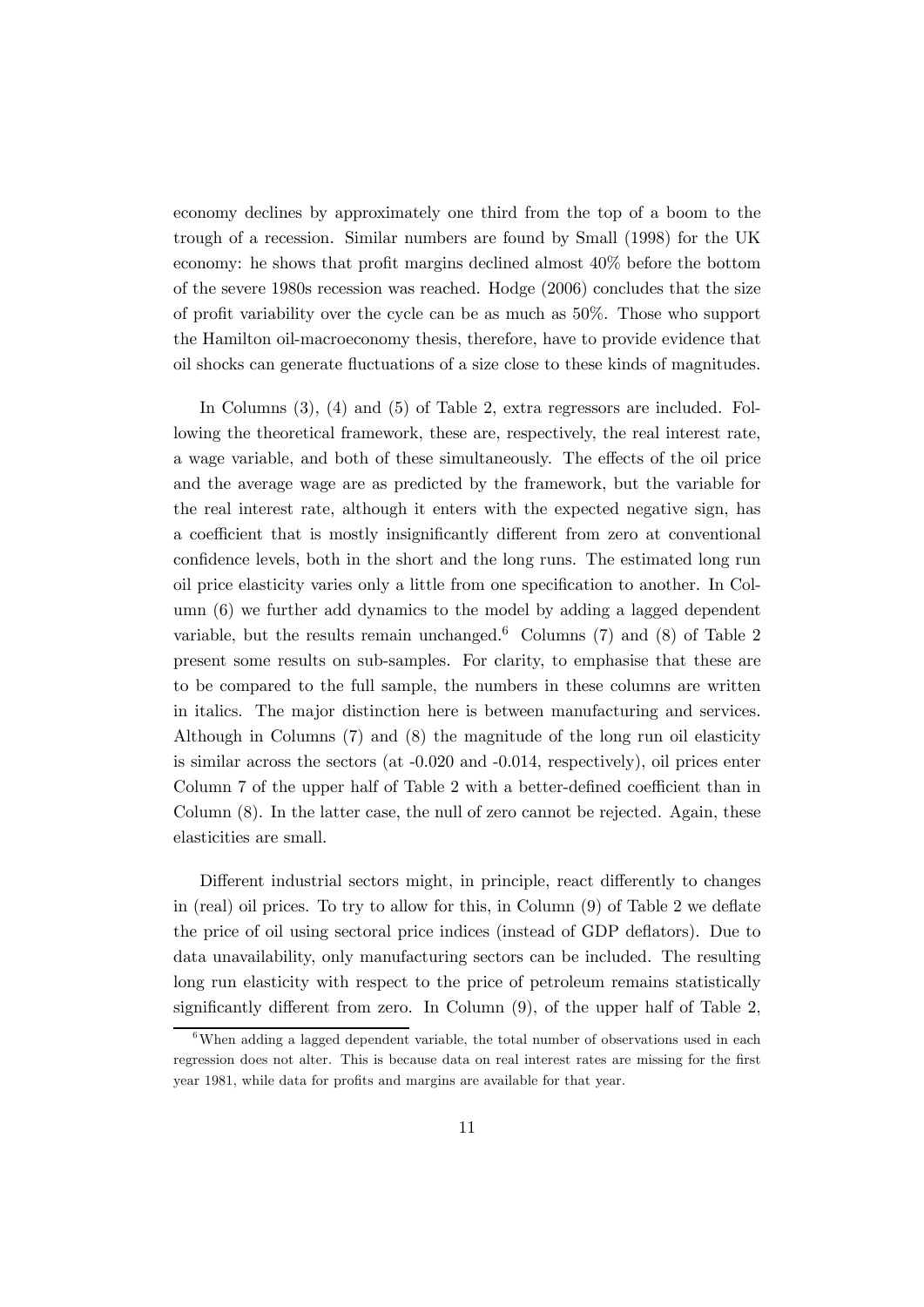the elasticity estimate is -0.015.

The lower panel of Table 2 takes instead a measure of total profits as its dependent variable. Perhaps paradoxically, the short run elasticity of profitability with respect to oil prices in the lower half of Table 2 in Column (1) is now positive (but insignificantly different from zero). The results for profits in the following regressions are largely consistent with those reported in the upper panel of Table 2 for margins, i.e. oil price shocks have a significant and negative steady-state effect on profits across countries and sectors. In this paper, we are particularly interested in long run consequences. In Column (2) in the lower half of Table 2, the long run elasticity of total profits with respect to oil prices is -0.031. This alters only slightly as extra regressors are added, namely, as we go through Column (1) to Column (6). The oil-price elasticity of profits is highest in Column (5) in the lower half of Table 2; it is -0.048, with a t-statistic of 3.25. Real interest rates typically have estimated coefficients that are significantly different from zero, and a larger wage leads to lower profits in the long run. The estimate of -0.048 implies that a doubling of real oil prices is associated in the long run with a decline in profits of approximately 5%. This effect is a non-negligible one, but, as before, does not appear to be of sufficient size to support the idea that oil spikes are central causes of recessions.

It seems useful to evaluate the robustness of the OLS findings across time. In this spirit, Table A3 in the appendix provides simple checks on the stability of Table 2's coefficients; it explores whether the effect of oil has changed over the period. Given that our sample covers 1981 to 2003, we decided to divide the data into three sub-periods: for 1981-1991, for 1992-1997, and for 1998- 2003. That split is chosen in an effort to keep the sample size approximately the same in each of the three sub-samples. It is inevitable, given the numbers of observations, that our point estimates will vary by sub-period, but this procedure has the advantage that it offers a simple, and perhaps usefully tough, way to scrutinize the reliability of the framework. Here we report the specification with all controls, as in Column (6) in Table 2. For both margins and profits, four sets of regressions are provided in Table A3. The first pools manufacturing and services sectors together; the second and third consider these two sectors separately; and the last includes the price of oil deflated by sectoral price indices. Column (1) of Table A3 again regresses margins in manufacturing and services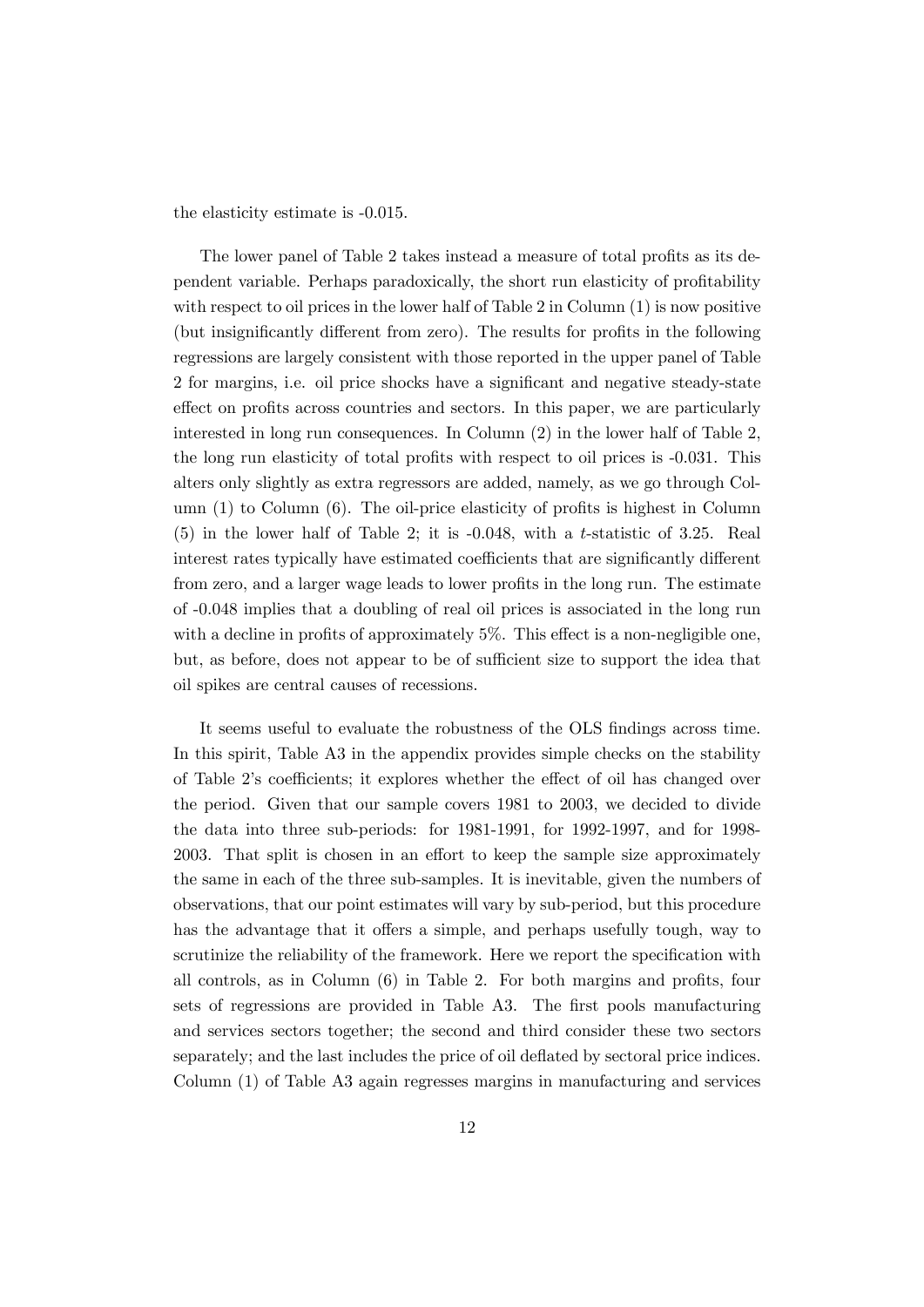on the price of oil, the real interest rate, and the wage. It is possible to reject the hypothesis that the OLS effect of oil price shocks is the same across sub-periods, the magnitude of the effect being somewhat stronger in the latter period. Partly because of large standard errors, the effects of the real interest rate and of the average wage do not significantly alter. In Column (3) of Table A3, we cannot reject the null hypothesis that the effects of the three explanatory variables have remained the same over time. Columns (5) to (8) of Table A3 repeat the same specifications but with profits as a dependent variable.

It has been argued in the literature — for instance in Carruth et al (1998) – that it is legitimate to treat the price of oil,  $p_{i,t}^{oil}$ , as exogenous to changes in margins and profits across countries and sectors. Nevertheless, it seems interesting to try to assess possible concerns about simultaneity. Hence we now compare our OLS results to those obtained after instrumenting the price of oil. Our analysis relies on data on terrorist attacks. A terrorist-incident variable is potentially a useful instrument, because it seems likely to be driven by political forces that do not directly shape the level of profitability.

Using the total number of terrorist attacks as an instrument for the price of oil, Table 3 provides our first Instrumental Variables estimates. These are again equations in which the dependent variables are margins and profits. The specifications are for manufacturing and services combined into a full sample; for each of the two sectors separately; and for the oil price deflated by sectoral price indices. At the foot of the table, Wu-Hausman and Durbin-Wu-Hausman test p-values are reported. They provide a check on whether Instrumental Variables estimation is required. In all full-sample cases, the exogeneity of oil prices is, on such tests, rejected (though not for Services in the margins equation).

When the price of oil is instrumented, there is an immediate effect upon the paper's key parameter. The long run petroleum-price elasticity of profitability measured in each of two ways — goes up. This is what would be expected if OLS estimation is biased by the tendency for oil prices to be driven higher in world booms. In the equations of Table 3,  $p_{i,t}^{oil}$  continues to have statistically significant negative effects upon margins and profits, and, after instrumenting the price of petroleum, the long run elasticity has typically more than doubled. In some cases, the estimated oil-price elasticities are many times larger than in equiva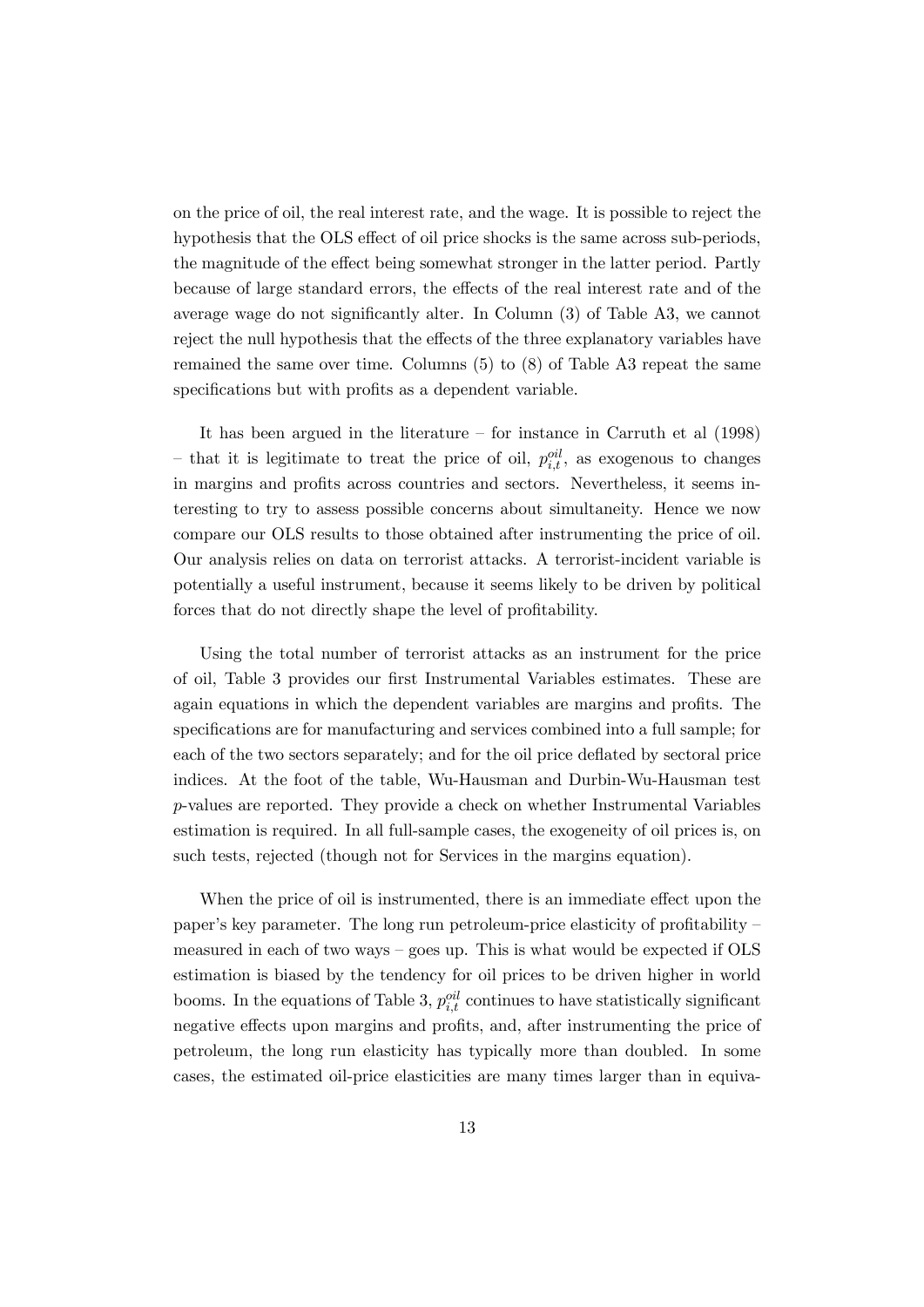lent previous OLS equations. Table 3's two estimates of the long run oil-price elasticity of profitability in the full sample are, in Columns (1) and (5) respectively, -0.044 and -0.164. The standard errors on these allow the null hypothesis of zero to be comfortably rejected. It seems that there is an inverse relationship between the price of petroleum and firms' prosperity, and, when compared to an analysis that does not control for simultaneity, there is some reason to believe that this relationship is causal. Other influences upon profitability, from the rate of interest and the price of labor, continue to operate.

The simple average of these two long run oil-price elasticity estimates  $-$  aggregating across the numbers in Columns  $(1)$  and  $(5)$  of Table 3 – is approximately -0.1. In contrast, the average value for the OLS estimates of Table 2 was -0.03. By this (crude) measuring rod, instrumenting oil prices with a terrorist-attacks variable has roughly tripled the estimated size of oil's effect upon the economy. In Table 3's Columns (2) and (3), and again in (6) and (7), the oil-price elasticity is larger in manufacturing than services. Deflating by sectoral prices, in the final columns, changes the elasticity estimates slightly, but does not alter the fundamental conclusions.

These findings seem interesting but might be a product of the particular methods or span of time. As a check, Table 4 breaks the sample into separate time periods. They are again for 1981-1991, for 1992-1997, and for 1998-2003. As would be anticipated, the estimates of the long run elasticity with respect to oil move around from one sub-sample to another (the effective sizes are not large). However, each is negative. For the equations explaining profit margins, the three sub-sample oil-price elasticities in the left-hand half of Table 4 are, respectively, -0.113, -0.241 and -0.047. Table 4's long run profit elasticities with respect to the price of oil are, respectively, -0.037, -0.352, and -0.237. The majority of the coefficients are well-determined at the 5% significance level.

This cutting of the data set into short sub-samples is a harsh test of the quantitative framework. Although the outcome from the procedure is not perfect, the broad qualitative similarity of the resulting patterns — as in the lower panel of Table 4 — seems somewhat supportive of the empirical structure.

Table A4 reports further explorations in robustness. These alter the exact choice of instrument. For both margins and profits, and for the full sample that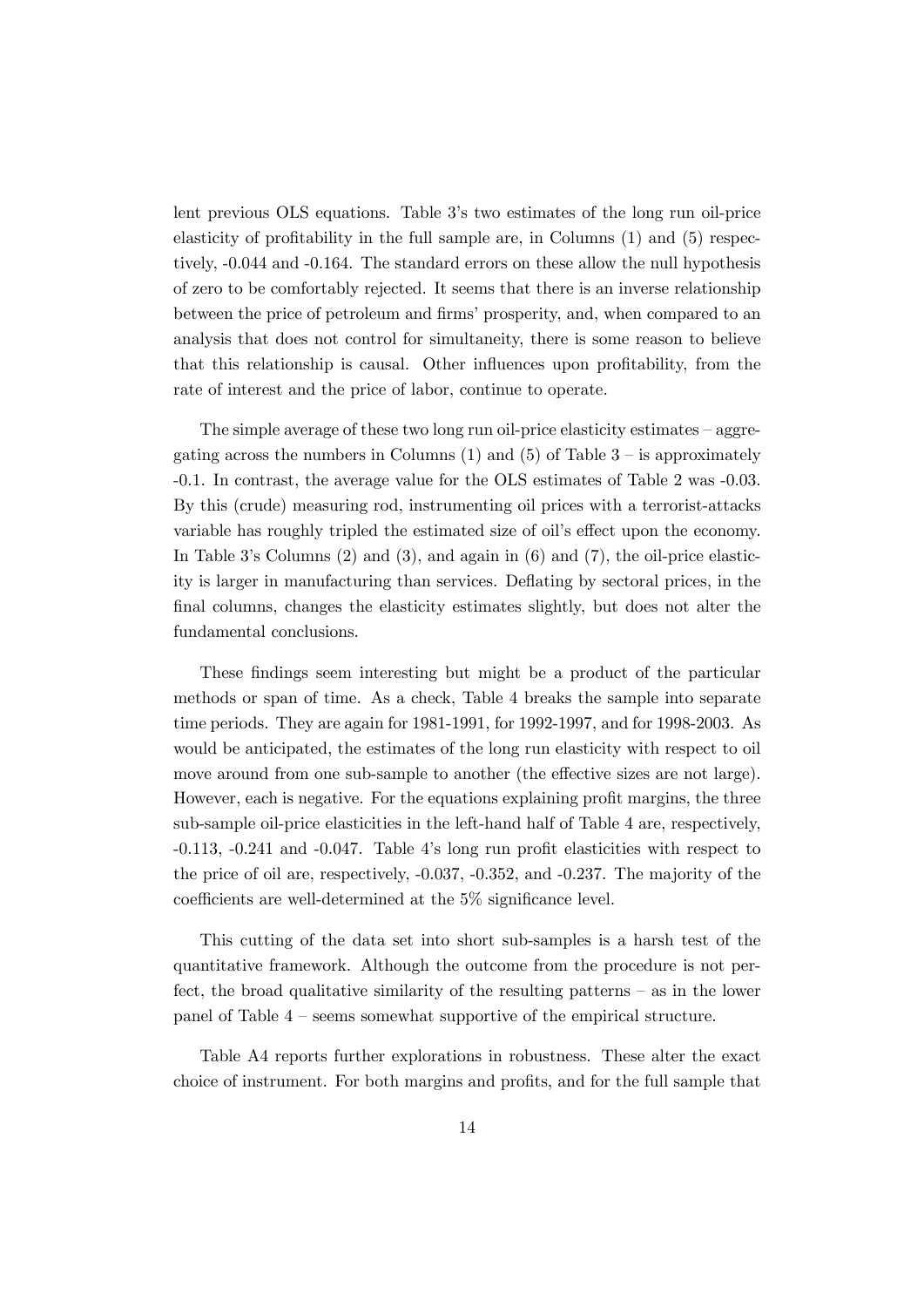combines manufacturing and services, we report Instrumental Variables regressions with alternative terrorist attacks: suicide and non-suicide, and attacks in the Middle-East, respectively. For the sake of easy comparison, Columns (1) and (5) of Table A4 replicate the results from Table 3 using the total number of terrorist attacks as the instrument. Whatever the instrument, the long run elasticity with respect to the oil price is larger than in standard OLS regressions, and the Wu-Hausman and Durbin-Wu-Hausman tests reject the hypothesis of exogeneity of the oil price.<sup>7</sup>

For completeness, Table A5 sets out the form of first-stage regression equations implicit in our instrumented equations. These are representative of the oil-price equation structure that lies behind the profitability equations in the paper. More precisely, the dependent variable is the change in the price of oil. Country dummies are included. The four terrorist-attack variables — denoted in the equations by Total, Suicide, NonSuicide and  $MidleEast$  – measure respectively the number of incidents in total, incidents of a suicide kind, incidents of a non-suicide kind, and incidents in the Middle East.

In this paper we have concentrated upon a total terrorist-attack variable in the instrumenting equation, but it can be seen from Table 5 that other terrorist variables could be chosen. The correct signs in the delta-price equations are debatable in the short run, and it seems that the dynamics are complex. Nevertheless, the long run elasticity  $-$  a measure of the consequences of terrorism for the later price of petroleum  $-$  is in each case positive, and varies between 0.001 and 0.014. Perhaps encouragingly, the R-squared values suggest that these terrorist incidents, when combined with a lagged level of oil prices, can explain approximately one quarter of the variation in the price of petroleum.

### 5 Conclusions

Oil shocks have been a prominent feature of the post-war era. Given the volatility of world politics, it seems prudent to expect sharp oil-price movements to occur again. Drawing on observation and econometric research, some macroeconomists, including James Hamilton, have argued that rises in the price of

<sup>&</sup>lt;sup>7</sup>We do not include all types of terrorist attacks simultaneously in a single instrumental regression because they tend to be correlated with each other.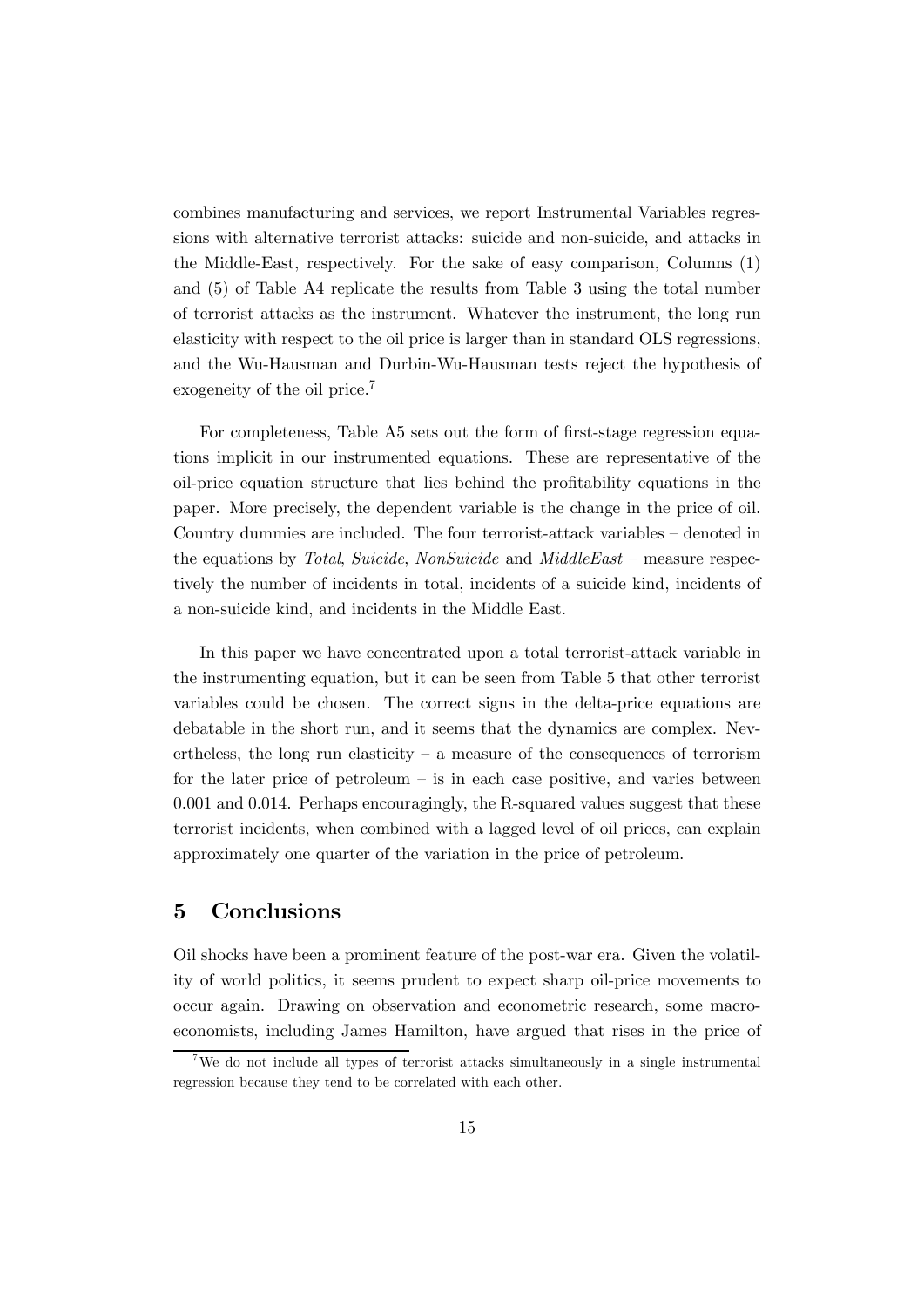petroleum act as key triggers of world recessions. This is an important claim. Currently, it remains controversial.

The first contribution of this paper is methodological. We have emphasized, and attempted to confront, an identification problem that has been largely ignored in previous writing on the topic of oil and recession. We have proposed the use of terrorist incidents as an instrument for the price of petroleum. We view these attacks as politically motivated events that can be thought of as exogenous to the economics of the business cycle.

Using an international inter-industry panel, the paper begins by showing that, even in simple regression equations, the price of petroleum matters. However, the OLS results do not favor the view that oil shocks lead to major downturns in firms' profitability. Without instrumenting, the oil-price coefficients are too small. Our analysis estimates the long run OLS oil-price elasticity of profits to be of the order of -0.03. While this is more than trivial, its effect is not large enough to be important in the genesis of recessions. It is known that a deep downturn in the business cycle cuts the level of profits in the economy by around one third.

The paper's second contribution is substantive. Once the price of petroleum is instrumented, by using a terrorism variable of the sort described in the paper, we find that the empirical picture painted by our data is different from that in our OLS equations. The long run oil-price elasticity of profitability rises approximately three-fold. Looking across specifications, it is estimated at numbers of approximately -0.1 or higher. Historically, it is known that the price of petroleum can double, and occasionally quadruple. The paper's elasticities therefore are large enough to be consistent with the belief that oil shocks play an influential role in shaping business downturns. This effect operates independently of our attempts to control for the cost of borrowing and labor. As checks on the model's robustness, we have also found evidence in each of three sub-periods as in Table 4 in the paper — that high oil prices significantly depress long run profitability.

Whatever their merits, our findings should be treated cautiously. One justifiable criticism of the analysis is that the microeconomic mechanisms linking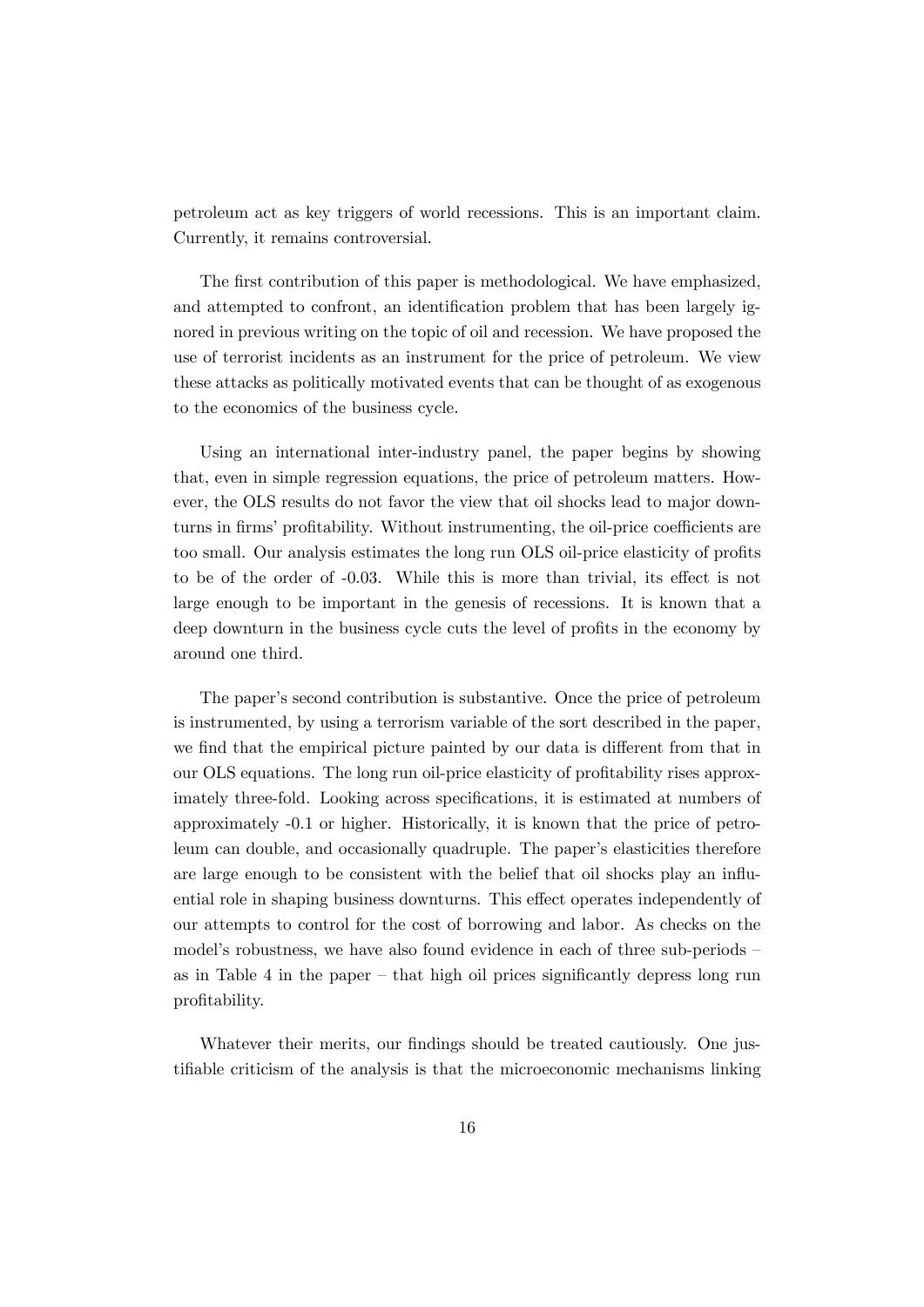oil to recessions remain unclear. This is also true of the published literature. Detailed micro data may hold the key to the next step in the unravelling of the oil-macroeconomy relationship.

#### References

- [1] Ali, Mohammed, 2007, "Oil Prices and Terrorism", Dissertation, Department of Economics, University of Warwick.
- [2] Barsky, Robert B., and Lutz Kilian, 2004, "Oil and the Macroeconomy Since the 1970s", Journal of Economic Perspectives, 18, 115-134.
- [3] Barsky, Robert B., Lutz Kilian, Olivier Blanchard, and Alan S. Blinder, 2002, "Do We Really Know that Oil Caused the Great Stagflation? A Monetary Alternative", NBER Macroeconomics Annual, 16, 137-183.
- [4] Bohi, Douglas R., 1991, "On the Macroeconomic Effects of Energy Price Shocks," Resources and Energy, 13, 145-162.
- [5] Carruth, Alan A., Mark A. Hooker, and Andrew J. Oswald, 1998, "Unemployment Equilibria and Input Prices: Theory and Evidence", Review of Economics and Statistics, 80, 621-628.
- [6] Davis, Steven J., and John Haltiwanger, 2001, "Sectoral Job Creation and Destruction Responses to Oil Price Changes", Journal of Monetary Economics, 48, 465-512.
- [7] Domowitz, Ian., R. Glenn Hubbard, and Bruce C. Petersen, 1986, "Business Cycles and the Relationship between Concentration and Price-Cost Margins", Rand Journal of Economics, 17, 1-17.
- [8] Hadri, Kaddour, 2000, "Testing for Stationarity in Heterogeneous Panel Data", Econometrics Journal, 3(2), 148-161.
- [9] Hamilton, James D., 1983, "Oil and the Macroeconomy since World War II", Journal of Political Economy, 91(2), 228-248.
- [10] Hamilton, James D., 2005, "Oil and the Macroeconomy", forthcoming in the New Palgrave Dictionary of Economics (University of California at San Diego, working paper).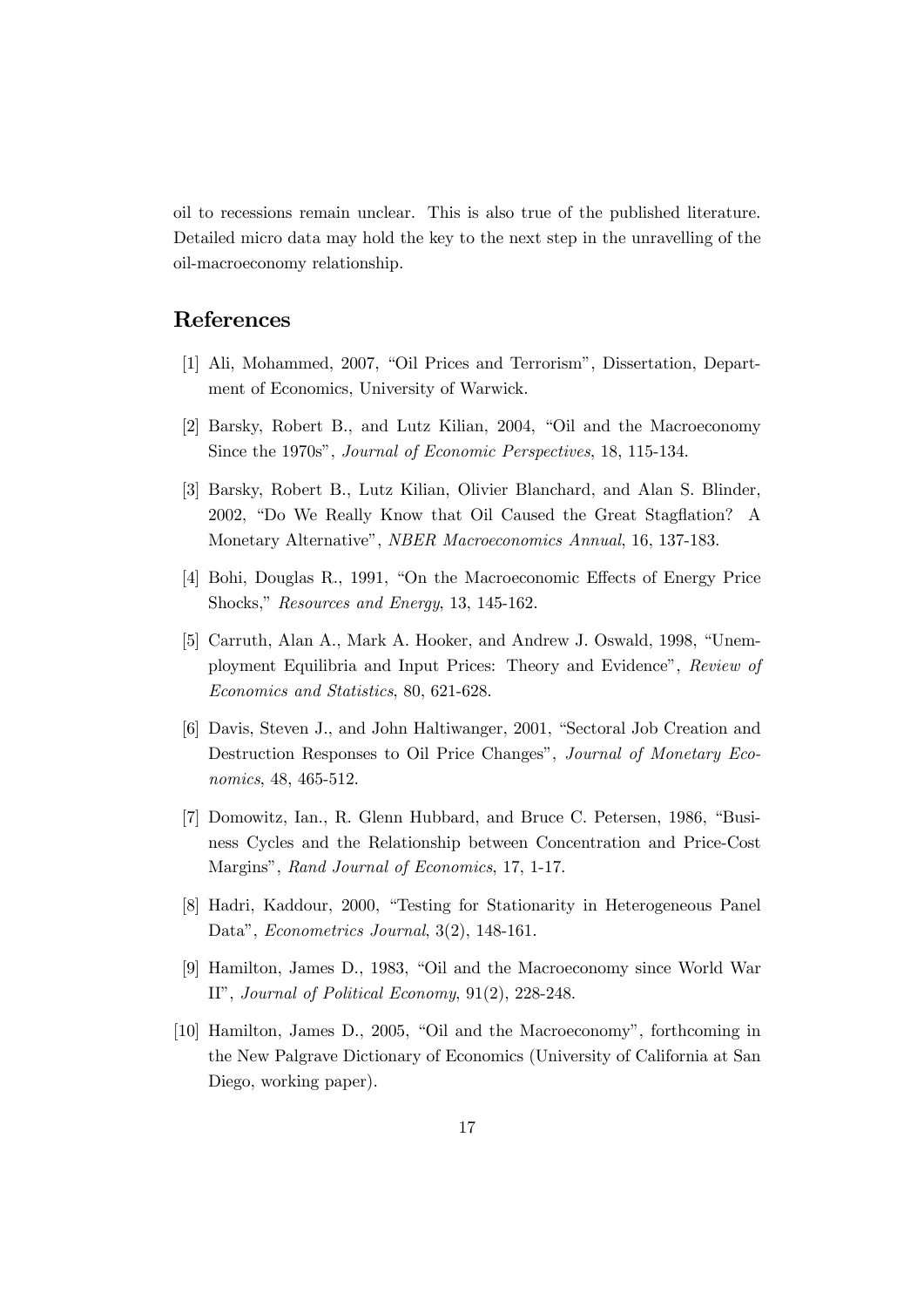- [11] Hodge, Andrew, 2006, "Global Profits and the Business Cycle", Philadelphia Council for Business Economics. Bureau of Economic Analysis.
- [12] Im, Kyung So, M. Hashem Pesaran, and Yongcheol Shin, 2003, "Testing for Unit Roots in Heterogeneous Panels", Journal of Econometrics, 115(1), 53-74.
- [13] Keane, Michael P., and Eswar S. Prasad, 1996, "The Employment and Wage Effects of Oil Price Changes: A Sectoral Analysis", Review of Economics and Statistics, 78, 389-400.
- [14] Kim, In-Moo, and Prakesh Loungani, 1992, "The Role of Energy in Real Business-Cycle Models", Journal of Monetary Economics, 29, 173-189.
- [15] Leduc, Sylvain, and Keith Sill, 2004, "A Quantitative Analysis of Oil-Price Shocks, Systematic Monetary Policy, and Economic Downturns", Journal of Monetary Economics, 51, 781-808.
- [16] Lee, Kiseok, and Shawn Ni, 2002, "On the Dynamic Effects of Oil Price Shocks: A Study Using Industry Level Data", Journal of Monetary Economics, 49, 823-852.
- [17] Levin, Andrew, Chien-Fu Lin, and Chia-Shang J. Chu, 2002, "Unit Root Tests in Panel Data: Asymptotic and Finite-Sample Properties", Journal of Econometrics, 108(1), 1-24.
- [18] Marcuss, Rosemary, 2004, "Corporate Profits in the GDP Accounts", US Department of Commerce, Bureau of Economic Analysis.
- [19] Pedroni, Peter, 1999, "Critical Values for Cointegration Tests in Heterogeneous Panels with Multiple Regressors", Oxford Bulletin of Economics and Statistics, Special Issue 61, 653-70.
- [20] Rotemberg, Julio J., and Michael Woodford, 1991, "Markups and the Business Cycle", NBER Macroeconomics Annual, 63.
- [21] Rotemberg, Julio J., and Michael Woodford, 1996, "Imperfect Competition and the Effects of Energy Price Increases on Economic Activity", Journal of Money, Credit and Banking, 28, 549-577.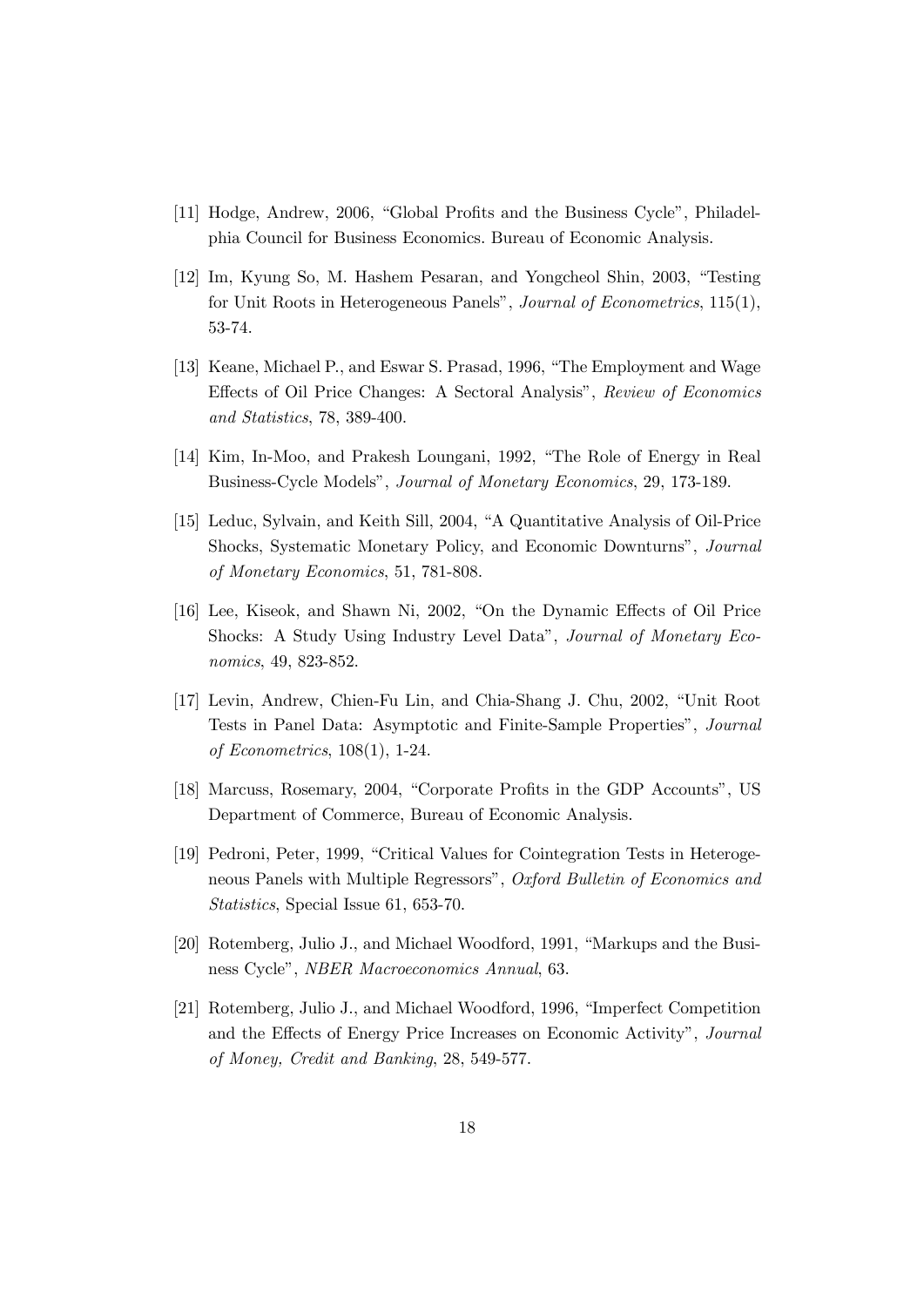- [22] Small, Ian, 1998, "The Cyclicality of Markups and Profit Margins", Bank of England Quarterly Bulletin.
- [23] Zarnowitz, Victor, 1999, "Has the Business Cycle been Abolished?", NBER working paper, 6367.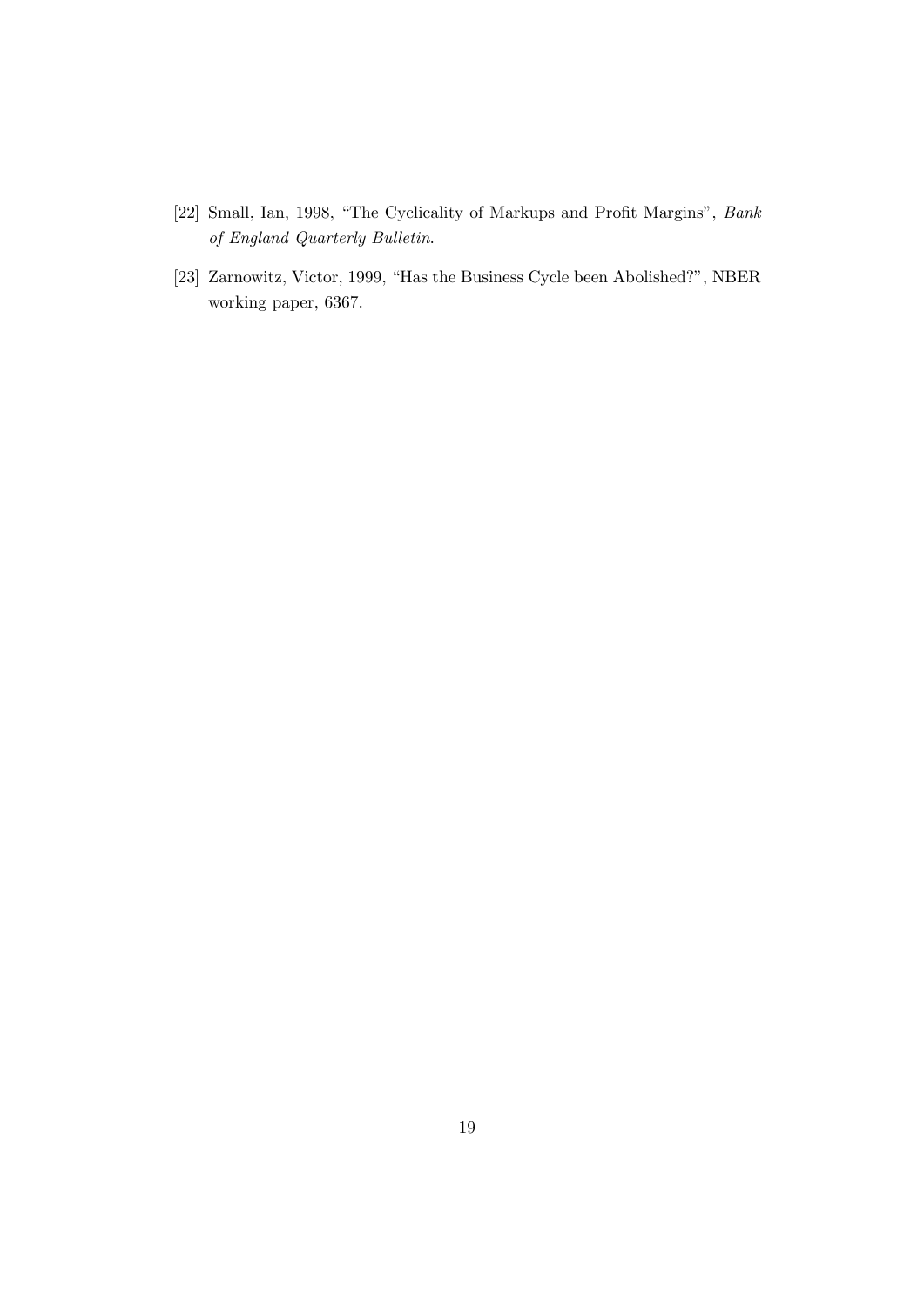|                                |          | Price-To-Cost |          | Profits $\Pi$ |                            |                 |  |
|--------------------------------|----------|---------------|----------|---------------|----------------------------|-----------------|--|
|                                |          | Margins $\pi$ |          |               | $(\% \text{ of turnover})$ |                 |  |
|                                | Mean     | Min           | Max      | Mean          | Min                        | Max             |  |
| Countries                      |          |               |          |               |                            |                 |  |
| Austria                        | 0.11     | $-0.01$       | 0.30     | $3.2\,$       | $-5.3$                     | 21.0            |  |
| Belgium                        | 0.09     | $\rm 0.02$    | 0.18     | 2.5           | $-5.9$                     | 24.3            |  |
| Denmark                        | 0.12     | $-0.01$       | 0.27     | 4.2           | $-7.7$                     | 28.2            |  |
| Finland                        | $0.13\,$ | $0.01\,$      | 0.30     | $4.8\,$       | $-8.6$                     | $38.2\,$        |  |
| France                         | 0.10     | 0.03          | 0.20     | 2.1           | $-7.7$                     | $\ \, 9.5$      |  |
| Germany                        | 0.08     | $-0.04$       | 0.18     | $1.5\,$       | $-6.3$                     | 6.7             |  |
| Italy                          | 0.09     | 0.01          | 0.18     | 1.0           | $-7.9$                     | $6.4\,$         |  |
| Japan                          | 0.09     | 0.02          | 0.20     | 1.0           | $-2.7$                     | 3.6             |  |
| Netherlands                    | $0.10\,$ | $0.02\,$      | 0.21     | 4.8           | $-6.7$                     | 34.5            |  |
| Portugal                       | 0.12     | 0.04          | $0.26\,$ | 2.7           | $-9.8$                     | 43.1            |  |
| Spain                          | $0.11\,$ | $-0.05$       | 0.36     | $2.2\,$       | $-25.0$                    | 13.6            |  |
| Sweden                         | $0.08\,$ | $-0.12$       | 0.21     | 5.5           | $-6.5$                     | 65.1            |  |
| Manufacturing industries       |          |               |          |               |                            |                 |  |
| Metalliferous ores             | 0.10     | $-0.05$       | 0.21     | $1.2\,$       | $-25.0$                    | 12.2            |  |
| Non-metallic mineral products  | 0.16     | 0.07          | $0.26\,$ | 4.8           | $-6.2$                     | 13.6            |  |
| Chemicals                      | 0.14     | 0.06          | 0.27     | 6.7           | $-5.0$                     | 65.1            |  |
| Metal articles                 | 0.10     | 0.03          | 0.16     | $2.5\,$       | $-9.0$                     | 10.0            |  |
| Electronic equipment           | $0.10\,$ | $-0.12$       | $0.25\,$ | $2.9\,$       | $-6.5$                     | $38.3\,$        |  |
| Transport equipment            | 0.07     | $-0.01$       | 0.14     | 1.0           | $-10.1$                    | 20.8            |  |
| Food, drink and tobacco        | 0.09     | 0.04          | 0.13     | $\!3.3$       | $-0.3$                     | $14.6\,$        |  |
| Textiles, leather, clothing    | 0.09     | $0.01\,$      | 0.15     | 2.0           | $-4.0$                     | $\rm 9.3$       |  |
| Timber and paper               | 0.12     | 0.07          | 0.23     | $3.7\,$       | $-6.3$                     | 17.8            |  |
| Rubber products, furniture     | 0.11     | 0.02          | 0.18     | $3.1\,$       | $-7.7$                     | 31.6            |  |
| <b>Services</b>                |          |               |          |               |                            |                 |  |
| Building and civil engineering | 0.07     | $-0.04$       | 0.14     | 1.7           | $-7.9$                     | 12.4            |  |
| Wholesale trade                | 0.04     | 0.02          | $0.07\,$ | $1.3\,$       | $-2.2$                     | $4.6\,$         |  |
| Sale of motor vehicles         | 0.04     | 0.02          | 0.12     | 1.1           | $-3.5$                     | 4.7             |  |
| Retail trade                   | 0.05     | 0.03          | 0.08     | 1.9           | $-0.8$                     | $\!\!\!\!\!8.4$ |  |
| Hotels and restaurants         | 0.13     | 0.07          | 0.30     | 1.8           | $-3.1$                     | 15.8            |  |
| Transport and communication    | 0.19     | 0.08          | 0.36     | $1.6\,$       | $-8.6$                     | 11.8            |  |
| Other services                 | 0.13     | 0.06          | 0.26     | 5.4           | $-9.8$                     | 43.1            |  |

Table 1: Descriptive Statistics (17 sectors, 12 countries, 1981-2003)

Source: BACH database.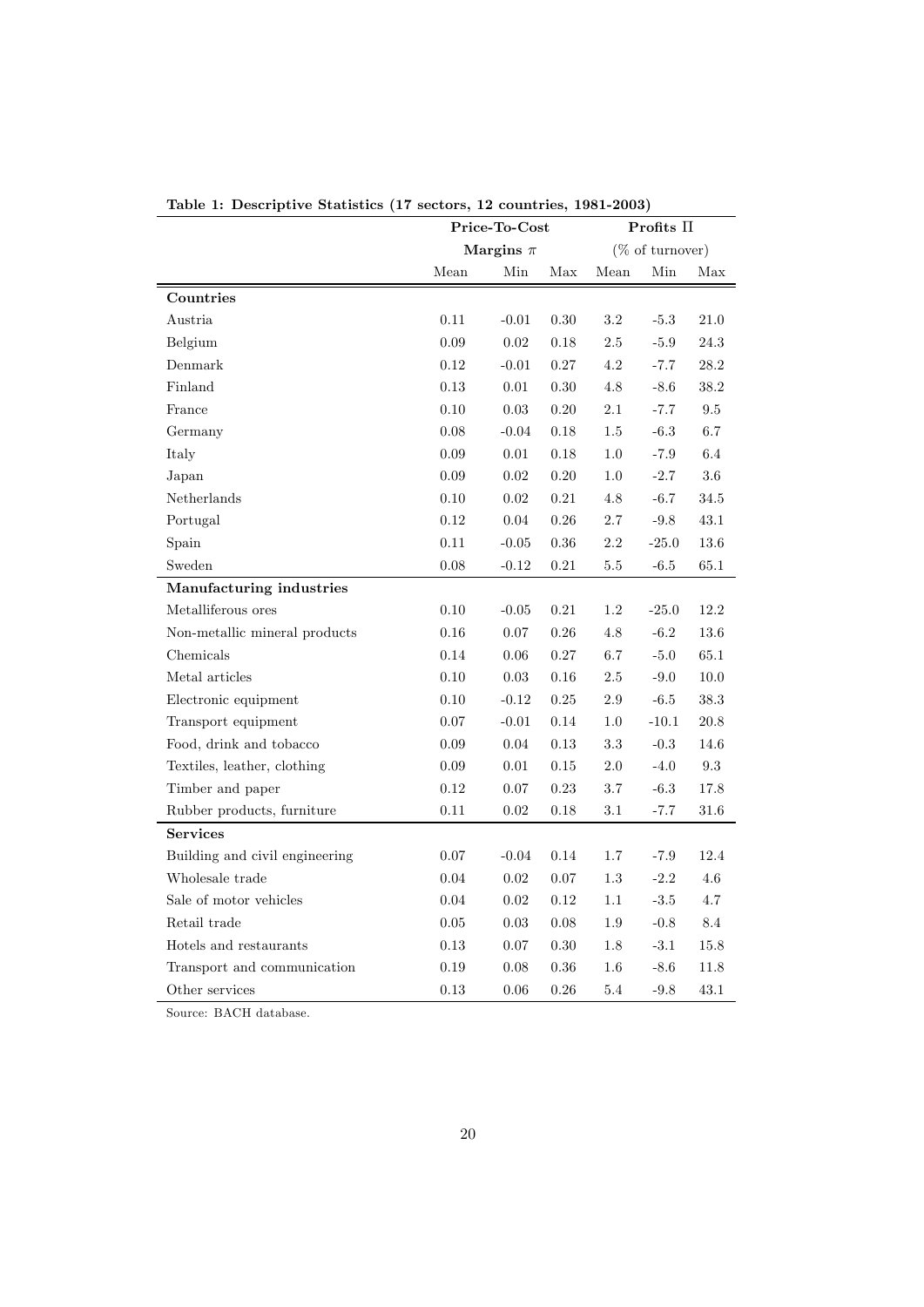| Margins $\Delta \pi_{ik,t}$  | (1)                    | (2)                    | (3)                    | (4)                      | (5)                    | (6)                    | (7)                     | (8)                    | (9)                      |
|------------------------------|------------------------|------------------------|------------------------|--------------------------|------------------------|------------------------|-------------------------|------------------------|--------------------------|
| $\pi_{ik,t-1}$               |                        | $-0.258$<br>$(-7.941)$ | $-0.259$<br>$(-7.979)$ | $-0.258$<br>$(-7.971)$   | $-0.259$<br>$(-8.010)$ | $-0.208$<br>$(-9.595)$ | $-0.234$<br>$(-9.166)$  | $-0.207$<br>$(-5.650)$ | $-0.288$<br>$(-8.112)$   |
| $\Delta \pi_{ik,t-1}$        |                        |                        |                        |                          |                        | $-0.190$<br>$(-3.884)$ | $-0.082$<br>$(-1.842)$  | $-0.287$<br>$(-3.397)$ | $-0.071$<br>$(-1.282)$   |
| $\Delta p_{i,t}^{oil}$       | $-0.003$<br>$(-2.207)$ | $-0.003$<br>$(-2.396)$ | $-0.003$<br>$(-2.299)$ | $-0.003$<br>$(-2.221)$   | $-0.003$<br>$(-2.092)$ | $-0.003$<br>$(-2.415)$ | $-0.002$<br>$(-1.135)$  | $-0.006$<br>$(-2.294)$ | $-0.002$<br>$(-0.836)$   |
| $p_{i,t-1}^{oil}$            |                        | $-0.003$<br>$(-3.048)$ | $-0.003$<br>$(-3.003)$ | $-0.004$<br>$(-3.375)$   | $-0.004$<br>$(-3.686)$ | $-0.004$<br>$(-4.057)$ | $-0.005$<br>$(-3.701)$  | $-0.003$<br>$(-1.732)$ | $-0.004$<br>$(-3.806)$   |
| $\Delta r_{i,t}$             |                        |                        | 0.000<br>$(-0.750)$    |                          | 0.000<br>$(-1.111)$    | 0.000<br>$(-1.009)$    | $-0.001$<br>$(-2.068)$  | 0.000<br>(0.750)       | $-0.001$<br>$(-2.429)$   |
| $r_{i,t-1}$                  |                        |                        | 0.000<br>$(-0.898)$    |                          | 0.000<br>$(-1.399)$    | 0.000<br>$(-1.529)$    | $-0.001$<br>$(-1.910)$  | 0.000<br>$(-0.081)$    | $-0.001$<br>$(-3.711)$   |
| $\Delta w_{i,t}$             |                        |                        |                        | $-0.013\,$<br>$(-0.781)$ | $-0.014$<br>$(-0.893)$ | $-0.020$<br>$(-1.492)$ | $-0.026$<br>$(-2.071)$  | $-0.002$<br>$(-0.093)$ | $-0.080\,$<br>$(-1.849)$ |
| $w_{i,t-1}$                  |                        |                        |                        | $-0.006$<br>$(-2.036)$   | $-0.008$<br>$(-2.973)$ | $-0.010$<br>$(-3.651)$ | $-0.012$<br>$(-3.713)$  | $-0.003$<br>$(-0.788)$ | $-0.058$<br>$(-4.202)$   |
| LR elast. $p_i^{\tiny oil}$  |                        | $-0.011$<br>$(-3.08)$  | $-0.011$<br>$(-3.01)$  | $-0.014$<br>$(-3.39)$    | $-0.015$<br>$(-3.65)$  | $-0.020$<br>$(-4.06)$  | $-0.020\,$<br>$(-3.64)$ | $-0.014$<br>$(-1.76)$  | $-0.015$<br>$(-3.61)$    |
| LR elast. $r_i$              |                        |                        | $-0.001$<br>$(-0.89)$  |                          | $-0.001$<br>$(-1.38)$  | $-0.002$<br>$(-1.52)$  | $-0.002$<br>$(-1.93)$   | $-0.001$<br>$(-0.08)$  | $-0.005$<br>$(-3.49)$    |
| LR elast. $w_i$              |                        |                        |                        | $-0.022\,$<br>$(-2.01)$  | $-0.030$<br>$(-2.86)$  | $-0.047$<br>$(-3.54)$  | $-0.053$<br>$(-3.49)$   | $-0.016$<br>$(-0.79)$  | $-0.201$<br>$(-3.38)$    |
| Sample                       | Full                   | Full                   | Full                   | Full                     | Full                   | Full                   | Manuf.                  | Serv.                  | Sector Pr.               |
| $\mathbf N$                  | 2626                   | 2626                   | 2626                   | 2626                     | 2626                   | 2626                   | 1733                    | 893                    | 1126                     |
| $\mathbf{R}^2$               | 0.008                  | 0.16                   | 0.16                   | 0.161                    | 0.162                  | 0.2                    | 0.155                   | 0.317                  | $0.2\,$                  |
|                              |                        |                        |                        |                          |                        |                        |                         |                        |                          |
| Profits $\Delta\Pi_{ik,t}$   | (1)                    | (2)                    | (3)                    | (4)                      | (5)                    | (6)                    | (7)                     | (8)                    | (9)                      |
| $\Pi_{ik,t-1}$               |                        | $-0.166$<br>$(-3.379)$ | $-0.172$<br>$(-3.456)$ | $-0.164$<br>$(-3.354)$   | $-0.172$<br>$(-3.466)$ | $-0.195$<br>$(-3.334)$ | $-0.144$<br>$(-4.012)$  | $-0.298$<br>$(-2.367)$ | $-0.292$<br>$(-5.662)$   |
| $\Delta\Pi_{ik,t-1}$         |                        |                        |                        |                          |                        | 0.107<br>(0.786)       | 0.038<br>(0.281)        | 0.208<br>(0.860)       | 0.117<br>(0.712)         |
| $\Delta p_{i,t}^{oil}$       | 0.004<br>(1.567)       | 0.003<br>(1.187)       | 0.003<br>(0.867)       | 0.004<br>(1.408)         | 0.003<br>(0.973)       | 0.003<br>(1.098)       | 0.004<br>(1.142)        | 0.002<br>(0.415)       | 0.000<br>$(-0.019)$      |
| $p_{i,t-1}^{\mathit{oil}}$   |                        | $-0.005$<br>$(-2.646)$ | $-0.005$<br>$(-2.606)$ | $-0.007$<br>$(-3.134)$   | $-0.008$<br>$(-3.620)$ | $-0.008$<br>$(-3.664)$ | $-0.005$<br>$(-2.201)$  | $-0.013$<br>$(-3.444)$ | $-0.006$<br>$(-2.280)$   |
| $\Delta r_{i,t}$             |                        |                        | $-0.001$<br>$(-1.757)$ |                          | $-0.001$<br>$(-2.323)$ | $-0.001$<br>$(-2.434)$ | $-0.001$<br>$(-2.016)$  | $-0.002$<br>$(-1.439)$ | $-0.001$<br>$(-1.973)$   |
| $r_{i,t-1}$                  |                        |                        | $-0.001$<br>$(-2.507)$ |                          | $-0.002$<br>$(-3.343)$ | $-0.002$<br>$(-3.229)$ | $-0.002$<br>$(-2.756)$  | $-0.002$<br>$(-1.752)$ | $-0.002$<br>$(-2.747)$   |
| $\Delta w_{i,t}$             |                        |                        |                        | $-0.036$<br>$(-5.031)$   | $-0.041$<br>$(-5.308)$ | $-0.038$<br>$(-4.979)$ | $-0.037$<br>$(-3.999)$  | $-0.041$<br>$(-2.921)$ | $-0.098$<br>$(-3.528)$   |
| $w_{i,t-1}$                  |                        |                        |                        | $-0.016$<br>$(-3.939)$   | $-0.026$<br>$(-5.901)$ | $-0.024$<br>$(-5.880)$ | $-0.022$<br>$(-4.673)$  | $-0.028$<br>$(-3.850)$ | $-0.076$<br>$(-3.276)$   |
| LR elast. $p_i^{\tiny oil}$  |                        | $-0.031$<br>$(-2.63)$  | $-0.030$<br>$(-2.64)$  | $-0.043$<br>$(-2.85)$    | $-0.048$<br>$(-3.25)$  | $-0.041$<br>$(-3.13)$  | $-0.036$<br>$(-1.84)$   | $-0.044$<br>$(-2.58)$  | $-0.021$<br>$(-2.34)$    |
| LR elast. $r_i$              |                        |                        | $-0.007$<br>$(-2.36)$  |                          | $-0.010$<br>$(-2.90)$  | $-0.008$<br>$(-2.50)$  | $-0.011$<br>$(-2.19)$   | $-0.007$<br>$(-1.64)$  | $-0.008$<br>$(-2.66)$    |
| LR elast. $\boldsymbol{w}_i$ |                        |                        |                        | $-0.098$<br>$(-2.74)$    | $-0.151$<br>$(-3.48)$  | $-0.123$<br>$(-3.03)$  | $-0.152$<br>$(-2.84)$   | $-0.095$<br>$(-2.16)$  | $-0.260$<br>$(-2.85)$    |
| Sample                       | Full                   | Full                   | Full                   | Full                     | Full                   | Full                   | Manuf.                  | Serv.                  | Sector Pr.               |
| N                            |                        |                        |                        |                          |                        |                        |                         |                        |                          |
| $\mathbf{R}^2$               | $2626\,$               | 2626                   | 2626                   | $2626\,$                 | $2626\,$               | 2626                   | 1733                    | $\mathcal{S}93$        | $1126\,$                 |

Table 2: Regression Equations for Margins and Profits, Ordinary Least Squares (17 sectors, 12 countries, 1981-2003)

Notes: t-values in parenthesis. Full sample is Manufacturing and Services; Manuf. is Manufacturing; Serv. is Services; and Sector Pr. indicates the oil price is deflated using sectoral price indices (Manufacturing only). Sector and country fixed effects are included. Robust standard errors.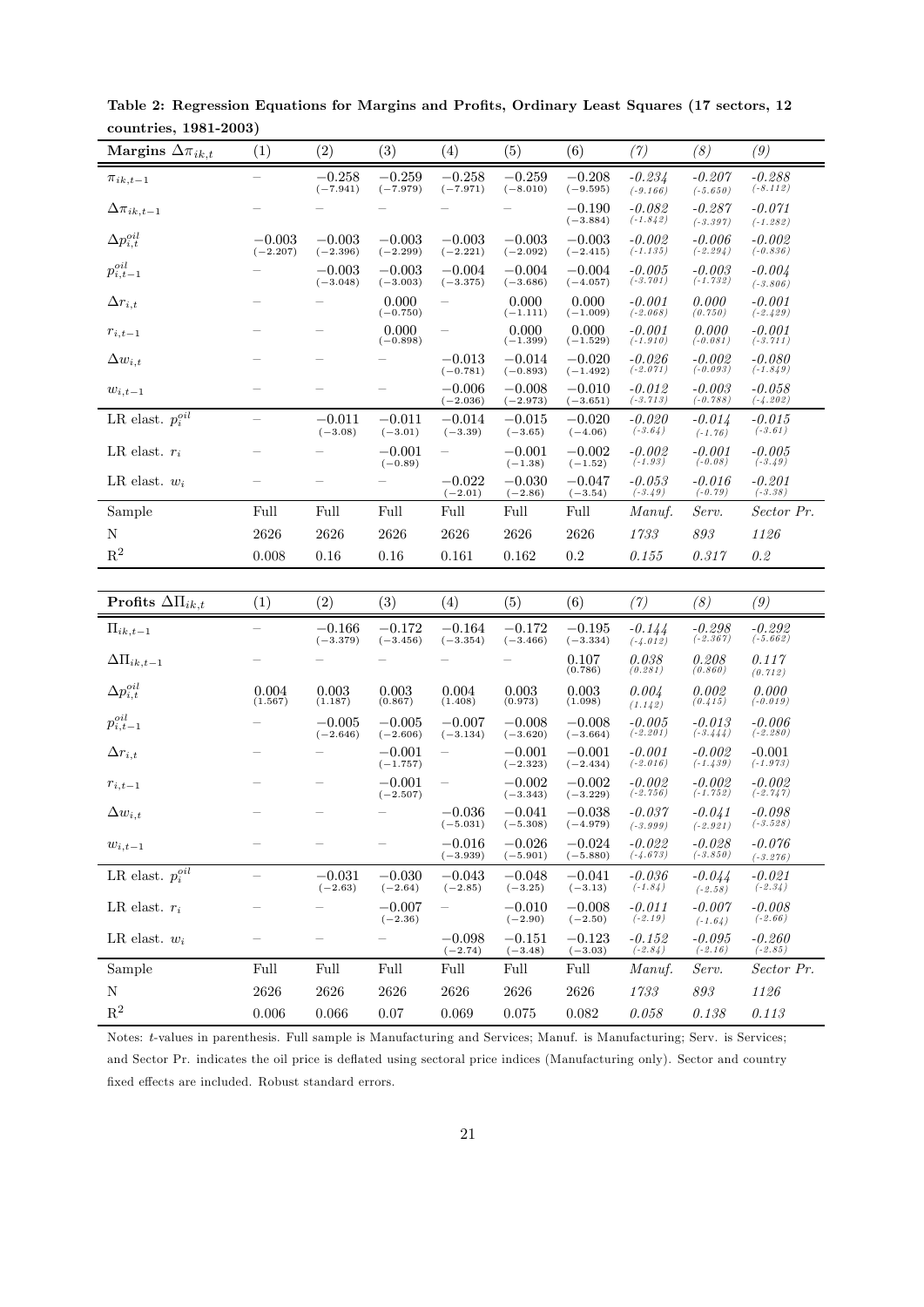| Margins $\Delta \pi_{ik,t}$ | (1)                    | (2)                    | (3)                    | (4)                    | Profits $\Delta\Pi_{ik,t}$ | (5)                    | (6)                    | (7)                    | (8)                    |
|-----------------------------|------------------------|------------------------|------------------------|------------------------|----------------------------|------------------------|------------------------|------------------------|------------------------|
| $\pi_{ik,t-1}$              | $-0.213$<br>$(-9.787)$ | $-0.243$<br>$(-9.450)$ | $-0.208$<br>$(-5.671)$ | $-0.299$<br>$(-8.178)$ | $\Pi_{ik,t-1}$             | $-0.200$<br>$(-3.482)$ | $-0.150$<br>$(-4.196)$ | $-0.304$<br>$(-2.472)$ | $-0.302$<br>$(-5.795)$ |
| $\Delta \pi_{ik,t-1}$       | $-0.192$<br>$(-3.945)$ | $-0.086$<br>$(-1.950)$ | $-0.287$<br>$(-3.402)$ | $-0.082$<br>$(-1.506)$ | $\Delta\Pi_{ik,t-1}$       | 0.102<br>(0.761)       | 0.039<br>(0.293)       | 0.193<br>(0.808)       | 0.110<br>(0.668)       |
| $\Delta p_{i,t}^{oil}$      | $-0.001$<br>$(-0.311)$ | 0.002<br>(0.877)       | $-0.005$<br>$(-0.897)$ | $-0.002$<br>$(-0.789)$ | $\Delta p_{i,t}^{oil}$     | 0.004<br>(0.471)       | 0.003<br>(0.403)       | 0.004<br>(0.239)       | $-0.008$<br>$(-1.187)$ |
| $p_{i,t-1}^{oil}$           | $-0.009$<br>$(-3.745)$ | $-0.012$<br>$(-3.795)$ | $-0.003$<br>$(-0.656)$ | $-0.013$<br>$(-3.499)$ | $p_{i,t-1}^{oil}$          | $-0.033$<br>$(-4.874)$ | $-0.027$<br>$(-3.788)$ | $-0.044$<br>$(-3.058)$ | $-0.024$<br>$(-3.075)$ |
| $\Delta r_{i,t}$            | 0.000<br>$(-1.502)$    | $-0.001$<br>$(-2.589)$ | 0.000<br>(0.641)       | $-0.001$<br>$(-3.011)$ | $\Delta r_{i,t}$           | $-0.002$<br>$(-3.163)$ | $-0.001$<br>$(-2.500)$ | $-0.002$<br>$(-1.935)$ | $-0.002$<br>$(-2.529)$ |
| $r_{i,t-1}$                 | 0.000<br>$(-1.665)$    | $-0.001$<br>$(-2.034)$ | 0.000<br>$(-0.034)$    | $-0.002$<br>$(-4.181)$ | $r_{i,t-1}$                | $-0.002$<br>$(-4.512)$ | $-0.002$<br>$(-3.572)$ | $-0.003$<br>$(-2.608)$ | $-0.003$<br>$(-4.500)$ |
| $\Delta w_{i,t}$            | $-0.032$<br>$(-2.394)$ | $-0.043$<br>$(-3.262)$ | $-0.004$<br>$(-0.148)$ | $-0.107$<br>$(-2.522)$ | $\Delta w_{i,t}$           | $-0.082$<br>$(-5.722)$ | $-0.074$<br>$(-4.593)$ | $-0.095$<br>$(-3.419)$ | $-0.145$<br>$(-4.387)$ |
| $w_{i,t-1}$                 | $-0.019$<br>$(-4.056)$ | $-0.025$<br>$(-4.330)$ | $-0.004$<br>$(-0.516)$ | $-0.087$<br>$(-5.393)$ | $w_{i,t-1}$                | $-0.059$<br>$(-6.257)$ | $-0.052$<br>$(-4.979)$ | $-0.070$<br>$(-3.802)$ | $-0.124$<br>$(-4.218)$ |
| LR elast. $p_i^{oil}$       | $-0.044$<br>$(-3.68)$  | $-0.049$<br>$(-3.74)$  | $-0.014$<br>$(-0.66)$  | $-0.043$<br>$(-3.37)$  | LR elast. $p_i^{oil}$      | $-0.164$<br>$(-2.85)$  | $-0.177$<br>$(-2.84)$  | $-0.143$<br>$(-1.88)$  | $-0.081$<br>$(-2.83)$  |
| LR elast. $r_i$             | $-0.002$<br>$(-1.66)$  | $-0.002$<br>$(-2.07)$  | $-0.000$<br>$(-0.03)$  | $-0.006$<br>$(-3.96)$  | LR elast. $r_i$            | $-0.011$<br>$(-2.86)$  | $-0.013$<br>$(-2.59)$  | $-0.008$<br>$(-2.03)$  | $-0.011$<br>$(-3.82)$  |
| LR elast. $w_i$             | $-0.087$<br>$(-3.92)$  | $-0.103$<br>$(-4.15)$  | $-0.019$<br>$(-0.52)$  | $-0.291$<br>$(-4.35)$  | LR elast. $w_i$            | $-0.295$<br>$(-3.03)$  | $-0.346$<br>$(-3.21)$  | $-0.230$<br>$(-2.03)$  | $-0.410$<br>$(-3.42)$  |
| Sample                      | Full                   | Manuf.                 | Serv.                  | Sector Pr.             | Sample                     | Full                   | Manuf.                 | Serv.                  | Sector Pr.             |
| N                           | 2626                   | 1733                   | 893                    | 1126                   | N                          | 2626                   | 1733                   | 893                    | 1126                   |
| $\mathbf{R}^2$              | 0.186                  | 0.123                  | 0.317                  | 0.166                  | $R^2$                      | 0.034                  | 0.013                  | 0.087                  | 0.076                  |
| Wu-Hausman                  | 0.01                   | 0.00                   | 0.94                   | 0.02                   | $Wu$ -Hausman              | 0.00                   | 0.00                   | 0.01                   | 0.03                   |
| Durbin-Wu-Hausman           | 0.01                   | 0.00                   | 0.93                   | 0.02                   | Durbin-Wu-Hausman          | 0.00                   | 0.00                   | 0.00                   | 0.03                   |

Table 3: Regression Equations for Margins and Profits, Instrumental Variables (17 sectors, <sup>12</sup> countries, 1981-2003)

Notes: t-values in parenthesis. Full sample is Manufacturing and Services; Manuf. is Manufacturing; Serv. is Services. Instruments are total terrorist attacks. Sector and country fixed effects are included. Robust standard errors. The Wu-Hausman and Durbin-Wu-Hausman tests report the p-values of the hypothesis that the oil price is exogenous.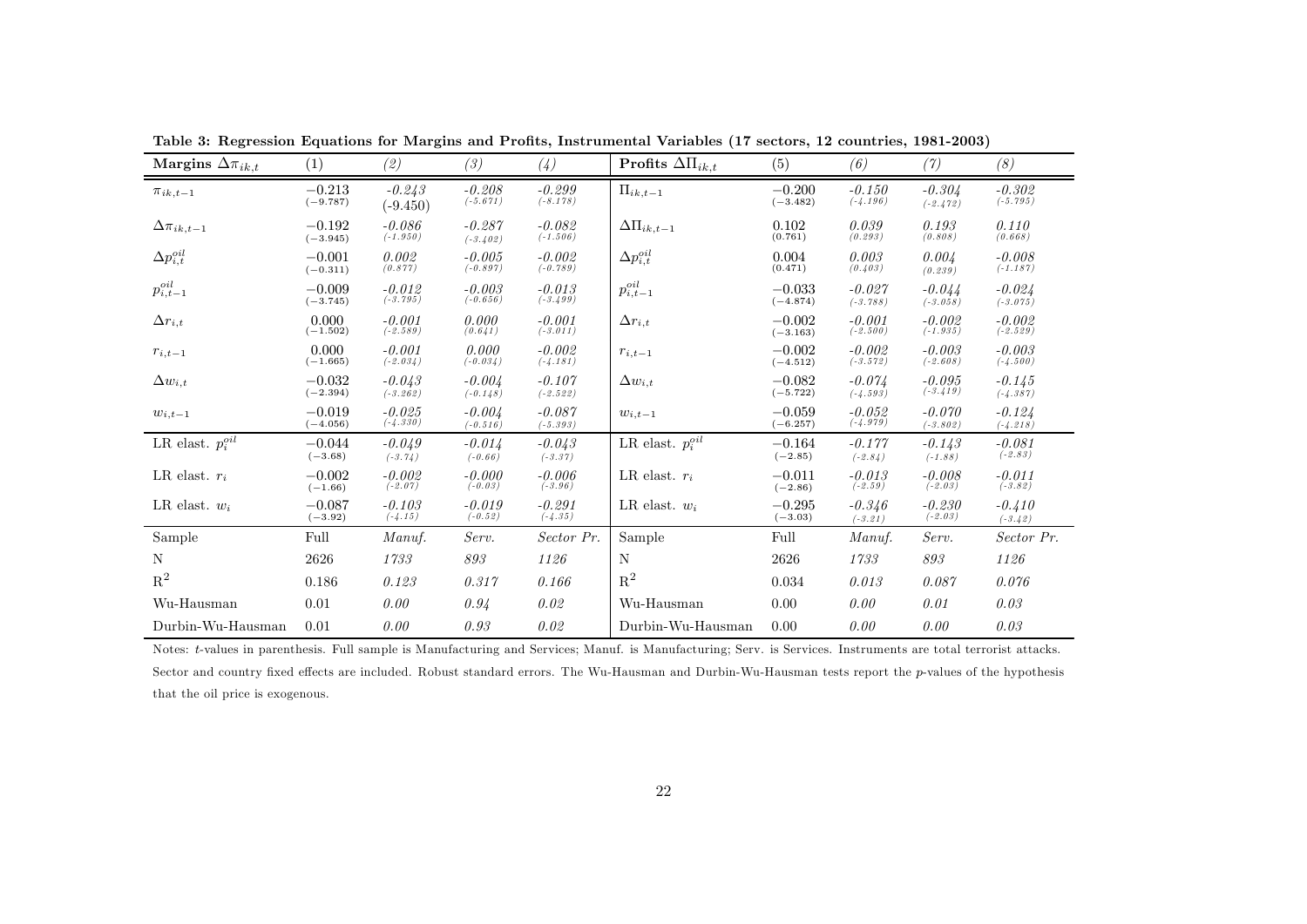| $\frac{1}{2}$ $\frac{1}{2}$ $\frac{1}{2}$ $\frac{1}{2}$ $\frac{1}{2}$ $\frac{1}{2}$ $\frac{1}{2}$ $\frac{1}{2}$ $\frac{1}{2}$ $\frac{1}{2}$ $\frac{1}{2}$ $\frac{1}{2}$ $\frac{1}{2}$ $\frac{1}{2}$ $\frac{1}{2}$ $\frac{1}{2}$ $\frac{1}{2}$ $\frac{1}{2}$ $\frac{1}{2}$ $\frac{1}{2}$ $\frac{1}{2}$ $\frac{1}{2}$<br>Margins $\Delta \pi_{ik,t}$ | (1)                    | (2)                    | (3)                    | (4)                      | Profits $\Delta\Pi_{ik,t}$ | (5)                    | (6)                    | (7)                      | (8)                    |
|----------------------------------------------------------------------------------------------------------------------------------------------------------------------------------------------------------------------------------------------------------------------------------------------------------------------------------------------------|------------------------|------------------------|------------------------|--------------------------|----------------------------|------------------------|------------------------|--------------------------|------------------------|
| 1981-1991                                                                                                                                                                                                                                                                                                                                          |                        |                        |                        |                          | 1981-1991                  |                        |                        |                          |                        |
| $\pi_{ik,t-1}$                                                                                                                                                                                                                                                                                                                                     | $-0.191$<br>$(-7.395)$ | $-0.262$<br>$(-7.383)$ | $-0.138$<br>$(-4.015)$ | $-0.236$<br>$(-3.267)$   | $\Pi_{ik,t-1}$             | $-0.192$<br>$(-3.162)$ | $-0.134$<br>$(-3.674)$ | $-0.284$<br>$(-2.258)$   | $-0.299$<br>$(-4.183)$ |
| $\Delta \pi_{ik,t-1}$                                                                                                                                                                                                                                                                                                                              | $-0.053$<br>$(-0.820)$ | $-0.023$<br>$(-0.277)$ | $-0.108$<br>$(-1.692)$ | 0.193<br>(1.650)         | $\Delta\Pi_{ik,t-1}$       | 0.231<br>(2.375)       | 0.373<br>(3.490)       | $-0.154$<br>$(-1.246)$   | 0.371<br>(2.567)       |
| $\Delta p_{i,t}^{oil}$                                                                                                                                                                                                                                                                                                                             | $-0.009$<br>$(-1.410)$ | $-0.005$<br>$(-0.599)$ | $-0.019$<br>$(-1.786)$ | 0.005<br>(0.494)         | $\Delta p_{i,t}^{oil}$     | $-0.006$<br>$(-0.587)$ | $-0.006$<br>$(-0.723)$ | $-0.001$<br>$(-0.021)$   | 0.012<br>(1.260)       |
| $p_{i,t-1}^{oil}$                                                                                                                                                                                                                                                                                                                                  | $-0.022$<br>$(-2.705)$ | $-0.023$<br>$(-2.602)$ | $-0.017$<br>$(-1.040)$ | 0.001<br>(0.089)         | $p_{i,t-1}^{oil}$          | $-0.007$<br>$(-0.619)$ | $-0.006$<br>$(-0.506)$ | 0.000<br>$(-0.003)$      | 0.014<br>(0.687)       |
| $\Delta r_{i,t}$                                                                                                                                                                                                                                                                                                                                   | $-0.003$<br>$(-3.278)$ | $-0.004$<br>$(-3.488)$ | 0.000<br>(0.090)       | $-0.002$<br>$(-1.288)$   | $\Delta r_{i,t}$           | 0.000<br>$(-0.462)$    | $-0.001$<br>$(-0.461)$ | 0.000<br>(0.051)         | 0.001<br>(0.873)       |
| $r_{i,t-1}$                                                                                                                                                                                                                                                                                                                                        | $-0.005$<br>$(-5.245)$ | $-0.005$<br>$(-4.717)$ | $-0.002$<br>$(-1.683)$ | $-0.002$<br>$(-1.426)$   | $r_{i,t-1}$                | $-0.002$<br>$(-2.524)$ | $-0.003$<br>$(-2.613)$ | $-0.001$<br>$(-0.588)$   | 0.001<br>(0.730)       |
| $\Delta w_{i,t}$                                                                                                                                                                                                                                                                                                                                   | $-0.019$<br>$(-0.967)$ | $-0.031$<br>$(-1.189)$ | 0.010<br>(0.294)       | $-0.174$<br>$(-1.200)$   | $\Delta w_{i,t}$           | $-0.021$<br>$(-0.772)$ | $-0.038$<br>$(-1.403)$ | 0.030<br>(0.444)         | -0.105<br>$(-0.451)$   |
| $w_{i,t-1}$                                                                                                                                                                                                                                                                                                                                        | $-0.010$<br>$(-0.863)$ | $-0.010$<br>$(-0.708)$ | $-0.011$<br>$(-0.478)$ | $-0.012$<br>$(-0.188)$   | $w_{i,t-1}$                | $-0.018$<br>$(-0.982)$ | $-0.021$<br>$(-1.246)$ | 0.007<br>(0.121)         | $-0.053$<br>$(-0.412)$ |
| 1992-1997                                                                                                                                                                                                                                                                                                                                          |                        |                        |                        |                          | 1992-1997                  |                        |                        |                          |                        |
| $\pi_{ik,t-1}$                                                                                                                                                                                                                                                                                                                                     | $-0.229$<br>$(-7.564)$ | $-0.251$<br>$(-5.993)$ | $-0.237$<br>$(-5.023)$ | $-0.318$<br>$(-5.921)$   | $\Pi_{ik,t-1}$             | $-0.174$<br>$(-2.775)$ | $-0.107$<br>$(-2.877)$ | $-0.285$<br>$(-2.244)$   | $-0.257$<br>$(-3.748)$ |
| $\Delta \pi_{ik,t-1}$                                                                                                                                                                                                                                                                                                                              | $-0.283$<br>$(-3.933)$ | $-0.151$<br>$(-2.312)$ | $-0.371$<br>$(-3.150)$ | $-0.137$<br>$(-1.715)$   | $\Delta\Pi_{ik,t-1}$       | $-0.033$<br>$(-0.427)$ | $-0.121$<br>$(-1.398)$ | 0.141<br>(1.071)         | $-0.038$<br>$(-0.378)$ |
| $\Delta p_{i,t}^{oil}$                                                                                                                                                                                                                                                                                                                             | $-0.041$<br>$(-2.154)$ | $-0.048$<br>$(-1.815)$ | $-0.009$<br>$(-0.374)$ | $-0.061$<br>$(-1.655)$   | $\Delta p_{i,t}^{oil}$     | 0.001<br>(0.055)       | $-0.013$<br>$(-0.609)$ | 0.021<br>(0.640)         | $-0.024$<br>$(-0.495)$ |
| $p_{i,t-1}^{\tiny oil}$                                                                                                                                                                                                                                                                                                                            | $-0.055$<br>$(-2.697)$ | $-0.061$<br>$(-2.178)$ | $-0.016$<br>$(-0.648)$ | $-0.036$<br>$(-0.916)$   | $p_{i,t-1}^{oil}$          | $-0.061$<br>$(-2.232)$ | $-0.108$<br>$(-3.827)$ | 0.021<br>(0.374)         | $-0.138$<br>$(-2.427)$ |
| $\Delta r_{i,t}$                                                                                                                                                                                                                                                                                                                                   | 0.000<br>$(-0.849)$    | 0.000<br>$(-0.262)$    | $-0.001$<br>$(-1.170)$ | $-0.002$<br>$(-2.374)$   | $\Delta r_{i,t}$           | $-0.003$<br>$(-3.867)$ | $-0.002$<br>$(-1.950)$ | $-0.006$<br>$(-3.488)$   | $-0.003$<br>$(-1.380)$ |
| $r_{i,t-1}$                                                                                                                                                                                                                                                                                                                                        | 0.000<br>(0.059)       | 0.000<br>(0.080)       | 0.000<br>$(-0.087)$    | $-0.002$<br>$(-2.252)$   | $r_{i,t-1}$                | $-0.002$<br>$(-1.811)$ | 0.000<br>$(-0.255)$    | $-0.005$<br>$(-2.084)$   | $-0.001$<br>$(-0.598)$ |
| $\Delta w_{i,t}$                                                                                                                                                                                                                                                                                                                                   | $-0.056$<br>$(-2.305)$ | $-0.068$<br>$(-2.564)$ | $-0.005$<br>$(-0.128)$ | $-0.105$<br>$(-1.628)$   | $\Delta w_{i,t}$           | $-0.015$<br>$(-1.132)$ | $-0.021$<br>$(-1.258)$ | 0.000<br>(0.015)         | -0.050<br>$(-0.724)$   |
| $w_{i,t-1}$                                                                                                                                                                                                                                                                                                                                        | $-0.037$<br>$(-2.197)$ | $-0.039$<br>$(-1.819)$ | $-0.007$<br>$(-0.298)$ | $-0.052$<br>$(-1.009)$   | $w_{i,t-1}$                | 0.003<br>(0.247)       | $-0.007$<br>$(-0.555)$ | 0.021<br>(0.858)         | -0.036<br>$(-0.346)$   |
| 1998-2003                                                                                                                                                                                                                                                                                                                                          |                        |                        |                        |                          | 1998-2003                  |                        |                        |                          |                        |
| $\pi_{ik,t-1}$                                                                                                                                                                                                                                                                                                                                     | $-0.207$<br>$(-8.730)$ | $-0.203$<br>$(-6.521)$ | $-0.217$<br>$(-5.718)$ | $-0.197$<br>$(-4.736)$   | $\Pi_{ik,t-1}$             | $-0.178$<br>$(-2.901)$ | $-0.122$<br>$(-3.206)$ | $-0.269$<br>$(-2.140)$   | -0.278<br>$(-3.776)$   |
| $\Delta \pi_{ik,t-1}$                                                                                                                                                                                                                                                                                                                              | $-0.102$<br>$(-1.540)$ | $-0.082$<br>$(-0.795)$ | $-0.096$<br>$(-1.182)$ | $-0.142$<br>$(-1.315)$   | $\Delta\Pi_{ik,t-1}$       | 0.093<br>(0.475)       | $-0.012$<br>$(-0.053)$ | 0.196<br>(0.681)         | 0.073<br>(0.213)       |
| $\Delta p_{i,t}^{oil}$                                                                                                                                                                                                                                                                                                                             | $-0.003$<br>$(-1.052)$ | $-0.001$<br>$(-0.272)$ | $-0.006$<br>$(-1.126)$ | $-0.006$<br>$(-1.234)$   | $\Delta p_{i,t}^{oil}$     | 0.000<br>$(-0.030)$    | 0.002<br>(0.217)       | $-0.006$<br>$(-0.387)$   | -0.010<br>$(-0.753)$   |
| $p_{i,t-1}^{oil}$                                                                                                                                                                                                                                                                                                                                  | $-0.010$<br>$(-3.081)$ | $-0.012$<br>$(-2.842)$ | $-0.003$<br>$(-0.620)$ | $-0.014$<br>$(-1.580)$   | $p_{i,t-1}^{oil}$          | $-0.042$<br>$(-3.390)$ | $-0.030$<br>$(-2.341)$ | $-0.065\,$<br>$(-2.514)$ | $-0.041$<br>$(-1.703)$ |
| $\Delta r_{i,t}$                                                                                                                                                                                                                                                                                                                                   | $-0.001$<br>$(-1.384)$ | $-0.002$<br>$(-1.858)$ | 0.002<br>(1.325)       | $-0.002$<br>( $-0.918$ ) | $\Delta r_{i,t}$           | 0.001<br>(0.439)       | $-0.002$<br>$(-0.624)$ | 0.005<br>(1.007)         | 0.000<br>(0.079)       |
| $r_{i,t-1}$                                                                                                                                                                                                                                                                                                                                        | $-0.002$<br>$(-1.560)$ | $-0.003$<br>$(-1.783)$ | 0.001<br>(0.860)       | $-0.003$<br>$(-1.048)$   | $r_{i,t-1}$                | 0.000<br>(0.170)       | 0.000<br>(0.023)       | 0.001<br>(0.131)         | $-0.001$<br>$(-0.122)$ |
| $\Delta w_{i,t}$                                                                                                                                                                                                                                                                                                                                   | 0.000<br>(0.015)       | 0.002<br>(0.111)       | 0.001<br>(0.073)       | 0.045<br>(0.438)         | $\Delta w_{i,t}$           | $-0.106$<br>$(-3.818)$ | $-0.063$<br>$(-2.412)$ | $-0.184$<br>$(-2.845)$   | $-0.192$<br>$(-2.582)$ |
| $\boldsymbol{w}_{i,t-1}$                                                                                                                                                                                                                                                                                                                           | 0.009<br>(1.929)       | $0.011$<br>$(1.749)$   | 0.006<br>(0.887)       | $-0.026$<br>$(-0.535)$   | $w_{i,t-1}$                | 0.005<br>(0.408)       | 0.006<br>(0.441)       | 0.002<br>(0.067)         | $-0.028$<br>$(-0.252)$ |

Table 4: Regression Equations for Margins and Profits, Instrumental Variables in Three Sub-Periods (17 sectors, 12 countries, 1981-2003)

(Continued on the next page)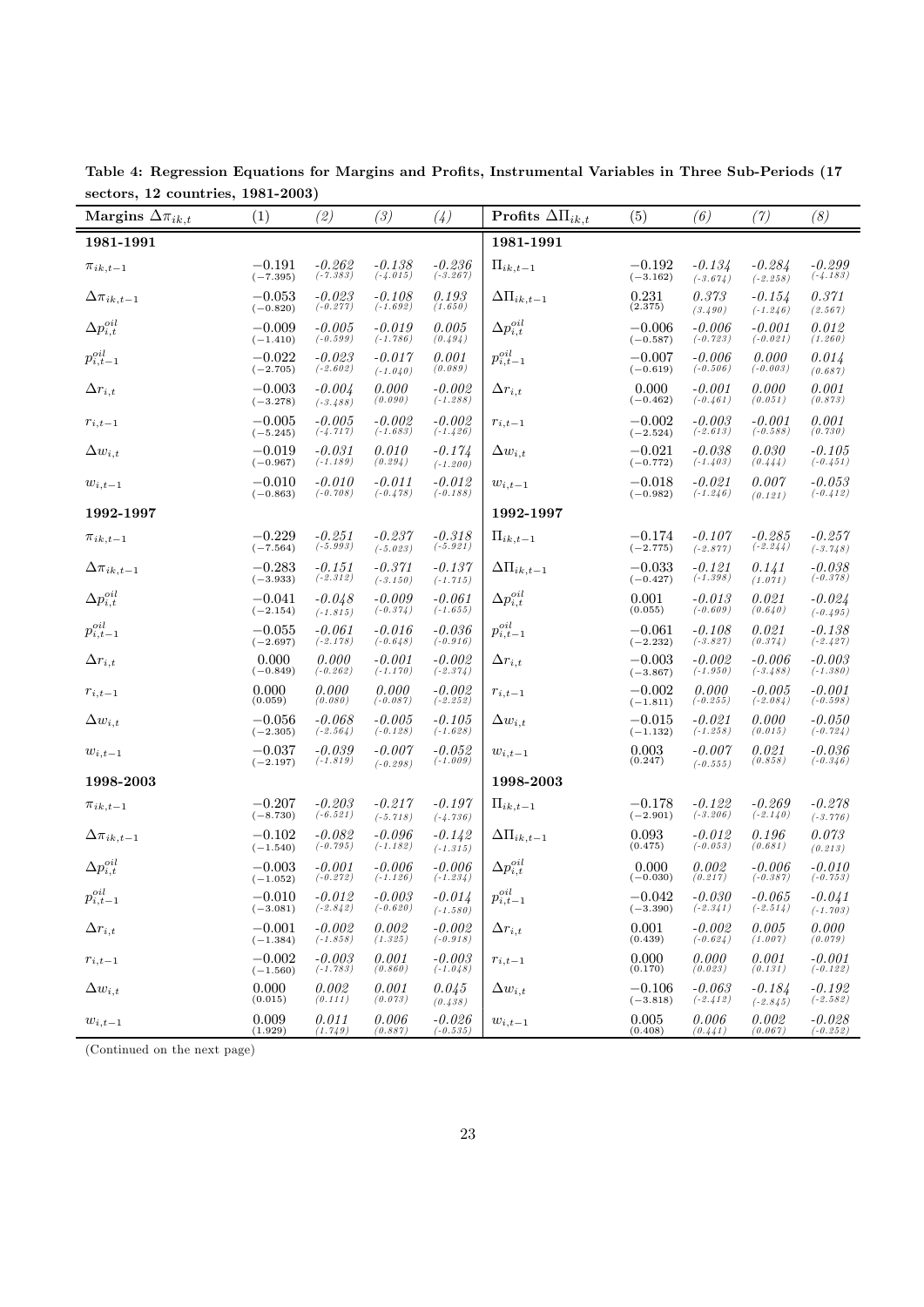| Table 4 (continued)         |                       |                       |                       |                       |                            |                       |                       |                       |                       |
|-----------------------------|-----------------------|-----------------------|-----------------------|-----------------------|----------------------------|-----------------------|-----------------------|-----------------------|-----------------------|
| Margins $\Delta \pi_{ik,t}$ | (1)                   | (2)                   | (3)                   | (4)                   | Profits $\Delta\Pi_{ik,t}$ | (5)                   | (6)                   | (7)                   | (8)                   |
| 1981-1991                   |                       |                       |                       |                       | 1981-1991                  |                       |                       |                       |                       |
| LR elast. $p_i^{oil}$       | $-0.113$<br>$(-2.97)$ | $-0.089$<br>$(-2.82)$ | $-0.123$<br>$(-1.14)$ | 0.004<br>(0.09)       | LR elast. $p_i^{oil}$      | $-0.037$<br>$(-0.63)$ | $-0.044$<br>$(-0.52)$ | $-0.000$<br>$(-0.00)$ | 0.046<br>(0.62)       |
| LR elast. $r_i$             | $-0.023$<br>$(-4.67)$ | $-0.020$<br>$(-4.30)$ | $-0.017$<br>$(-1.65)$ | $-0.009$<br>$(-1.21)$ | LR elast. $r_i$            | $-0.013$<br>$(-1.76)$ | $-0.023$<br>$(-2.19)$ | $-0.004$<br>$(-0.51)$ | 0.004<br>(0.72)       |
| LR elast. $w_i$             | $-0.054$<br>$(-0.90)$ | $-0.039$<br>$(-0.73)$ | $-0.082$<br>$(-0.50)$ | $-0.052$<br>$(-0.19)$ | LR elast. $w_i$            | $-0.094$<br>$(-0.99)$ | $-0.154$<br>$(-1.28)$ | 0.025<br>(0.12)       | $-0.178$<br>$(-0.44)$ |
| 1992-1997                   |                       |                       |                       |                       | 1992-1997                  |                       |                       |                       |                       |
| LR elast. $p_i^{oil}$       | $-0.241$<br>$(-2.43)$ | $-0.244$<br>$(-1.80)$ | $-0.066$<br>$(-0.64)$ | $-0.112$<br>$(-0.86)$ | LR elast. $p_i^{oil}$      | $-0.352$<br>$(-1.46)$ | $-1.011$<br>$(-2.14)$ | 0.073<br>(0.39)       | $-0.538$<br>$(-2.09)$ |
| LR elast. $r_i$             | 0.000<br>(0.06)       | 0.000<br>(0.08)       | $-0.000$<br>$(-0.09)$ | $-0.007$<br>$(-2.47)$ | LR elast. $r_i$            | $-0.011$<br>$(-1.99)$ | $-0.002$<br>$(-0.26)$ | $-0.016$<br>$(-1.84)$ | $-0.005$<br>$(-0.60)$ |
| LR elast. $w_i$             | $-0.161$<br>$(-2.07)$ | $-0.153$<br>$(-1.59)$ | $-0.031$<br>$(-0.30)$ | $-0.163$<br>$(-1.03)$ | LR elast. $w_i$            | 0.016<br>(0.25)       | $-0.061$<br>$(-0.55)$ | 0.073<br>(0.89)       | $-0.142$<br>$(-0.36)$ |
| 1998-2003                   |                       |                       |                       |                       | 1998-2003                  |                       |                       |                       |                       |
| LR elast. $p_i^{oil}$       | $-0.047$<br>$(-2.84)$ | $-0.061$<br>$(-2.59)$ | $-0.015$<br>$(-0.60)$ | $-0.073$<br>$(-1.37)$ | LR elast. $p_i^{oil}$      | $-0.237$<br>$(-2.08)$ | $-0.247$<br>$(-1.60)$ | $-0.240$<br>$(-1.59)$ | $-0.147$<br>$(-1.31)$ |
| LR elast. $r_i$             | $-0.009$<br>$(-1.55)$ | $-0.015$<br>$(-1.75)$ | 0.005<br>(0.86)       | $-0.016$<br>$(-0.95)$ | LR elast. $r_i$            | 0.002<br>(0.17)       | 0.000<br>(0.02)       | 0.003<br>(0.13)       | $-0.002$<br>$(-0.12)$ |
| LR elast. $w_i$             | 0.041<br>(1.88)       | 0.054<br>(1.65)       | 0.027<br>(0.89)       | $-0.130$<br>$(-0.54)$ | LR elast. $w_i$            | 0.030<br>(0.39)       | 0.052<br>(0.43)       | 0.006<br>(0.07)       | $-0.099$<br>$(-0.26)$ |
| *LR elast. $p_i^{oil}$      | 0.18                  | 0.24                  | 0.65                  | 0.44                  | *LR elast. $p_i^{oil}$     | 0.18                  | 0.05                  | 0.60                  | 0.05                  |
| *LR elast. $r_i$            | 0.00                  | 0.00                  | 0.12                  | 0.85                  | *LR elast. $r_i$           | 0.79                  | 0.13                  | 0.20                  | 0.31                  |
| $*$ LR elast. $w_i$         | 0.26                  | 0.32                  | 0.74                  | 0.55                  | $*LR$ elast. $w_i$         | 0.16                  | 0.45                  | 0.80                  | 0.63                  |
| **LR elast. $p_i^{oil}$     | 0.04                  | 0.14                  | 0.63                  | 0.68                  | **LR elast. $p_i^{oil}$    | 0.59                  | 0.07                  | 0.22                  | 0.13                  |
| **LR elast. $r_i$           | 0.17                  | 0.13                  | 0.41                  | 0.63                  | **LR elast. $r_i$          | 0.41                  | 0.89                  | 0.47                  | 0.85                  |
| **LR elast. $w_i$           | 0.02                  | 0.07                  | 0.58                  | 0.83                  | **LR elast. $w_i$          | 0.80                  | 0.23                  | 0.29                  | 0.36                  |
| Sample                      | Full                  | Manuf.                | Serv.                 | Sector Pr.            | Sample                     | Full                  | Manuf.                | Serv.                 | Sector Pr.            |
| N                           | 2626                  | 1733                  | 893                   | 1126                  | N                          | 2626                  | 1733                  | 893                   | 1126                  |
| $\mathbf{R}^2$              | 0.144                 | 0.058                 | 0.352                 | 0.186                 | $\mathbf{R}^2$             | 0.087                 | 0.067                 | 0.151                 | 0.09                  |

Notes: t-values in parenthesis. \* (\*\*) is the p-value of the null that the two effects remain the same between 1981-1991 and 1992-1997 (1992-1997 and 1998-2003). Full sample is Manufacturing and Services; Manuf. is Manufacturing; Serv. is Services; and Sector Pr. indicates that the oil price is deflated using sectoral price indices (Manuf. only). Instruments are total terrorist attacks. Sector and country fixed effects are included. Robust standard errors.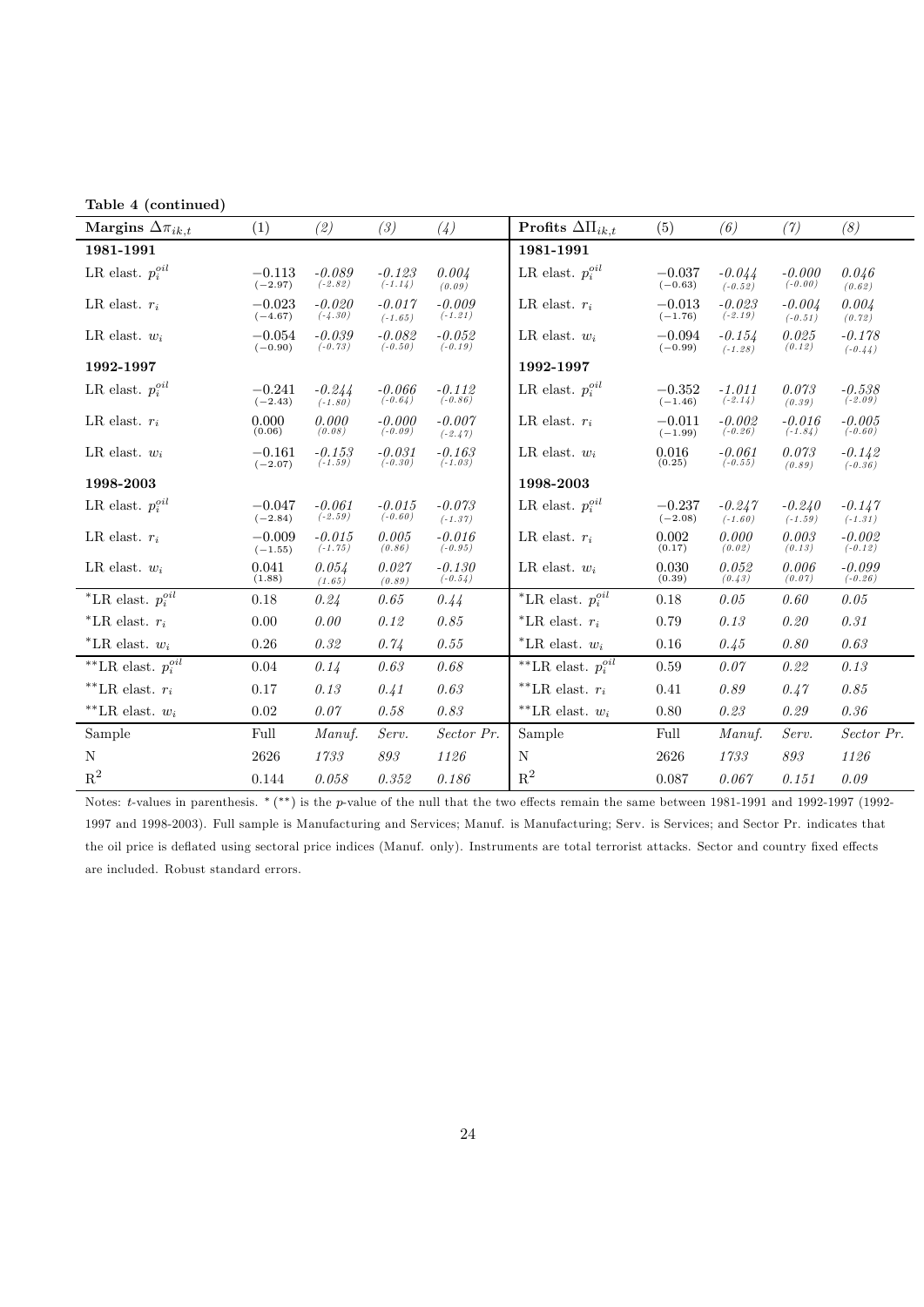## Appendix

Table A1: Panel Unit Root Tests (17 sectors, 12 countries, 1981-2003)

|                              | Margins   | Profits   | Int. Rate | Av. Wage  | Oil price |
|------------------------------|-----------|-----------|-----------|-----------|-----------|
| Im-Pesaran-Shin              |           |           |           |           |           |
| Intercept                    | $-1.87$   | $-2.84$   | $4.83*$   | $42.89*$  | $3.74*$   |
|                              | (0.03)    | (0.00)    | (1.00)    | (1.00)    | (0.99)    |
| $Intercept + Trend$          | $-1.13*$  | $-0.72*$  | $-1.57$   | $-1.81$   | $12.65*$  |
|                              | (0.13)    | (0.23)    | (0.06)    | (0.03)    | (1.00)    |
| <b>ADF-Fisher Chi-square</b> |           |           |           |           |           |
| Intercept                    | $273.71*$ | $258.13*$ | $120.09*$ | $221.31*$ | $105.57*$ |
|                              | (0.13)    | (0.18)    | (1.00)    | (0.89)    | (1.00)    |
| $Intercept + Trend$          | $185.15*$ | 156.37*   | $149.20*$ | 170.56*   | $3.79*$   |
|                              | (0.66)    | (0.93)    | (0.99)    | (0.89)    | (1.00)    |
| Levin-Lin-Chu                |           |           |           |           |           |
| Intercept                    | $5.25*$   | $-45.49$  | $7.53*$   | $200.63*$ | $24.03*$  |
|                              | (1.00)    | (0.00)    | (1.00)    | (1.00)    | (1.00)    |
| $Intercept + Trend$          | $6.02*$   | $17.51*$  | $9.84*$   | $4.13*$   | $18.46*$  |
|                              | (1.00)    | (1.00)    | (1.00)    | (1.00)    | (1.00)    |
| Hadri                        |           |           |           |           |           |
| Intercept                    | $15.80*$  | $14.85*$  | $21.63*$  | $38.00*$  | $12.10*$  |
|                              | (0.00)    | (0.00)    | (0.00)    | (0.00)    | (0.00)    |
| $Intercept + Trend$          | $21.83*$  | $20.11*$  | $25.78*$  | 27.94*    | $34.38*$  |
|                              | (0.00)    | (0.00)    | (0.00)    | (0.00)    | (0.00)    |

Notes: Test-values and p-values in brackets. Im-Pesaran-Shin and ADF-Fisher Chi square test the null hypothesis of an individual unit root process. Levin-Lin-Chu report the Breitung t-statistic corresponding to the null hypothesis that there is a common unit root process. The Hadri test reports the Z-statistic corresponding to the null hypothesis that there is no common unit root process. An \* indicates that the series contains a unit root.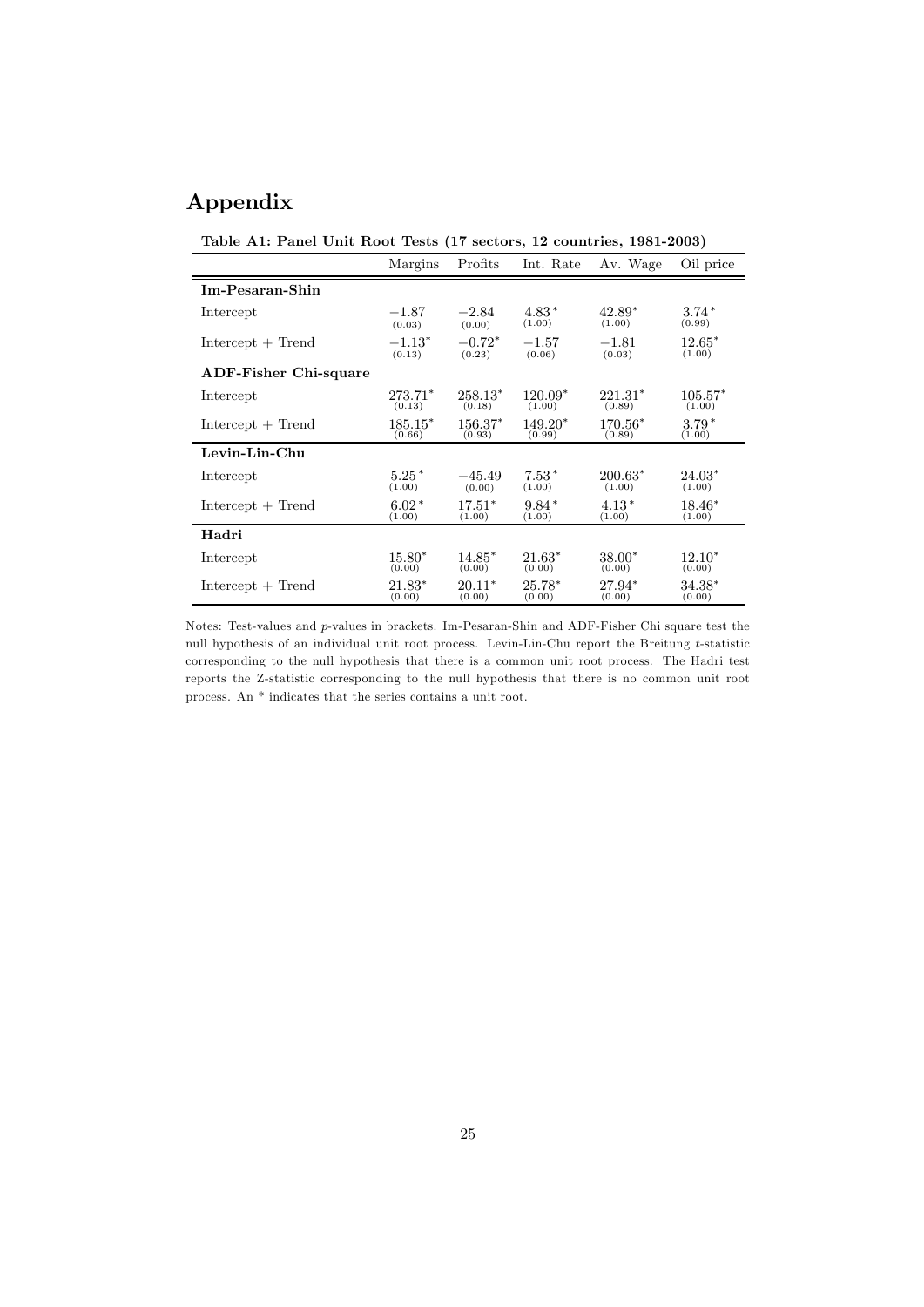|              |         |          | Panel cointegration tests |           |          | Group mean cointegration tests |            |
|--------------|---------|----------|---------------------------|-----------|----------|--------------------------------|------------|
|              | v test  | rho test | non param.                | param.    | rho test | non param.                     | param.     |
|              |         |          | t test                    | t test    |          | t test                         | t test     |
| Margins      | $2.65*$ | $-5.93*$ | $-8.76*$                  | $-7.16*$  | 0.45     | $-9.59*$                       | $-142.96*$ |
| Real Profits | $3.53*$ | $-8.16*$ | $-11.61*$                 | $-10.51*$ | $-1.42$  | $-12.33*$                      | $-16.60*$  |

Table A2: Pedroni Panel Cointegration Tests - Each variable with Real Oil Price (17 sectors, 12 countries, 1981-2003)

Notes: Test-values are reported for each of the tests. An \* indicates rejection of the null hypothesis of no cointegration at the 10% level.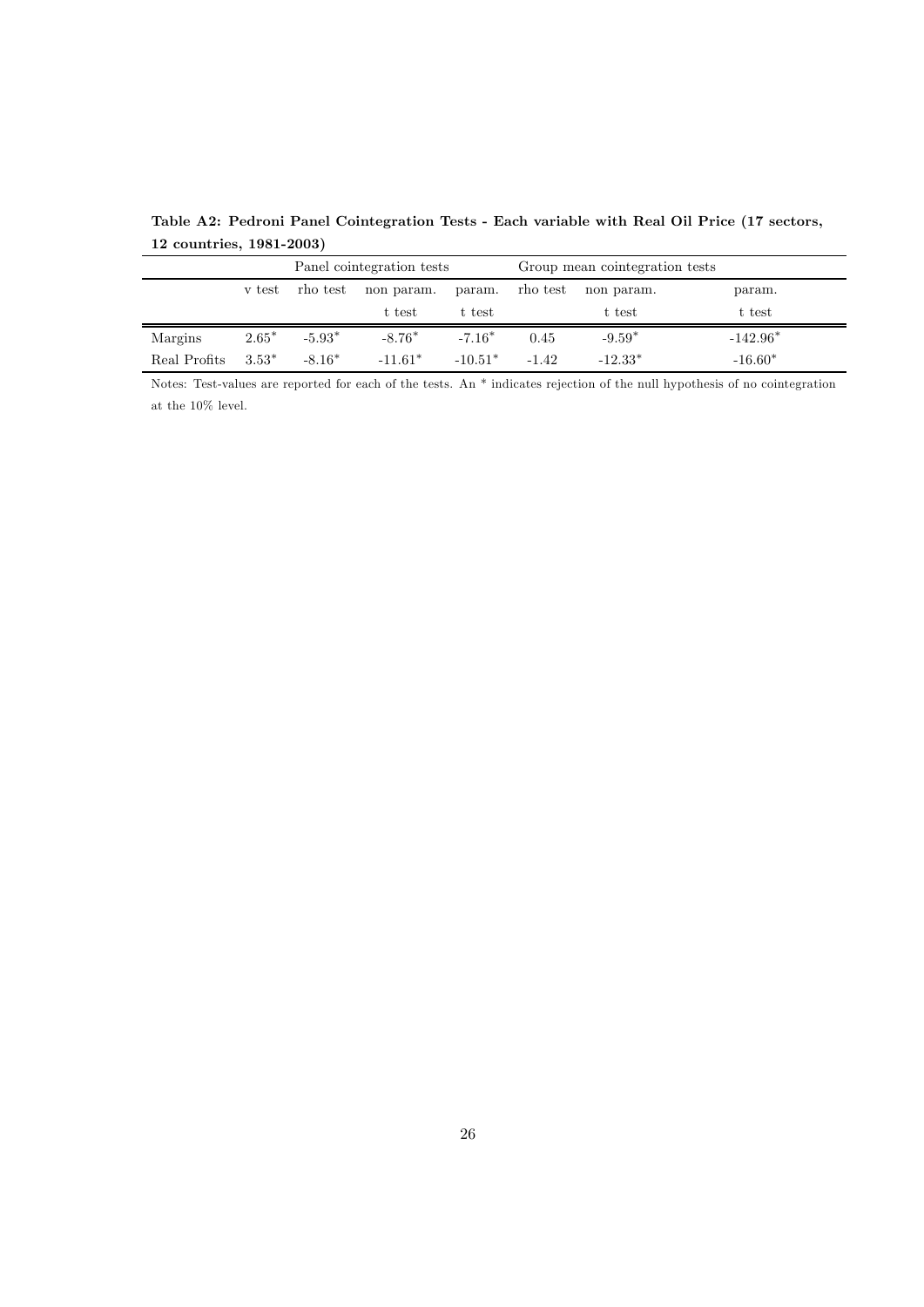Table A3: Regression Equations for Margins and Profits, Ordinary Least Squares in Three Sub-Periods (17 sectors, 12 countries, 1981-2003)

| Margins $\Delta \pi_{ik,t}$ | (1)                    | (2)                    | (3)                    | (4)                    | Profits $\Delta\Pi_{ik,t}$ | (5)                      | (6)                    | (7)                    | (8)                    |
|-----------------------------|------------------------|------------------------|------------------------|------------------------|----------------------------|--------------------------|------------------------|------------------------|------------------------|
| 1981-1991                   |                        |                        |                        |                        | 1981-1991                  |                          |                        |                        |                        |
| $\pi_{ik,t-1}$              | $-0.172$<br>$(-7.541)$ | $-0.236$<br>$(-6.889)$ | $-0.128$<br>$(-4.343)$ | $-0.278$<br>$(-6.279)$ | $\Pi_{ik,t-1}$             | $-0.188$<br>$(-3.075)$   | $-0.130$<br>$(-3.661)$ | $-0.284$<br>$(-2.177)$ | $-0.281$<br>$(-5.423)$ |
| $\Delta \pi_{ik,t-1}$       | $-0.036$<br>$(-0.516)$ | $-0.006$<br>$(-0.060)$ | $-0.083$<br>$(-1.256)$ | 0.187<br>(1.755)       | $\Delta\Pi_{ik,t-1}$       | 0.226<br>(2.327)         | 0.368<br>(3.414)       | $-0.152$<br>$(-1.235)$ | 0.362<br>(2.915)       |
| $\Delta p_{i,t}^{oil}$      | $-0.004$<br>$(-1.978)$ | $-0.005$<br>$(-1.643)$ | $-0.005$<br>$(-1.277)$ | $-0.007$<br>$(-3.350)$ | $\Delta p_{i,t}^{oil}$     | $-0.003\,$<br>$(-1.355)$ | $-0.005$<br>$(-1.995)$ | $-0.002$<br>$(-0.535)$ | $-0.003$<br>$(-1.151)$ |
| $p_{i,t-1}^{oil}$           | $-0.005$<br>$(-3.015)$ | $-0.007$<br>$(-3.175)$ | $-0.002$<br>$(-0.831)$ | $-0.005$<br>$(-3.480)$ | $p_{i,t-1}^{oil}$          | $-0.004$<br>$(-1.678)$   | $-0.003$<br>$(-1.371)$ | $-0.007$<br>$(-1.454)$ | $-0.004$<br>$(-1.755)$ |
| $\Delta r_{i,t}$            | $-0.001$<br>$(-3.298)$ | $-0.002$<br>$(-3.863)$ | 0.000<br>(0.230)       | $-0.001$<br>$(-0.984)$ | $\Delta r_{i,t}$           | 0.000<br>$(-0.813)$      | 0.000<br>$(-0.727)$    | 0.000<br>$(-0.437)$    | 0.001<br>(1.589)       |
| $r_{i,t-1}$                 | $-0.003$<br>$(-4.351)$ | $-0.003$<br>$(-4.036)$ | $-0.002$<br>$(-1.620)$ | $-0.001$<br>$(-0.945)$ | $r_{i,t-1}$                | $-0.002$<br>$(-3.186)$   | $-0.003$<br>$(-3.685)$ | $-0.001$<br>$(-0.887)$ | 0.000<br>(0.162)       |
| $\Delta w_{i,t}$            | $-0.001$<br>$(-0.129)$ | $-0.018$<br>$(-1.404)$ | 0.034<br>(1.914)       | $-0.207$<br>$(-3.032)$ | $\Delta w_{i,t}$           | $-0.024$<br>$(-1.909)$   | $-0.038$<br>$(-2.359)$ | $-0.002$<br>$(-0.066)$ | $-0.263$<br>$(-3.469)$ |
| $w_{i,t-1}$                 | 0.000<br>(0.028)       | $-0.003$<br>$(-0.571)$ | 0.008<br>(1.365)       | $-0.068$<br>$(-2.570)$ | $w_{i,t-1}$                | $-0.016$<br>$(-2.051)$   | $-0.017$<br>$(-2.129)$ | $-0.012$<br>$(-0.588)$ | $-0.097$<br>$(-2.524)$ |
| 1992-1997                   |                        |                        |                        |                        | 1992-1997                  |                          |                        |                        |                        |
| $\pi_{ik,t-1}$              | $-0.231$<br>$(-8.029)$ | $-0.267$<br>$(-7.803)$ | $-0.235$<br>$(-5.015)$ | $-0.339$<br>$(-7.590)$ | $\Pi_{ik,t-1}$             | $-0.185\,$<br>$(-3.030)$ | $-0.122$<br>$(-3.452)$ | $-0.289$<br>$(-2.282)$ | $-0.271$<br>$(-5.280)$ |
| $\Delta \pi_{ik,t-1}$       | $-0.273$<br>$(-3.844)$ | $-0.124$<br>$(-1.933)$ | $-0.372$<br>$(-3.150)$ | $-0.115$<br>$(-1.572)$ | $\Delta \Pi_{ik,t-1}$      | $-0.013$<br>$(-0.183)$   | $-0.075$<br>$(-0.905)$ | 0.129<br>(0.955)       | 0.010<br>(0.117)       |
| $\Delta p_{i,t}^{oil}$      | $-0.012$<br>$(-1.895)$ | $-0.014$<br>$(-1.773)$ | $-0.012$<br>$(-1.165)$ | $-0.026$<br>$(-2.523)$ | $\Delta p_{i,t}^{oil}$     | $-0.015$<br>$(-1.422)$   | $-0.030$<br>$(-2.355)$ | 0.008<br>(0.436)       | $-0.048$<br>$(-3.186)$ |
| $p_{i,t-1}^{oil}$           | 0.001<br>(0.351)       | 0.001<br>(0.322)       | 0.001<br>(0.126)       | 0.005<br>(1.020)       | $p_{i,t-1}^{oil}$          | $-0.001$<br>$(-0.043)$   | $-0.023$<br>$(-1.694)$ | 0.034<br>(1.445)       | $-0.011$<br>$(-0.774)$ |
| $\Delta r_{i,t}$            | $-0.001$<br>$(-1.137)$ | 0.000<br>$(-0.823)$    | $-0.001$<br>$(-1.182)$ | $-0.002$<br>$(-2.756)$ | $\Delta r_{i,t}$           | $-0.004$<br>$(-5.179)$   | $-0.003$<br>$(-3.118)$ | $-0.006$<br>$(-4.185)$ | $-0.005$<br>$(-3.677)$ |
| $r_{i,t-1}$                 | $-0.001$<br>$(-1.462)$ | $-0.001$<br>$(-1.535)$ | 0.000<br>$(-0.505)$    | $-0.003$<br>$(-5.083)$ | $r_{i,t-1}$                | $-0.004$<br>$(-6.777)$   | $-0.003$<br>$(-4.802)$ | $-0.005$<br>$(-4.870)$ | $-0.005$<br>$(-5.593)$ |
| $\Delta w_{i,t}$            | $-0.033$<br>$(-1.460)$ | $-0.045$<br>$(-1.902)$ | 0.004<br>(0.090)       | $-0.115$<br>$(-2.169)$ | $\Delta w_{i,t}$           | $-0.027$<br>$(-2.256)$   | $-0.036$<br>$(-2.382)$ | $-0.012$<br>$(-0.548)$ | $-0.118$<br>$(-3.276)$ |
| $w_{i,t-1}$                 | 0.009<br>(1.905)       | 0.009<br>(1.519)       | 0.012<br>(1.416)       | $-0.062$<br>$(-2.338)$ | $w_{i,t-1}$                | 0.000<br>(0.029)         | $-0.004$<br>$(-0.369)$ | 0.004<br>(0.212)       | $-0.069$<br>$(-1.864)$ |
| 1998-2003                   |                        |                        |                        |                        | 1998-2003                  |                          |                        |                        |                        |
| $\pi_{ik,t-1}$              | $-0.188$<br>$(-8.449)$ | $-0.172$<br>$(-5.828)$ | $-0.213$<br>$(-5.786)$ | $-0.211$<br>$(-5.732)$ | $\Pi_{ik,t-1}$             | $-0.181$<br>$(-2.928)$   | $-0.122$<br>$(-3.370)$ | $-0.282$<br>$(-2.154)$ | $-0.270$<br>$(-5.243)$ |
| $\Delta \pi_{ik,t-1}$       | $-0.115$<br>$(-1.780)$ | $-0.116$<br>$(-1.170)$ | $-0.101$<br>$(-1.256)$ | $-0.110$<br>$(-1.004)$ | $\Delta \Pi_{ik,t-1}$      | 0.104<br>(0.527)         | $-0.007$<br>$(-0.030)$ | 0.226<br>(0.783)       | 0.079<br>(0.233)       |
| $\Delta p_{i,t}^{oil}$      | $-0.003$<br>$(-1.499)$ | 0.000<br>(0.193)       | $-0.008$<br>$(-2.048)$ | 0.003<br>(0.971)       | $\Delta p_{i,t}^{oil}$     | 0.006<br>(0.896)         | 0.009<br>(1.095)       | 0.001<br>(0.061)       | 0.004<br>(0.532)       |
| $p_{i,t-1}^{\tiny oil}$     | $-0.006$<br>$(-3.729)$ | $-0.007$<br>$(-3.302)$ | $-0.005$<br>$(-1.777)$ | $-0.004$<br>$(-1.210)$ | $p_{i,t-1}^{\tiny oil}$    | $-0.023$<br>$(-3.045)$   | $-0.019$<br>$(-2.130)$ | $-0.027$<br>$(-2.131)$ | $-0.017$<br>$(-1.398)$ |
| $\Delta r_{i,t}$            | 0.001<br>(1.065)       | 0.000<br>$(-0.138)$    | 0.002<br>(1.834)       | $-0.001$<br>$(-0.543)$ | $\Delta r_{i,t}$           | 0.002<br>(0.872)         | $-0.001$<br>$(-0.540)$ | 0.008<br>(1.534)       | 0.001<br>(0.413)       |
| $r_{i,t-1}$                 | 0.001<br>(1.128)       | 0.000<br>(0.402)       | 0.002<br>(1.203)       | 0.000<br>(0.109)       | $r_{i,t-1}$                | 0.002<br>(0.586)         | 0.001<br>(0.314)       | 0.003<br>(0.456)       | 0.003<br>(1.152)       |
| $\Delta w_{i,t}$            | 0.003<br>(0.236)       | 0.004<br>(0.238)       | 0.003<br>(0.191)       | 0.016<br>(0.179)       | $\Delta w_{i,t}$           | $-0.076$<br>$(-3.552)$   | $-0.053$<br>$(-2.207)$ | $-0.119$<br>$(-2.747)$ | $-0.165$<br>$(-2.460)$ |
| $w_{i,t-1}$                 | 0.004<br>(1.096)       | 0.005<br>(0.992)       | 0.007<br>(1.233)       | $-0.064$<br>$(-2.559)$ | $\boldsymbol{w}_{i,t-1}$   | $-0.003$<br>$(-0.283)$   | 0.004<br>(0.274)       | $-0.021$<br>$(-1.170)$ | $-0.067$<br>$(-1.562)$ |

(Continued on the next page)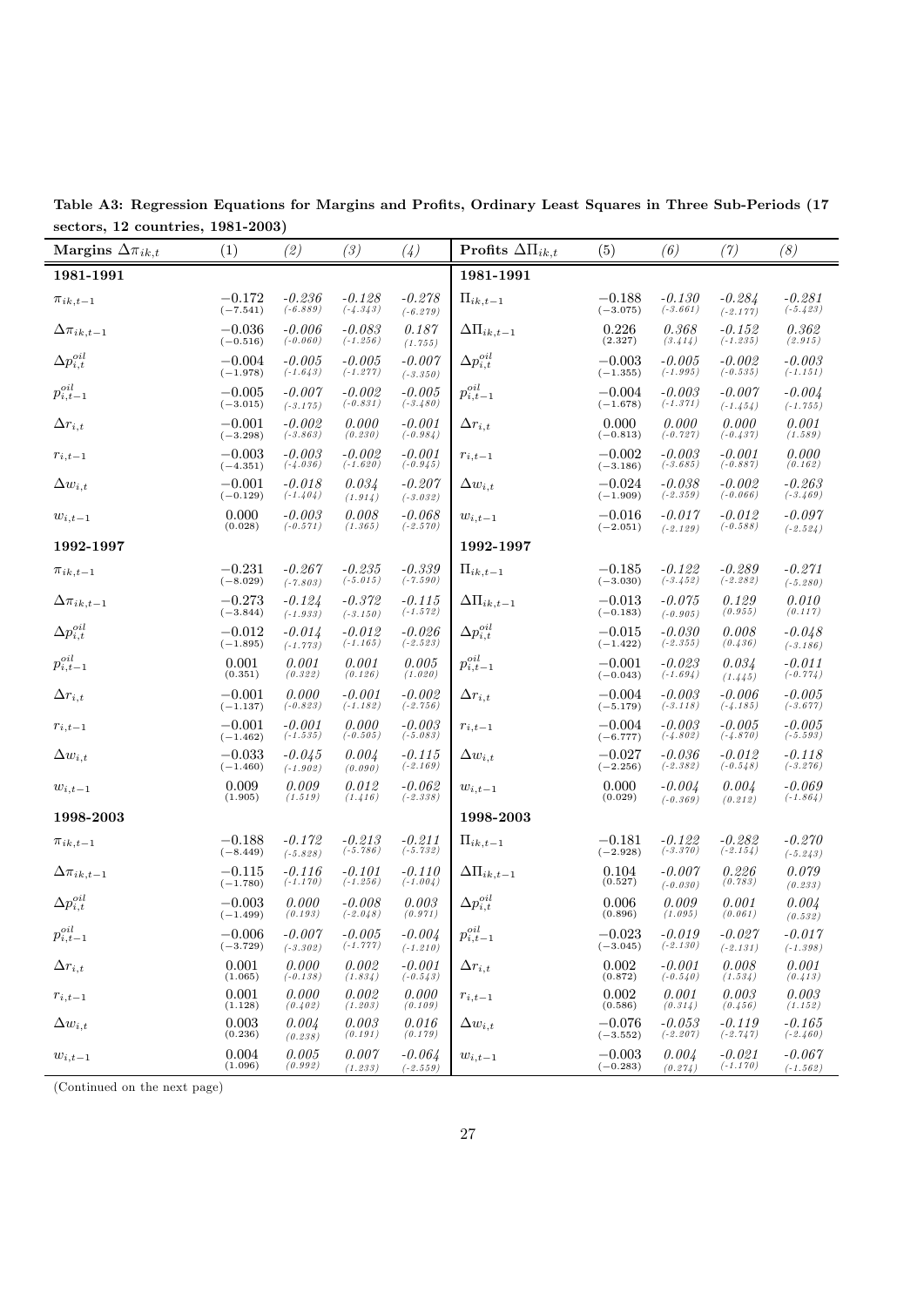| Table A3 (continued)                      |                       |                       |                       |                       |                               |                       |                       |                       |                       |
|-------------------------------------------|-----------------------|-----------------------|-----------------------|-----------------------|-------------------------------|-----------------------|-----------------------|-----------------------|-----------------------|
| Margins $\Delta \pi_{ik,t}$               | (1)                   | (2)                   | (3)                   | (4)                   | Profits $\Delta\Pi_{ik,t}$    | (5)                   | (6)                   | (7)                   | (8)                   |
| 1981-1991                                 |                       |                       |                       |                       | 1981-1991                     |                       |                       |                       |                       |
| LR elast. $p_i^{oil}$                     | $-0.031$<br>$(-3.17)$ | $-0.028$<br>$(-3.66)$ | $-0.019$<br>$(-0.81)$ | $-0.020$<br>$(-3.44)$ | LR elast. $p_i^{oil}$         | $-0.023$<br>$(-2.15)$ | $-0.025$<br>$(-1.37)$ | $-0.026$<br>$(-2.31)$ | $-0.014$<br>$(-1.85)$ |
| LR elast. $r_i$                           | $-0.17$<br>$(-3.84)$  | $-0.014$<br>$(-3.77)$ | $-0.014$<br>$(-1.44)$ | $-0.003$<br>$(-0.91)$ | LR elast. $r_i$               | $-0.012$<br>$(-1.85)$ | $-0.022$<br>$(-2.43)$ | $-0.004$<br>$(-0.69)$ | 0.000<br>(0.16)       |
| LR elast. $w_i$                           | 0.000<br>(0.03)       | $-0.011$<br>$(-0.57)$ | 0.063<br>(1.26)       | $-0.245$<br>$(-2.31)$ | LR elast. $w_i$               | $-0.086$<br>$(-2.18)$ | $-0.128$<br>$(-1.86)$ | $-0.043$<br>$(-0.69)$ | $-0.344$<br>$(-2.35)$ |
| 1992-1997                                 |                       |                       |                       |                       | 1992-1997                     |                       |                       |                       |                       |
| LR elast. $p_i^{oil}$                     | 0.005<br>(0.35)       | 0.006<br>(0.33)       | 0.003<br>(0.13)       | 0.016<br>(1.04)       | LR elast. $p_i^{oil}$         | $-0.003$<br>$(-0.04)$ | $-0.185$<br>$(-1.48)$ | 0.116<br>(1.16)       | $-0.040$<br>$(-0.77)$ |
| LR elast. $r_i$                           | $-0.003$<br>$(-1.48)$ | $-0.003$<br>$(-1.60)$ | $-0.001$<br>$(-0.51)$ | $-0.009$<br>$(-4.71)$ | LR elast. $r_i$               | $-0.021$<br>$(-3.18)$ | $-0.024$<br>$(-3.01)$ | $-0.019$<br>$(-2.11)$ | $-0.019$<br>$(-4.32)$ |
| LR elast. $w_i$                           | 0.038<br>(1.85)       | 0.032<br>(1.50)       | 0.051<br>(1.33)       | $-0.183$<br>$(-2.20)$ | LR elast. $w_i$               | 0.001<br>(0.03)       | $-0.030$<br>$(-0.36)$ | 0.013<br>(0.21)       | $-0.255$<br>$(-1.76)$ |
| 1998-2003                                 |                       |                       |                       |                       | 1998-2003                     |                       |                       |                       |                       |
| LR elast. $p_i^{oil}$                     | $-0.032$<br>$(-3.32)$ | $-0.039$<br>$(-2.66)$ | $-0.022$<br>$(-1.72)$ | $-0.017$<br>$(-1.21)$ | LR elast. $p_i^{oil}$         | $-0.124$<br>$(-1.94)$ | $-0.153$<br>$(-1.58)$ | $-0.096$<br>$(-1.36)$ | $-0.062$<br>$(-1.31)$ |
| LR elast. $r_i$                           | 0.004<br>(1.13)       | 0.002<br>(0.41)       | 0.007<br>(1.20)       | 0.000<br>(0.11)       | LR elast. $r_i$               | 0.009<br>(0.55)       | 0.006<br>(0.32)       | 0.011<br>(0.42)       | 0.012<br>(1.13)       |
| LR elast. $w_i$                           | 0.020<br>(1.09)       | 0.026<br>(0.97)       | 0.035<br>(1.24)       | $-0.304$<br>$(-2.13)$ | LR elast. $w_i$               | $-0.017$<br>$(-0.29)$ | 0.030<br>(0.27)       | $-0.075$<br>$(-1.40)$ | $-0.248$<br>$(-1.52)$ |
| *LR elast. $p_i^{oil}$                    | 0.04                  | 0.06                  | 0.52                  | 0.03                  | *LR elast. $p_i^{oil}$        | 0.76                  | 0.19                  | 0.15                  | 0.61                  |
| *LR elast. $r_i$                          | 0.01                  | 0.01                  | 0.21                  | 0.15                  | *LR elast. $r_i$              | 0.03                  | 0.78                  | 0.01                  | 0.00                  |
| *LR elast. $w_i$                          | 0.05                  | 0.02                  | 0.78                  | 0.15                  | *LR elast. $w_i$              | 0.10                  | 0.30                  | 0.43                  | 0.08                  |
| $^{\ast\ast}\text{LR}$ elast. $p_i^{oil}$ | 0.02                  | 0.02                  | 0.34                  | 0.05                  | **LR elast. $p_i^{\tiny oil}$ | 0.17                  | 0.81                  | 0.15                  | 0.77                  |
| **LR elast. $r_i$                         | 0.09                  | 0.33                  | 0.19                  | 0.05                  | **LR elast. $r_i$             | 0.11                  | 0.13                  | 0.32                  | 0.01                  |
| **LR elast. $w_i$                         | 0.26                  | $0.76\,$              | 0.56                  | 0.09                  | **LR elast. $w_i$             | 0.68                  | 0.43                  | 0.12                  | 0.82                  |
| Sample                                    | Full                  | Manuf.                | Serv.                 | Sector Pr.            | Sample                        | Full                  | Manuf.                | Serv.                 | Sector Pr.            |
| N                                         | 2626                  | 1733                  | $\mathcal{S}93$       | 1126                  | N                             | 2626                  | 1733                  | 893                   | 1126                  |
| $\mathbf{R}^2$                            | 0.236                 | 0.192                 | 0.375                 | 0.264                 | $\mathbf{R}^2$                | 0.103                 | 0.094                 | 0.168                 | 0.155                 |

Notes: t-values in parenthesis. ∗ (∗∗) is the p-value of the null that the two effects remain the same between 1981-1991 and 1992-1997 (1992- 1997 and 1998-2003). Full sample is Manufacturing and Services; Manuf. is Manufacturing; Serv. is Services; and Sector Pr. indicates that the oil price is deflated using sectoral price indices (Manuf. only). Instruments are total terrorist attacks. Sector and country fixed effects are included. Robust standard errors.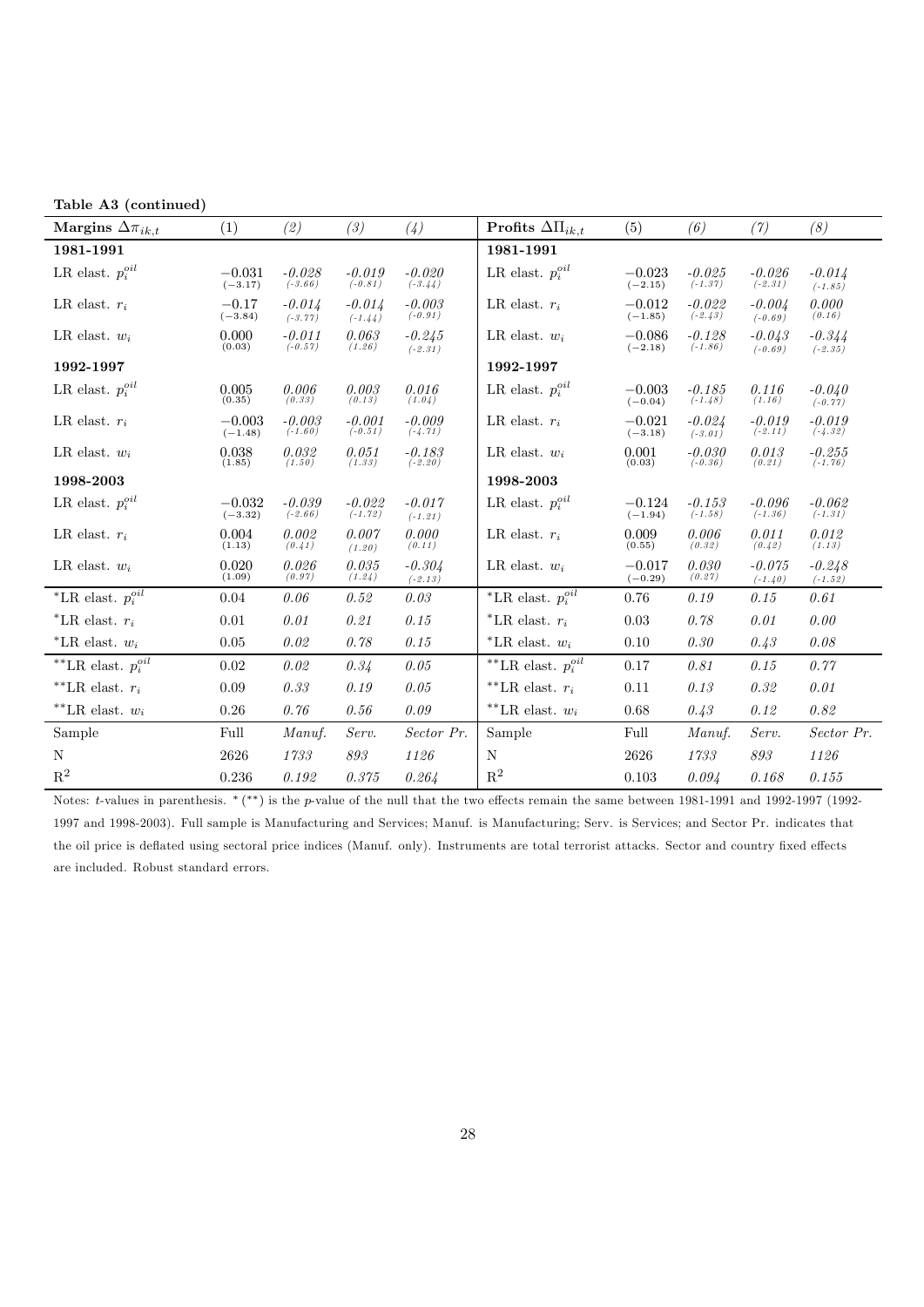| Margins $\Delta \pi_{ik,t}$ | (1)                    | (2)                    | (3)                    | (4)                    | Profits $\Delta\Pi_{ik,t}$    | (5)                    | (6)                    | (7)                    | (8)                    |
|-----------------------------|------------------------|------------------------|------------------------|------------------------|-------------------------------|------------------------|------------------------|------------------------|------------------------|
| $\pi_{ik,t-1}$              | $-0.213$<br>$(-9.787)$ | $-0.213$<br>$(-9.793)$ | $-0.213$<br>$(-9.787)$ | $-0.218$<br>$(-9.838)$ | $\Pi_{ik,t-1}$                | $-0.200$<br>$(-3.482)$ | $-0.206$<br>$(-3.606)$ | $-0.200$<br>$(-3.482)$ | $-0.206$<br>$(-3.628)$ |
| $\Delta\pi_{ik,t-1}$        | $-0.192$<br>$(-3.945)$ | $-0.188$<br>$(-3.828)$ | $-0.192$<br>$(-3.947)$ | $-0.189$<br>$(-3.892)$ | $\Delta\Pi_{ik,t-1}$          | 0.102<br>(0.761)       | 0.108<br>(0.810)       | 0.102<br>(0.760)       | 0.106<br>(0.794)       |
| $\Delta p_{i,t}^{oil}$      | $-0.001$<br>$(-0.311)$ | 0.010<br>(1.112)       | $-0.001$<br>$(-0.342)$ | 0.013<br>(2.545)       | $\Delta p_{i,t}^{oil}$        | 0.004<br>(0.471)       | 0.031<br>(1.163)       | 0.003<br>(0.445)       | 0.027<br>(1.976)       |
| $p_{i,t-1}^{oil}$           | $-0.009$<br>$(-3.745)$ | $-0.005$<br>$(-1.784)$ | $-0.010$<br>$(-3.735)$ | $-0.010$<br>$(-4.265)$ | $p_{i,t-1}^{\tiny oil}$       | $-0.033$<br>$(-4.874)$ | $-0.024$<br>$(-2.528)$ | $-0.033$<br>$(-4.878)$ | $-0.030$<br>$(-5.137)$ |
| $\Delta r_{i,t}$            | 0.000<br>$(-1.502)$    | $-0.001$<br>$(-1.775)$ | 0.000<br>$(-1.499)$    | $-0.001$<br>$(-2.483)$ | $\Delta r_{i,t}$              | $-0.002$<br>$(-3.163)$ | $-0.002$<br>$(-2.774)$ | $-0.002$<br>$(-3.158)$ | $-0.002$<br>$(-3.506)$ |
| $r_{i,t-1}$                 | 0.000<br>$(-1.665)$    | 0.000<br>$(-0.756)$    | 0.000<br>$(-1.672)$    | 0.000<br>$(-1.067)$    | $r_{i,t-1}$                   | $-0.002$<br>$(-4.512)$ | $-0.002$<br>$(-2.767)$ | $-0.002$<br>$(-4.523)$ | $-0.002$<br>$(-3.697)$ |
| $\Delta w_{i,t}$            | $-0.032$<br>$(-2.394)$ | $-0.036$<br>$(-2.423)$ | $-0.032$<br>$(-2.400)$ | $-0.048$<br>$(-3.345)$ | $\Delta w_{i,t}$              | $-0.082$<br>$(-5.722)$ | $-0.096$<br>$(-4.256)$ | $-0.082$<br>$(-5.694)$ | $-0.102$<br>$(-4.902)$ |
| $w_{i,t-1}$                 | $-0.019$<br>$(-4.056)$ | $-0.018$<br>$(-4.112)$ | $-0.019$<br>$(-4.037)$ | $-0.026$<br>$(-4.621)$ | $w_{i,t-1}$                   | $-0.059$<br>$(-6.257)$ | $-0.060$<br>$(-5.897)$ | $-0.059$<br>$(-6.228)$ | $-0.067$<br>$(-5.784)$ |
| LR elast. $p_i^{oil}$       | $-0.044$<br>$(-3.68)$  | $-0.024$<br>$(-1.81)$  | $-0.045$<br>$(-3.67)$  | $-0.045$<br>$(-4.15)$  | LR elast. $p_{i}^{\tiny oil}$ | $-0.164$<br>$(-2.85)$  | $-0.115$<br>$(-2.09)$  | $-0.165$<br>$(-2.85)$  | $-0.145$<br>$(-2.96)$  |
| LR elast. $r_i$             | $-0.002$<br>$(-1.66)$  | $-0.001$<br>$(-0.76)$  | $-0.002$<br>$(-1.67)$  | $-0.001$<br>$(-1.07)$  | LR elast. $r_i$               | $-0.011$<br>$(-2.86)$  | $-0.008$<br>$(-2.26)$  | $-0.011$<br>$(-2.86)$  | $-0.009$<br>$(-2.70)$  |
| LR elast. $w_i$             | $-0.087$<br>$(-3.92)$  | $-0.085$<br>$(-3.90)$  | $-0.087$<br>$(-3.90)$  | $-0.120$<br>$(-4.41)$  | LR elast. $w_i$               | $-0.295$<br>$(-3.03)$  | $-0.294$<br>$(-3.17)$  | $-0.296$<br>$(-3.03)$  | $-0.324$<br>$(-3.02)$  |
| Sample                      | Full                   | Full                   | Full                   | Full                   | Sample                        | Full                   | Full                   | Full                   | Full                   |
| N                           | 2626                   | 2626                   | 2626                   | 2626                   | N                             | 2626                   | 2626                   | 2626                   | 2626                   |
| $R^2$                       | 0.186                  | 0.16                   | 0.186                  | 0.113                  | $R^2$                         | 0.034                  | 0.003                  | 0.033                  | 0.030                  |
| Instrument                  | Total                  | Suicide                | <i>NonSuicide</i>      | MiddeEast              | Instrument                    | Total                  | Suicide                | <b>NonSuicide</b>      | MiddeEast              |
| Wu-Hausman                  | 0.01                   | 0.01                   | 0.01                   | 0.00                   | Wu-Hausman                    | 0.00                   | 0.00                   | 0.00                   | 0.00                   |
| Durbin-Wu-Hausman           | 0.01                   | 0.01                   | 0.01                   | 0.00                   | Durbin-Wu-Hausman             | 0.00                   | 0.00                   | 0.00                   | 0.00                   |

Table A4: Regression Equations for Margins and Profits, Experiments with Alternative Instruments (17 sectors, <sup>12</sup> countries, 1981-2003)

Notes: t-values in parenthesis. Sector and country fixed effects are included. Robust standard errors. The Wu-Hausman and Durbin-Wu-Hausman tests report the  $p$ -values of the hypothesis that the oil price is exogenous.